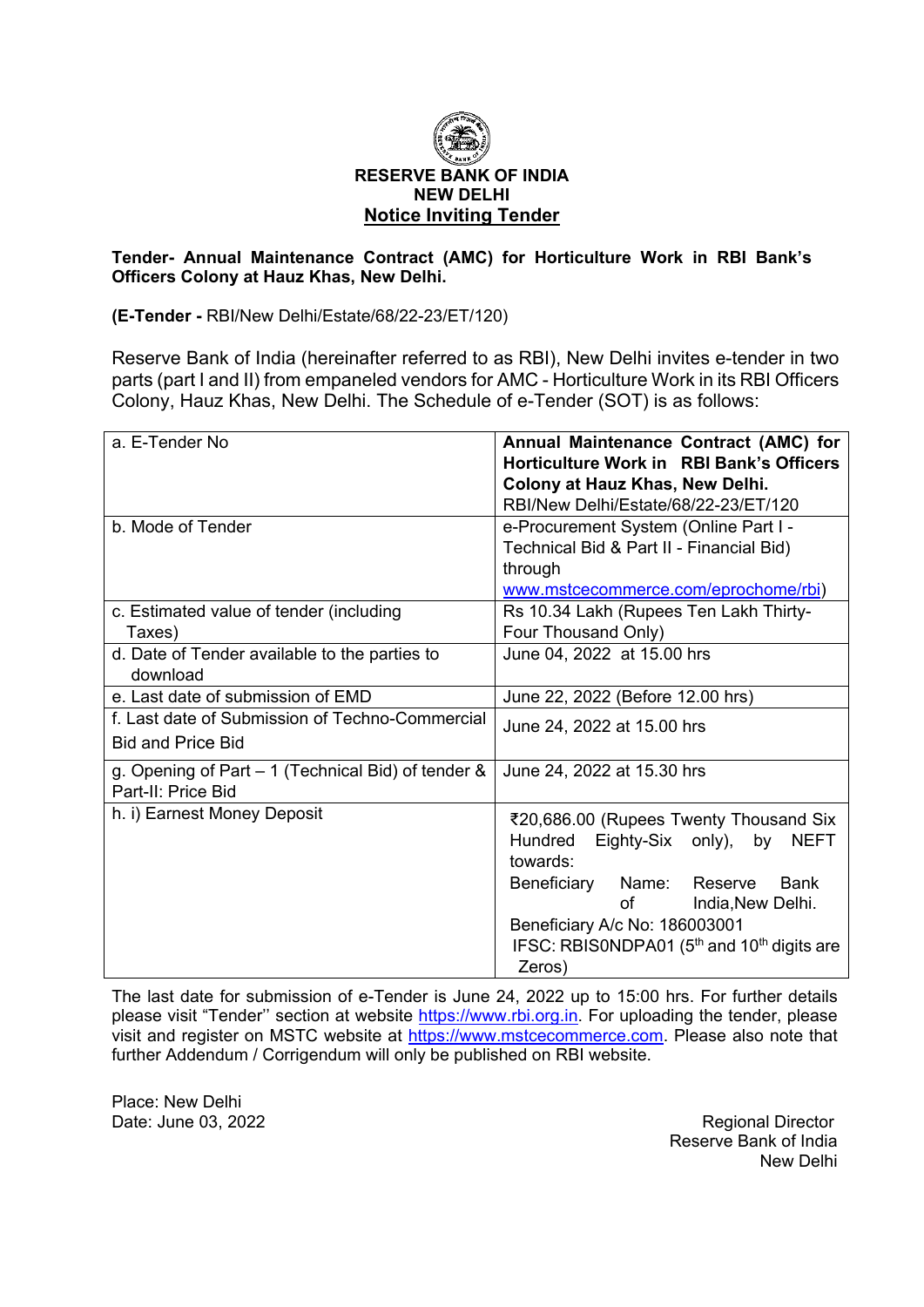

**Reserve Bank of India Estate Department New Delhi**

# **Tender**

# **FOR**

 **Annual Maintenance Contract (AMC) for Horticulture work in Bank's officers Colony at Hauz Khas, New Delhi**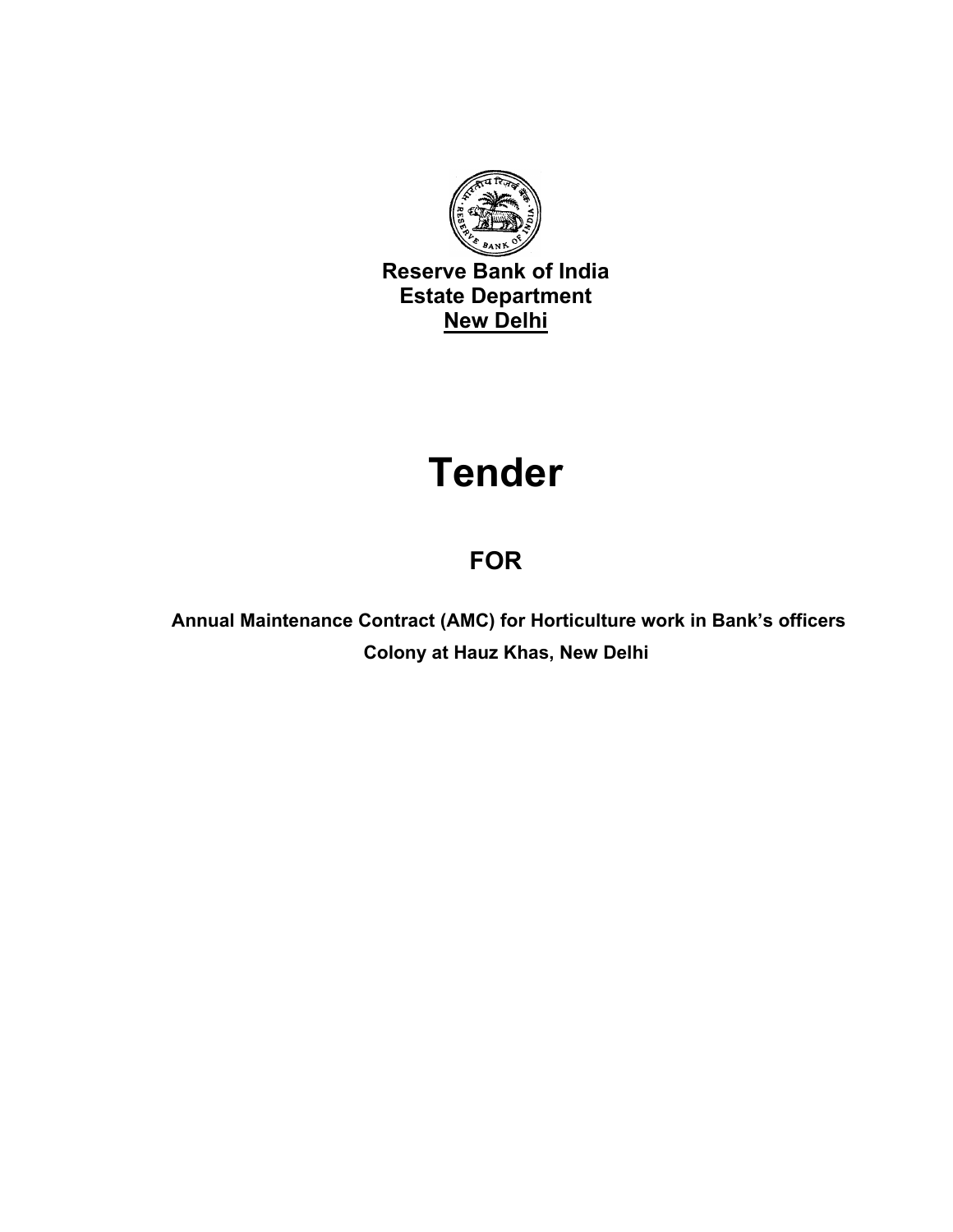#### **NOTICE INVITING TENDER (Only through e-procurement) SCHEDULE OF TENDER (SOT)**

**NOTE: THIS IS A LIMITED TENDER ENQUIRY. ONLY THOSE BIDDERS/VENDORS WHO ARE EMPANELLED AS VENDORS WITH RESERVE BANK OF INDIA, NEW DELHI FOR SUCH WORKS GIVEN BELOW UNDER RESPECTIVE CATEGORY ARE ELIGIBLE TO PARTICIPATE IN THIS TENDER. BIDDERS ARE ADVISED TO CHECK WITH RBI, NEW DELHI REGARDING THEIR ELIGIBILITY FOR THIS TENDER BEFORE PARTICIPATING.**

|                                        | Annual Maintenance Contract (AMC) for              |
|----------------------------------------|----------------------------------------------------|
| a. Name of Work:                       | Horticulture work in Bank's officers Colony        |
|                                        | at Hauz Khas, New Delhi                            |
|                                        |                                                    |
| b. Tender Specification No:            | DEL.ESTT.ADM.No.S-68/16-31-002/2022-               |
|                                        | 2023/120                                           |
|                                        | e-Procurement System                               |
|                                        | (Online Part I - Techno-Commercial Bid and         |
| c. Mode of Tender:                     | Part II - Price Bid) through                       |
|                                        | www.mstcecommerce.com/eprochome/rbind              |
|                                        | of MSTC Ltd.                                       |
| d. E-Tender No:                        | RBI/NEW DELHI/ESTATE/68/2022-23/ET/120 Dated       |
|                                        | 03.06.2022                                         |
| e. Date of NIT available to parties to | June 03, 2022                                      |
| download:                              | 17:00s Hrs.                                        |
| f. Estimated Cost of Work              | ₹10.34 Lakh                                        |
|                                        |                                                    |
| g. Earnest Money Deposit               | 2% of estimated amount i.e., ₹20,686/- to be       |
|                                        | deposited by all the participating tenderers       |
|                                        | through NEFT in favour of Reserve Bank of          |
|                                        | India, New Delhi in the A/c $186004001$ & IFSC $-$ |
| h. Transaction Fee:                    |                                                    |
|                                        | RBIS0NDPA01                                        |
|                                        | ₹1180/- (Rupees one thousand one hundred           |
|                                        | eighty only including GST @18% on Service          |
|                                        | Charge). Transaction fee is required to be paid    |
|                                        | using e-payment gateway available in your login    |
|                                        | at www.mstcecommerce.com/eprochome/rbi. It         |
|                                        | can be paid either through NEFT/RTGS using         |
|                                        | challan or by online payment using credit          |
|                                        | card/debit card/net banking. Authorization of      |
|                                        | payment made through NEFT/RTGS takes time          |
|                                        | of 2 hours to 2 days depending on your bank.       |
|                                        |                                                    |
|                                        | However online payment gets authorized             |
|                                        | immediately in most of the cases. Further          |
|                                        | transaction fee payments are authorized by the     |
|                                        | system itself and there is no manual intervention. |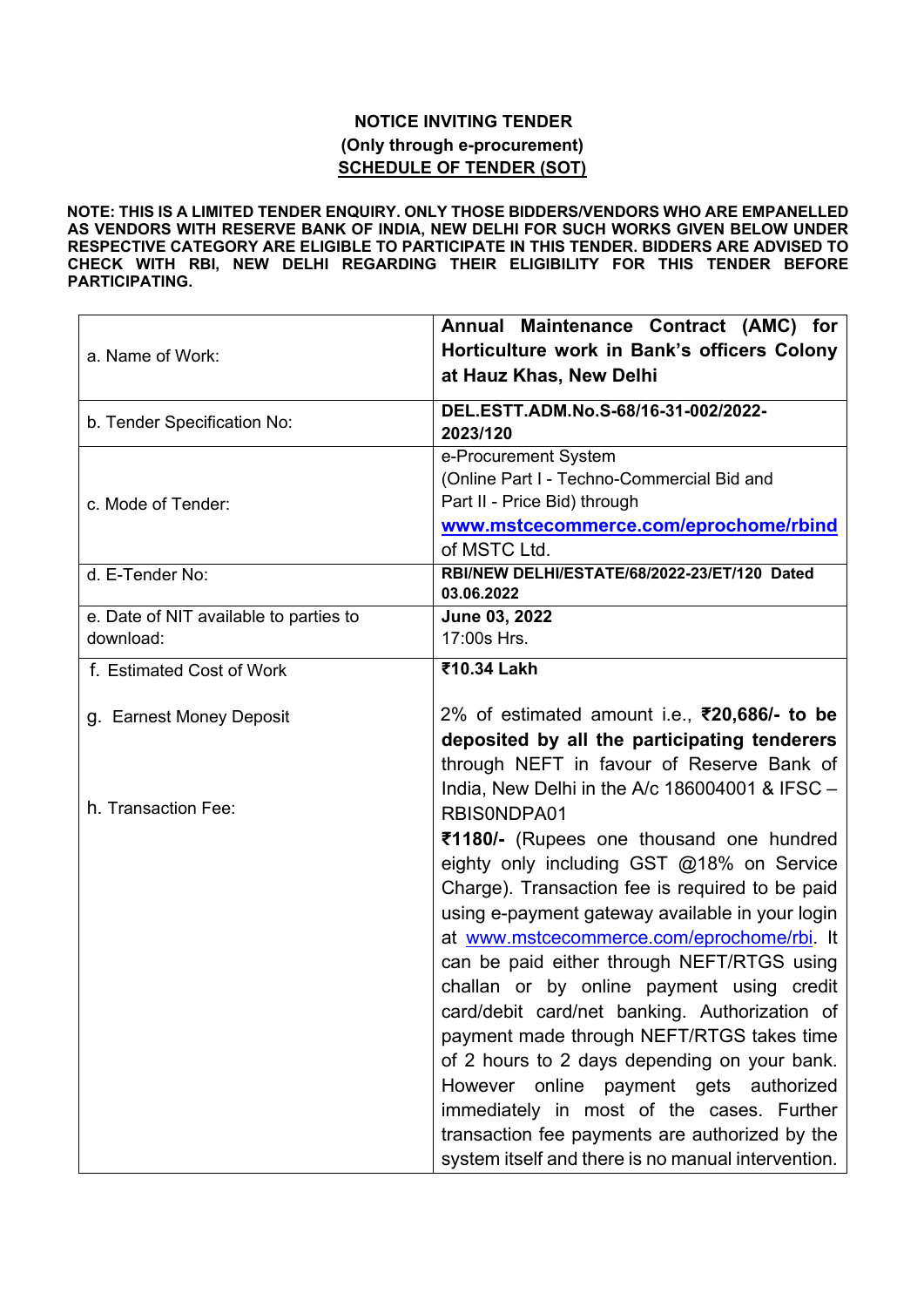|                                                                                                                                                | Bidders are advised to make payment of<br>transaction fee well in advance to avoid last<br>minute hassle. Further please note that the<br>transaction fee mentioned in the tender<br>document may vary slightly by Rs. 1 or 2 in case<br>of payment made through challan due to<br>approximation error. Whereas in case of online<br>payment, internet handling charges shall be<br>added in the basic amount. Above may please<br>be noted and taken care of while making the<br>payment. |
|------------------------------------------------------------------------------------------------------------------------------------------------|--------------------------------------------------------------------------------------------------------------------------------------------------------------------------------------------------------------------------------------------------------------------------------------------------------------------------------------------------------------------------------------------------------------------------------------------------------------------------------------------|
| of Transaction fee by NEFT in favour of MSTC Limited, Kolkata.                                                                                 | Important Note: Please note that vendors will have the access to online e-tender only after receipt                                                                                                                                                                                                                                                                                                                                                                                        |
| i. Last date of submission of EMD at the<br>office of RBI, New Delhi                                                                           | On or before June 22, 2022, 12:00 hours                                                                                                                                                                                                                                                                                                                                                                                                                                                    |
| j. Last date of submission of Transaction fee<br>through NEFT in favour of MSTC Limited,<br>Kolkata.                                           |                                                                                                                                                                                                                                                                                                                                                                                                                                                                                            |
| k. Schedule of online pre-bid meeting                                                                                                          | <b>No</b>                                                                                                                                                                                                                                                                                                                                                                                                                                                                                  |
| I. Date of Starting of e-Tender for<br>submission of online Techno-Commercial<br>Bid and price Bid at<br>www.mstcecommerce.com/eprochome/rbind | June 04, 2022 at 15:00 Hrs.                                                                                                                                                                                                                                                                                                                                                                                                                                                                |
| Last date for submission of EMD                                                                                                                | June 24, 2022 15:00 Hrs.                                                                                                                                                                                                                                                                                                                                                                                                                                                                   |
| m. Date of closing of online e-tender for<br>submission of Techno-Commercial Bid &<br>Price Bid.                                               | June 24, 2022 15.00 Hrs.                                                                                                                                                                                                                                                                                                                                                                                                                                                                   |
| n. Date & time of opening of Part-I [i.e.,<br>Techno Commercial Bid] & Part-II [Price<br>Bid]:                                                 | June 24, 2022 15.30 Hrs.                                                                                                                                                                                                                                                                                                                                                                                                                                                                   |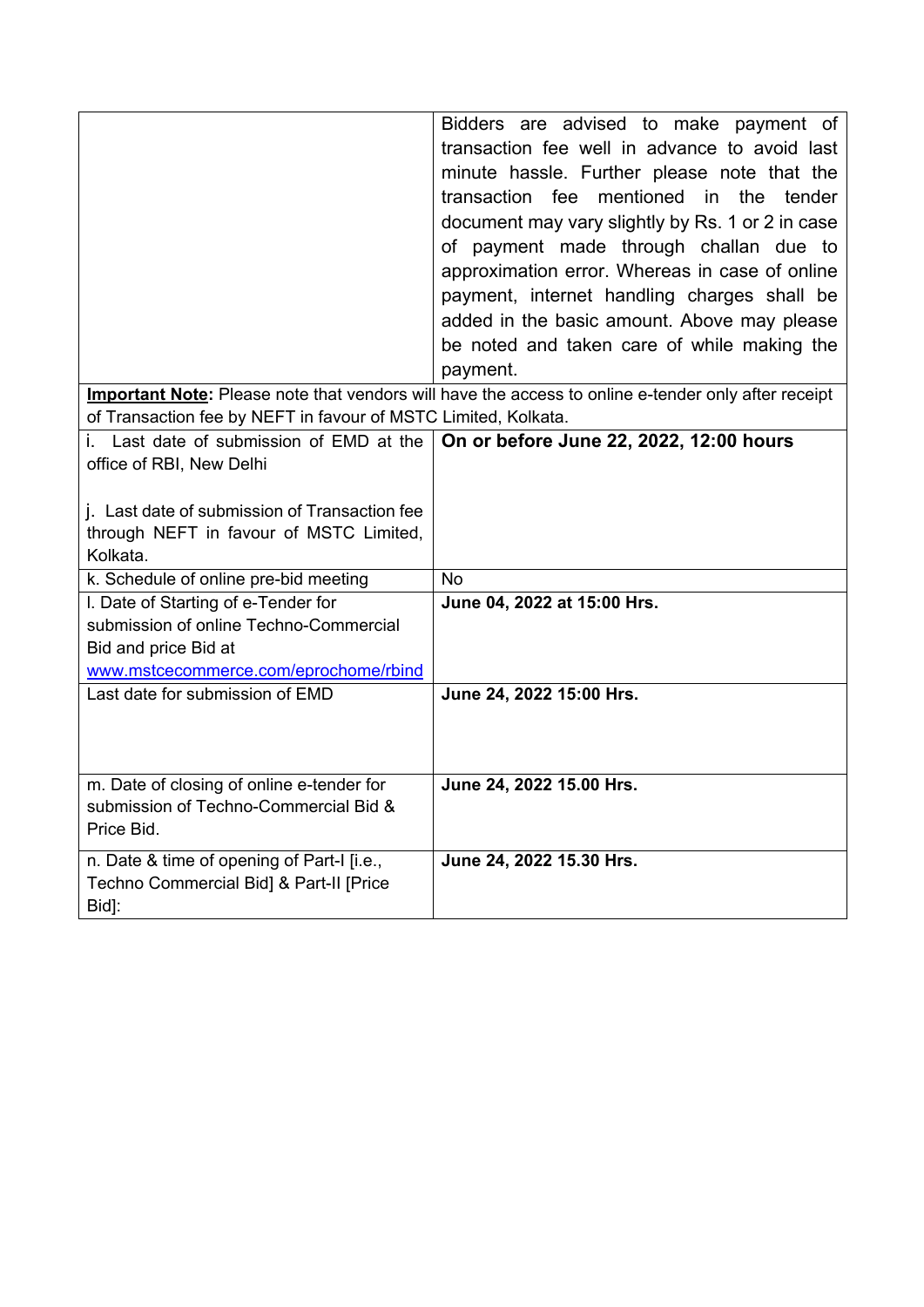# **Details of Sections**

| Important instruction to bidders                                     | Section 1 |
|----------------------------------------------------------------------|-----------|
| Form of Tender                                                       | Section 2 |
| Article of Agreement                                                 | Section 3 |
| General Instructions to tenderers and special conditions (To be read | Section 4 |
| in relevance to e-tendering process only)                            |           |
| <b>Safety Code</b>                                                   | Section 5 |
| <b>Pre-Qualification Criteria</b>                                    | Section 6 |
| Detailed scope of works                                              | Section 7 |
| Proforma of Bank Guarantee for Security Deposit                      | Section 8 |
| Preamble to Part - II tender                                         | Section 9 |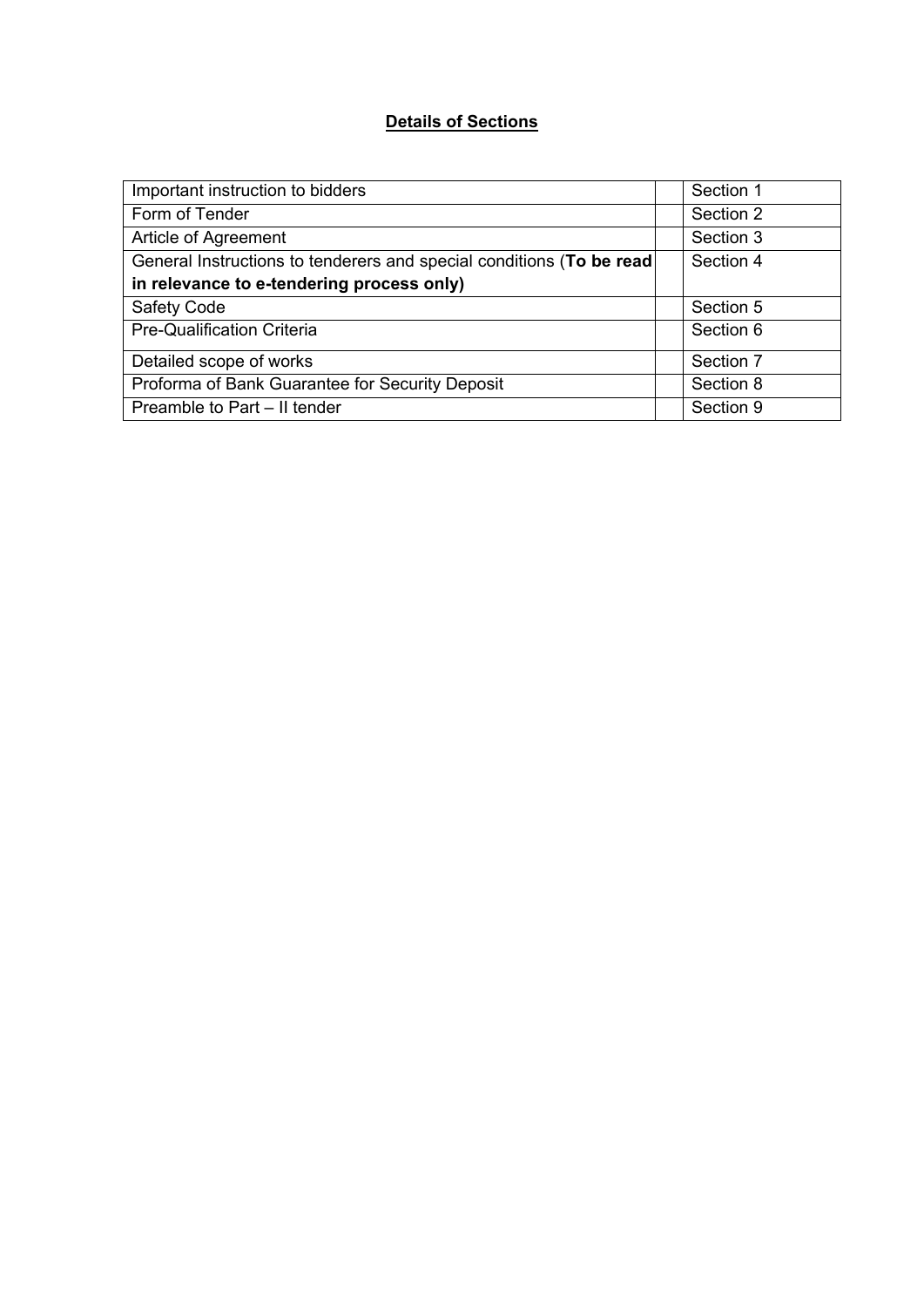**PART I**

# **RESERVE BANK OF INDIA ESTATE DEPARTMENT NEW DELHI**

**E-Tender For**

# **Annual Maintenance Contract (AMC) for Horticulture work in Bank's officers Colony at Hauz Khas, New Delhi**

**RBI/NEW DELHI/ESTATE/S-68/2022-23/ET/120 Dated 03/06/2023**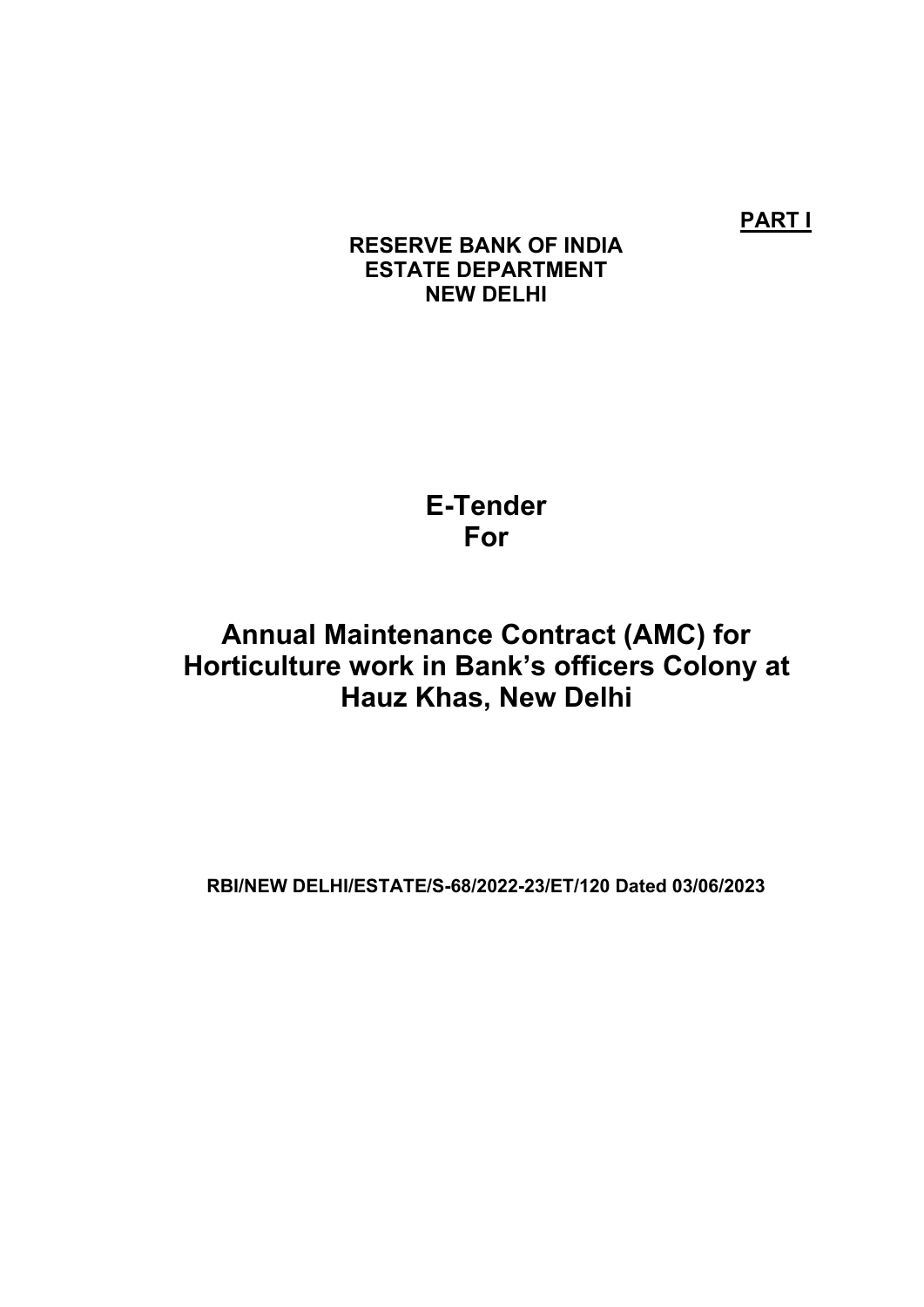#### **DISCLAIMER**

Reserve Bank of India, Estate Department, New Delhi, has prepared this document to give background information on the work to the interested parties. While Reserve Bank of India has taken due care in the preparation of the information contained herein and believe it to be accurate, neither Reserve Bank of India nor any of its authorities or agencies nor any of their respective officers, employees, agents or advisors give any warranty or make any representations, express or implied as to the completeness or accuracy of the information contained in this document or any information which may be provided in association with it.

The information is not intended to be exhaustive. Interested parties are required to make their own inquiries. Respondents to this e-tender are required to make their own inquiries and they should not rely solely on the information contained in the blank e-tender documents / forms. The Reserve Bank of India is not responsible if no due diligence is performed by the Respondents.

The information is provided on the basis that it is non – binding on Reserve Bank of India or any of its authorities or agencies or any of their respective officers, employees, agents or advisors.

Reserve Bank of India reserves the right not to proceed with the Project or to change the configuration of the Project, to alter the timetable reflected in this document or to change the process or procedure to be applied. It also reserves the right to decline to discuss the matter further with any party expressing interest. No reimbursement of cost of any type will be paid to persons or entities expressing interest.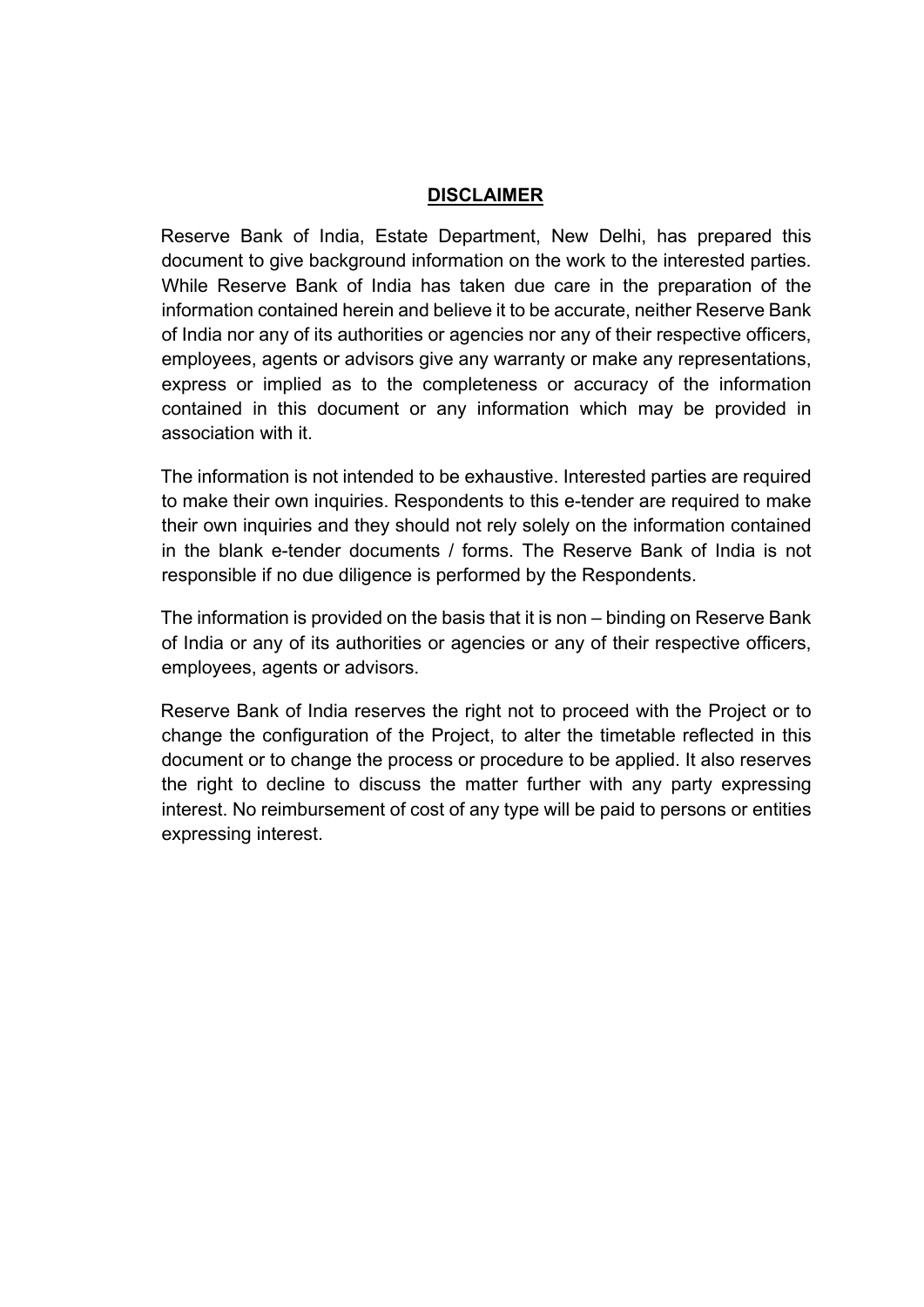#### **Section I**

#### **Important Instructions Regarding E-tender**

This is an e-procurement event of Reserve Bank of India, New Delhi. The e-procurement service provider is MSTC Limited.

You are requested to read and understand the Notice Inviting Tender and subsequent Corrigendum, if any, before submitting your online tender. Tenderers who do not comply with the conditions with documentary proof (wherever required) will not qualify in the Tender for opening of price bid.

| <b>Process of E-tender:</b>                                                                             |                |  |  |
|---------------------------------------------------------------------------------------------------------|----------------|--|--|
| A) Registration: The process involves vendor's registration with MSTC e-procurement                     |                |  |  |
| portal which is free of cost. Only after registration, the vendor(s) can submit his/their bids          |                |  |  |
| electronically. Electronic Bidding for submission of Techno-Commercial Bid as well as                   |                |  |  |
| Price Bid over the internet will be done. The Vendor should possess Class III signing type              |                |  |  |
| digital certificate. Vendors are to make their own arrangement for bidding from a P.C.                  |                |  |  |
| connected with Internet. MSTC/RBI, NEW DELHI is not responsible for making such                         |                |  |  |
| arrangement. (Bids will not be recorded without Digital Signature).                                     |                |  |  |
| SPECIAL NOTE: THE PRICE BID AND THE COMMERCIAL BID HAS TO BE                                            |                |  |  |
| SUBMITTED ON-LINE ONLY AT www.mstcecommerce.com/eprochome/rbind<br>Vendors<br>themselves<br>online      | with           |  |  |
| required<br>register<br>$1$ ).<br>to<br>are<br>www.mstcecommerce.com → e-Procurement→PSU/Govt.Depts→RBI | Register<br>as |  |  |
| Vendor Filling up details and creating own user id and password $\rightarrow$ Submit.                   |                |  |  |
| 2). Vendors will receive a system generated mail confirming their registration in their email           |                |  |  |
| which has been provided while filling the registration form.                                            |                |  |  |
| In case of any clarification, please contact MSTC/RBI, NEW DELHI, (before the scheduled                 |                |  |  |
| time of the e- tender).                                                                                 |                |  |  |
| <b>Contact person (MSTC):</b>                                                                           |                |  |  |
| MSTC Central Helpdesk Numbers-033-23400020/23400021/23400022                                            |                |  |  |
| Email id - helpdesk@mstcindia.co.in                                                                     |                |  |  |
| NRO Help Desk, Phone Number: 01123212357, 01123215163, 01123217850                                      |                |  |  |
| 1) Shri Setu Dutt Sharma, DM, Email ID: sdsharma@mstcindia.co.in,                                       |                |  |  |
| Phone: 011-23215925, Ext. No. 204, Mobile No. 07878055855                                               |                |  |  |
| 2) Mr. Sabyasachi Mukherjee                                                                             |                |  |  |
| Junior Manager (E-commerce)                                                                             |                |  |  |
| Mobile- 7278030407                                                                                      |                |  |  |
| Email-smukherjee@mstcindia.co.in                                                                        |                |  |  |
| 3) Mr Umesh Chandra<br>4) Shri Shishupal Yadav                                                          |                |  |  |
| Deputy Manager (NRO)<br>Junior Manager (NRO)                                                            |                |  |  |
| Mobile no: 09971668889<br>Mobile no-8826562675                                                          |                |  |  |
| Email: umesh@mstcindia.co.in<br>Landline-01123217850                                                    |                |  |  |
| Landline-01132068276                                                                                    |                |  |  |
|                                                                                                         |                |  |  |
|                                                                                                         |                |  |  |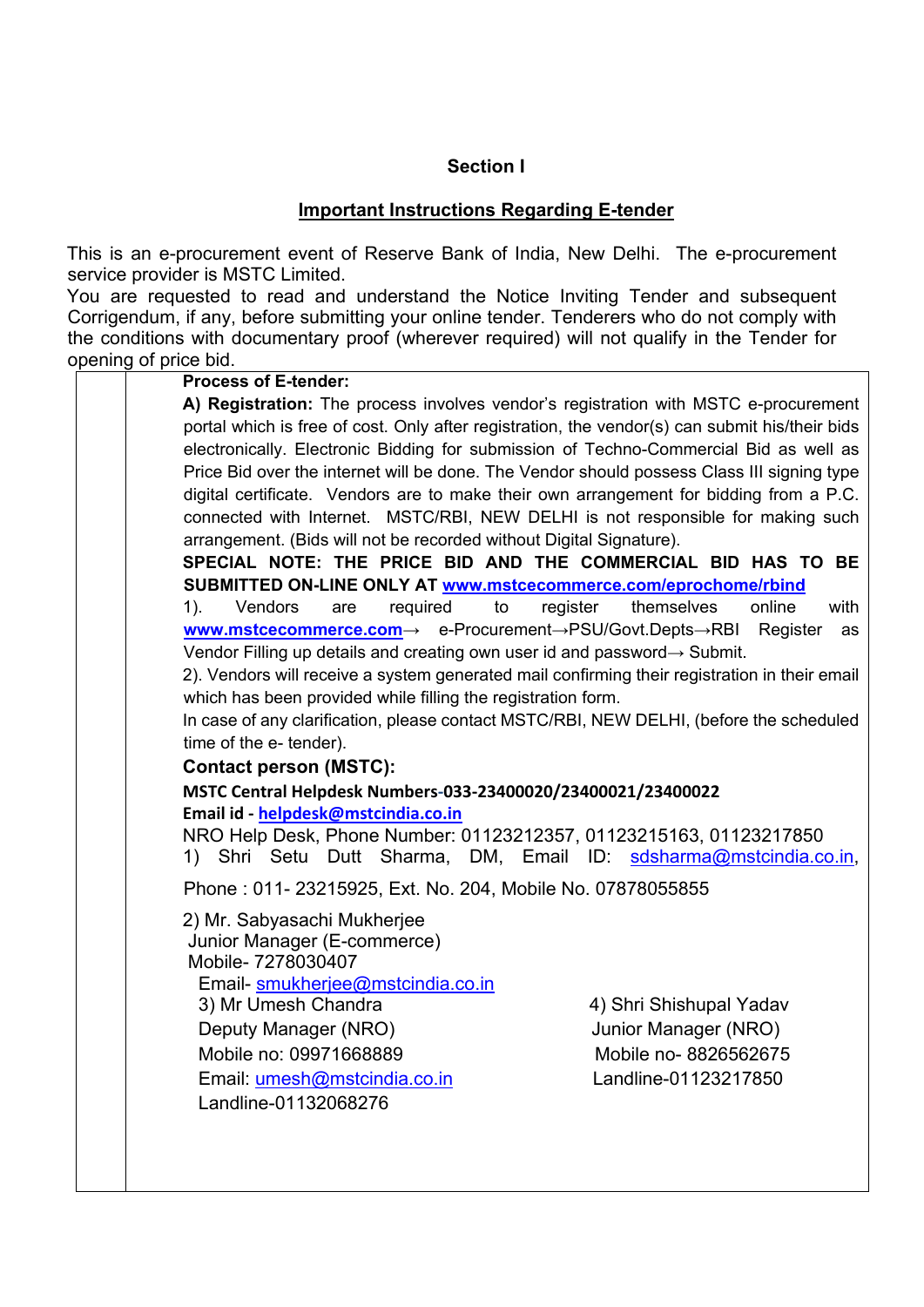| Contact person (RBI New Delhi):                                                                                                                                                                                                                                                                                                            |
|--------------------------------------------------------------------------------------------------------------------------------------------------------------------------------------------------------------------------------------------------------------------------------------------------------------------------------------------|
| 1. Shri Manoj Kumar Sharma, AGM                                                                                                                                                                                                                                                                                                            |
| MOB: +91 8591919545, PHONE:011-23717567                                                                                                                                                                                                                                                                                                    |
| <b>B) System Requirement:</b>                                                                                                                                                                                                                                                                                                              |
| <b>System Settings:</b>                                                                                                                                                                                                                                                                                                                    |
| 1) Log on to our mstc e-commerce website https://www.mstcecommerce.com. Click                                                                                                                                                                                                                                                              |
| on Tools -> Compatibility View Settings->Add the mstc e-commerce website.                                                                                                                                                                                                                                                                  |
| (Address of the website will come automatically. Just click on "Add button")                                                                                                                                                                                                                                                               |
| 2) Click Tools Internet Options $\Diamond$ General tab $\Diamond$ Settings and select option "Every time                                                                                                                                                                                                                                   |
| I visit the webpage" and also delete the history by going to the link "Delete" (Click                                                                                                                                                                                                                                                      |
| Tools◊ Internet Options◊ General tab◊Delete)                                                                                                                                                                                                                                                                                               |
| 3) Click on Tools->Internet options Security Internet icon a) Uncheck the option<br>"Enable protected mode" b) On the same page, click on "Custom Level" and enable<br>all the options under "ActiveX controls and plugins" except option "Allow ActiveX<br>Filtering" which is to be disabled. c) In the same window, enable "Access data |
| source across domain" under "Miscellaneous" and disable "use Pop-up blocker"<br>and then click ok                                                                                                                                                                                                                                          |
| 4) Click on Tools->"Internet options \Security \Trusted sites icon a) Repeat steps 3                                                                                                                                                                                                                                                       |
| a),b) and c) as above. b) On the same page, click on link "Sites" and add website                                                                                                                                                                                                                                                          |
| https://www.mstcecommerce.com and then click "Add"                                                                                                                                                                                                                                                                                         |
| 5) Click on On Tools->"Internet options \Security \Advanced a) Come to the end of                                                                                                                                                                                                                                                          |
| the window and tick "Use TLS 1.0", "Use TLS 1.1" and "Use TLS 1.2" b) Click apply                                                                                                                                                                                                                                                          |
| and ok After changing the above settings the message might appear on your screen                                                                                                                                                                                                                                                           |
| "Your current security settings put your computer at risk. Click here to change your                                                                                                                                                                                                                                                       |
| security settings" as shown in subsequent screenshots. This should not be fixed                                                                                                                                                                                                                                                            |
| under any circumstances. Initially it might appear with a blue question mark.                                                                                                                                                                                                                                                              |
| <b>Java Related settings:</b>                                                                                                                                                                                                                                                                                                              |
| Your system should have a latest version of Windows X 86 offline- 32-bit JAVA. If<br>it is available, proceed with the below steps1) Go to control panel and search "Java"<br>and then click on "Configure Java" a) Click on tab "Java" and then click on "View"                                                                           |
| to check whether java version is appropriate and is of 32 bit or not. If x86 is                                                                                                                                                                                                                                                            |
| mentioned without 64 in it, it is the correct version. However, if you still face issue                                                                                                                                                                                                                                                    |
| while running the applet on the "Auc Floor Mgr." Page, it is better to install the<br>version<br>from<br>correct<br>οf<br>Java<br>the<br>link                                                                                                                                                                                              |
| https://www.oracle.com/java/technologies/javase-jre8-downloads.html and<br>then                                                                                                                                                                                                                                                            |
| download "Windows x86 Offline". b) You may have to login on this page for                                                                                                                                                                                                                                                                  |
| downloading the JAVA (user name - mstc.afzal@gmail.com and Password-                                                                                                                                                                                                                                                                       |
| $mstc@12345$ ).<br>Alternatively,<br>be<br>downloaded<br>from<br>java<br>can                                                                                                                                                                                                                                                               |
| "https://www.java.com/en/download/manual.jsp" c) Click on the security tab and                                                                                                                                                                                                                                                             |
| select the minimum security level (high, very high or whichever is lowest) and add<br>https://www.mstcecommerce.com in the exception site and click add button. d) In                                                                                                                                                                      |
| the advanced tab, tick "Show console" available under Java console", tick "Use TLS                                                                                                                                                                                                                                                         |
|                                                                                                                                                                                                                                                                                                                                            |

1.0", "Use TLS 1.1" and "Use TLS 1.2" and also tick "Place java icon in the system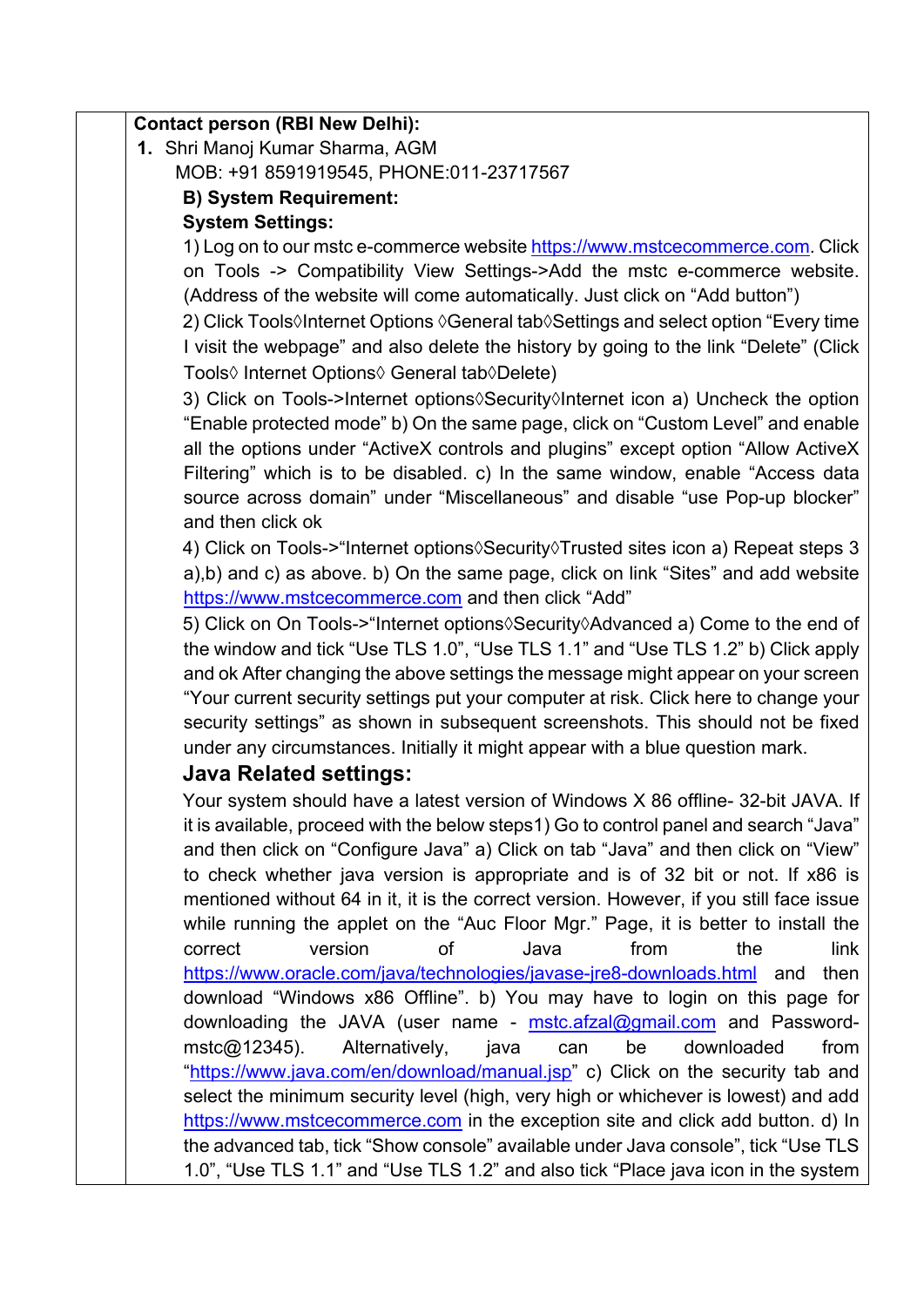| tray" available under "Miscellaneous" tab. e) Click "Apply" and ok Points to be noted                                                                                                |
|--------------------------------------------------------------------------------------------------------------------------------------------------------------------------------------|
|                                                                                                                                                                                      |
| at the time of login At the time of first login with DSC after changing the browser                                                                                                  |
| settings and Java, a blue question mark sign indicates that the website wants to                                                                                                     |
| run certain add-on/s. That should be done by right clicking on the icon and running                                                                                                  |
| the add-ons as shown in subsequent screenshots. Right Click on the message and                                                                                                       |
| run the add-on/s as they appear.                                                                                                                                                     |
| For more details, vendor may refer to the Vendor Guide and FAQ available at                                                                                                          |
| www.mstcecommerce.com/eprochome.                                                                                                                                                     |
| (A) Part I Techno-Commercial bid will be opened electronically on specified date                                                                                                     |
| and time as given in the NIT.                                                                                                                                                        |
| (B) Part II Price bid will be opened electronically of only those bidder(s) whose Part                                                                                               |
| I Techno-Commercial Bid is found to be Techno-Commercially acceptable by RBI,                                                                                                        |
| NEW DELHI. Such bidder(s) will be intimated date of opening of Part II Price bid,                                                                                                    |
| through valid email confirmed by them.                                                                                                                                               |
| Note:                                                                                                                                                                                |
| The tenderers are advised to offer their best possible rates. There would generally                                                                                                  |
| be no negotiations hence please submit your most competitive prices while                                                                                                            |
| submitting the price bid. However, in case the lowest rate appears to be reasonable                                                                                                  |
| taking into account the prevailing market conditions, the order may be awarded to                                                                                                    |
|                                                                                                                                                                                      |
| the lowest bidder and if the rate is still considered high, action as per prevailing                                                                                                 |
| instruction/guideline shall be taken.                                                                                                                                                |
|                                                                                                                                                                                      |
| All entries in the tender should be entered in online Technical & Commercial                                                                                                         |
| Formats without any ambiguity.                                                                                                                                                       |
| Special Note towards Transaction fee: Transaction fee is required to be paid                                                                                                         |
| using<br>available<br>e-payment<br>gateway<br>in<br>login<br>your<br>at                                                                                                              |
| www.mstcecommerce.com/eprochome/rbi                                                                                                                                                  |
| It can be paid either through NEFT/RTGS using challan or by online payment using                                                                                                     |
| credit card/debit card/net banking. Authorization of payment made through<br>NEFT/RTGS takes time of 2 hours to 2 days depending on your bank. However                               |
| online payment gets authorized immediately in most of the cases.                                                                                                                     |
| Further transaction fee payments are authorized by the system itself and there is                                                                                                    |
| no manual intervention. Bidders are advised to make payment of transaction fee                                                                                                       |
| well in advance to avoid last minute hassle. After making the payment for transaction                                                                                                |
| fee, the vendor should enter the transaction fee details by using the "Transaction Fee                                                                                               |
| entry" Link under "My Menu" in the vendor login. Here the vendor may select the particular                                                                                           |
| tender in which they want to participate by clicking on the tick box at the right and then<br>Clicking on the "Submit" Button at the bottom of the page. Then the page appears where |
| the vendors are required to fill up the transaction details, namely the UTR No, Date of                                                                                              |
| Transaction, And the Remitting Bank in the given fields and then clicking on the "Confirm"                                                                                           |
| Button.                                                                                                                                                                              |
| NOTE: The bidders should submit the transaction fee well in advance before the                                                                                                       |
| last date of submission of tender as they will be activated for bid submission only                                                                                                  |
| after receipt of transaction fee by MSTC.                                                                                                                                            |
| Vendors are advised not to deposit cash in bank as it becomes difficult to ascertain<br>the details of the remitter from such cash transactions.                                     |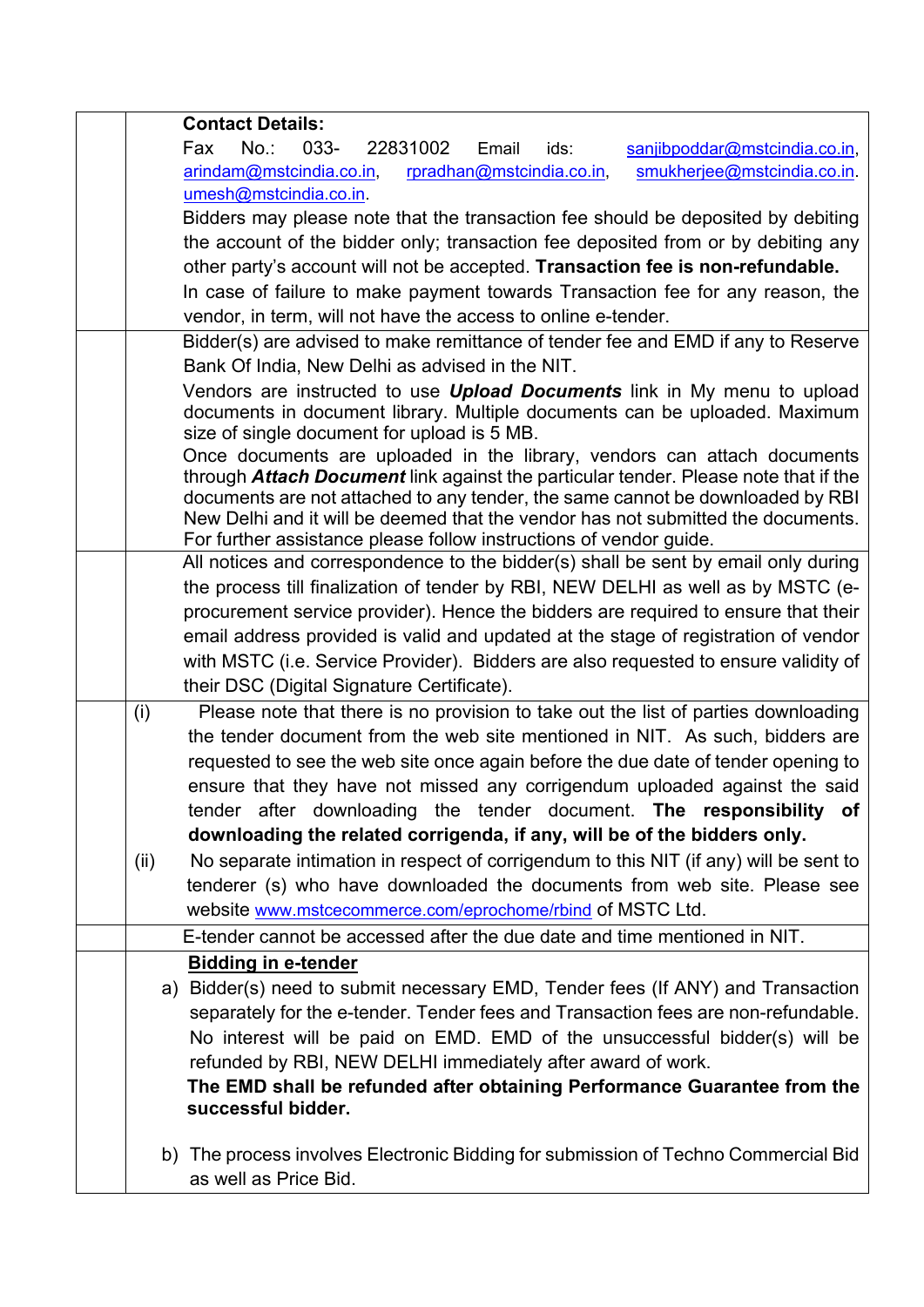- c) The bidder(s) who have submitted the above fees can only submit their Techno Commercial Bids and Price Bid through internet in MSTC website [www.mstcecommerce.com](https://www.mstcecommerce.com/)  $\rightarrow$  e-procurement  $\rightarrow$  PSU /Govt Depts  $\rightarrow$ RBI Login →My menu→ Auction Floor Manager→ live event →Selection of the live event→ Techno Commercial Bid.
- d) The bidder should allow to run an application namely an Apple by accepting the risk and clicking on run. This exercise has to be done twice immediately after reaching the bid floor. If this application is not run, then the bidder will not be able to save/submit his bid. (For details refer vendor guide & FAQ).
- e) First the vendor needs to fill up the Commercial specification if any and save it. Then the vendor should fill up the Techno-commercial bid. After filling the Techno-Commercial Bid, bidder should click 'save' for recording their Techno-Commercial bid. Once the same is done, the Price Bid link becomes active and the same has to filled up and then bidder should click on "save" to record their price bid. Then once both the Techno-Commercial bid & price bid has been saved, the bidder can click on the "Final Submission" button to register their bid

**NOTE**: - After clicking the final submission two more options will show up, "Withdraw bid" and "Delete bid". If the vendor wants to withdraw its bid permanently then they should click withdraw bid link. He/she will not be able to bid again. If the vendor wants to delete the bid after final submission and re submit the bid, then he/she should click delete bid and resubmit the same and again click final submission

- f) In all cases, bidder should use their own ID and Password along with Digital Signature at the time of submission of their bid.
- g) During the entire e-tender process, the bidders will remain completely anonymous to one another and also to everybody else.
- h) The e-tender floor shall remain open from the pre-announced date & time and for as much duration as mentioned above.
- **i)** All electronic bids submitted during the e-tender process shall be legally binding on the bidder. Any bid will be considered as the valid bid offered by that bidder and acceptance of the same by the Buyer will form a binding contract between Buyer and the Bidder for execution of supply/work. Such successful tenderer shall be called hereafter **SUPPLIER/CONTRACTOR.**
- j) It is mandatory that all the bids are submitted with digital signature certificate otherwise the same will not be accepted by the system.
- k) Buyer reserves the right to cancel or reject or accept or withdraw or extend the tender in full or part as the case may be without assigning any reason thereof.
- l) No deviation of the terms and conditions of the tender document is acceptable. Submission of bid in the e-tender floor by any bidder confirms his acceptance of terms & conditions for the tender.
- m) Unit of Measure (UOM) is indicated in the e-tender Floor. Rate to be quoted should be in Indian Rupee as per UOM indicated in the e-tender floor/tender document.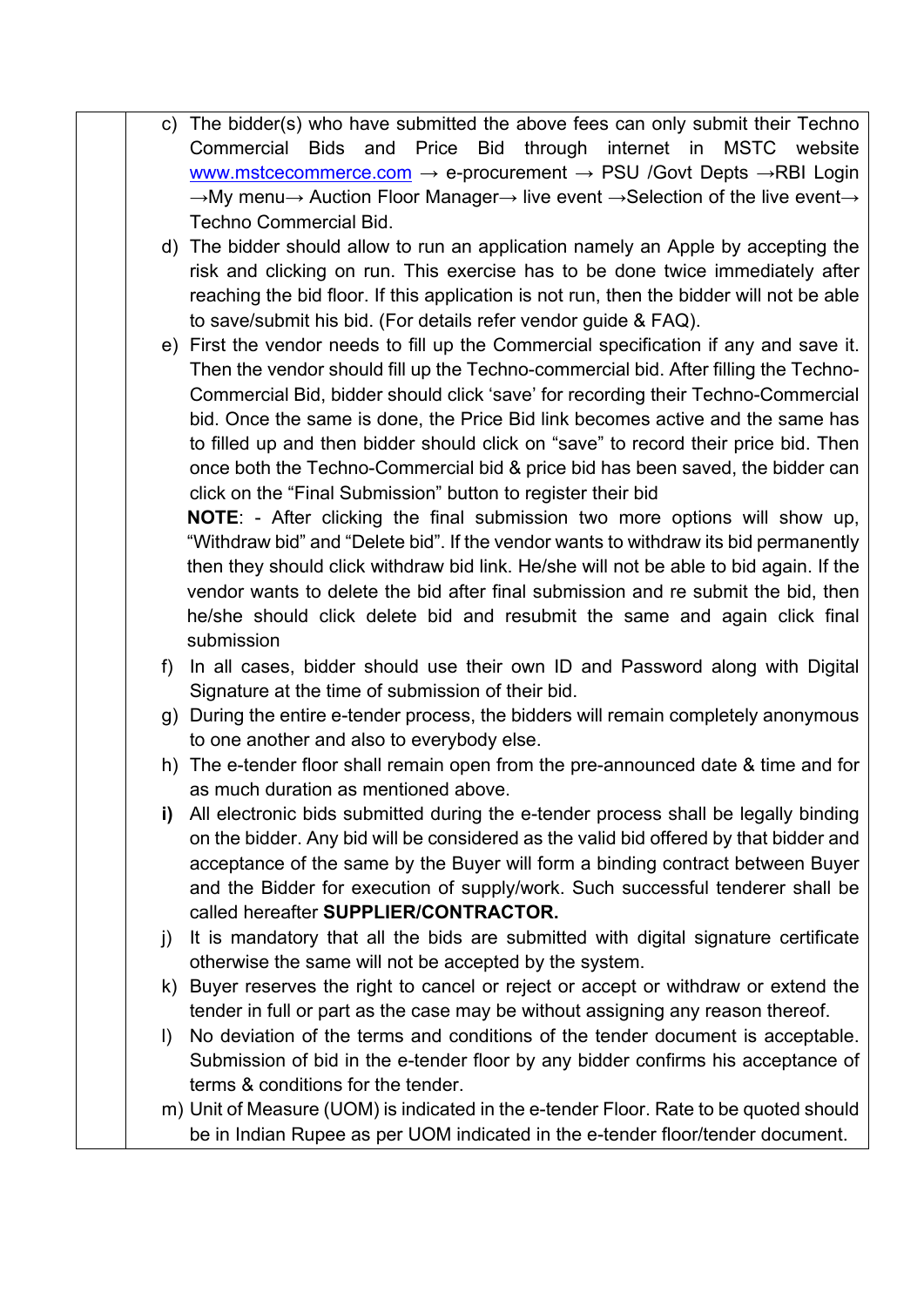| The documents uploaded by bidder(s) will be scrutinized. In case any of the<br>information furnished by the bidder is found to be false during scrutiny, EMD of<br>defaulting bidder(s) will be forfeited. Punitive action including suspension and<br>banning of business can also be taken against defaulting bidders. |
|--------------------------------------------------------------------------------------------------------------------------------------------------------------------------------------------------------------------------------------------------------------------------------------------------------------------------|
| The bid will be evaluated based on the filled-in technical & commercial formats.                                                                                                                                                                                                                                         |
| The bidders must upload all the documents required as per terms of NIT. Any other<br>document uploaded which is not required as per the terms of the NIT shall not be<br>considered.                                                                                                                                     |
| The online tender should be submitted strictly as per the terms and conditions and<br>procedures laid down in the website www.mstcecommerce.com/eprochome/rbind of<br><b>MSTC Ltd.</b>                                                                                                                                   |
| RBI, NEW DELHI has the right to cancel this e-tender or extend the due date of<br>receipt of bid(s) without assigning any reason thereof.                                                                                                                                                                                |
| No deviation to the technical and commercial terms & conditions are allowed.                                                                                                                                                                                                                                             |
| Any order resulting from this open e-tender shall be governed by the terms and<br>conditions mentioned therein.                                                                                                                                                                                                          |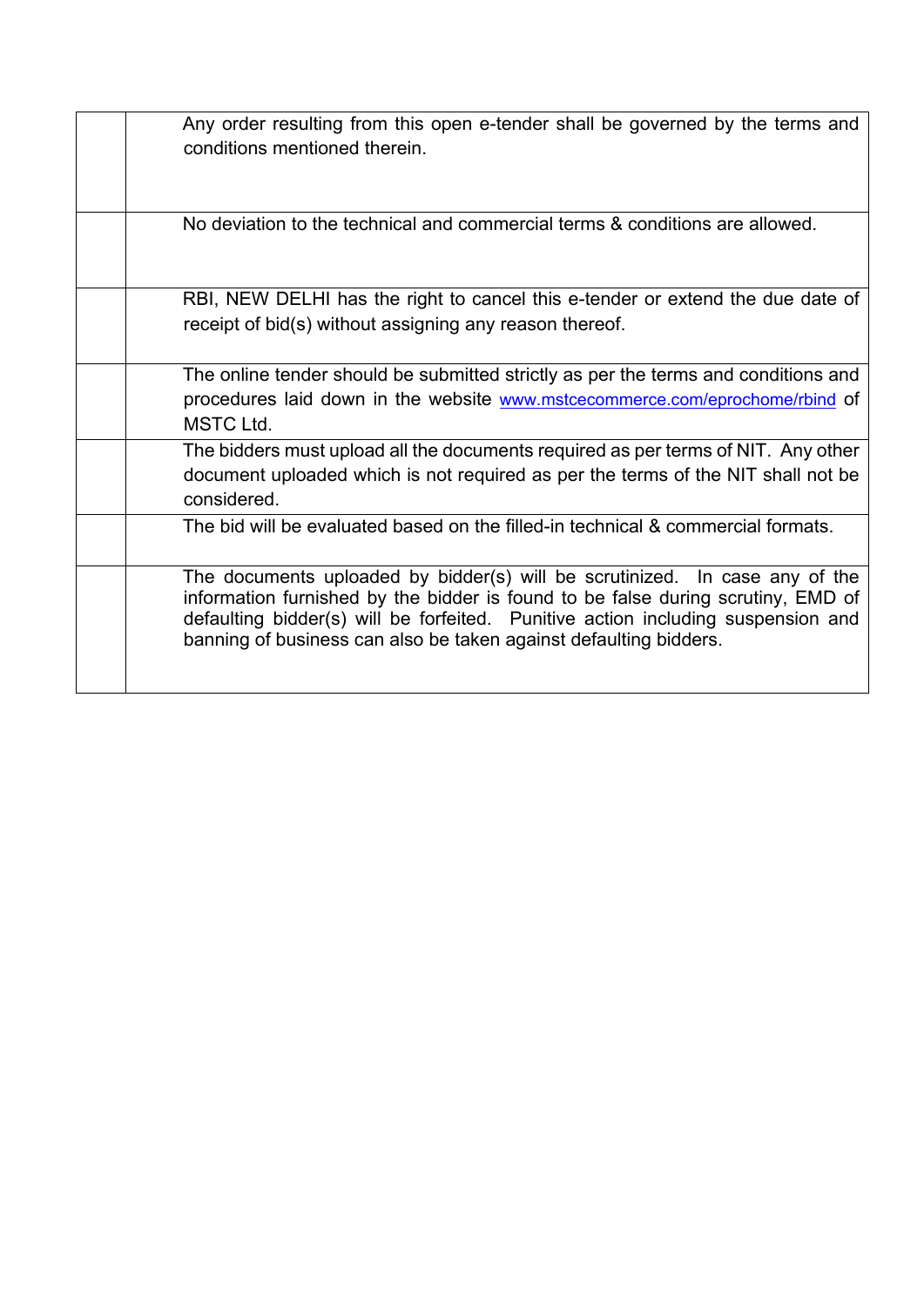# **Section - 2**

#### **Form of Tender**

Shri Vivek Aggarwal Regional Director Estate Department, Reserve Bank of India, New Delhi

Dear Sir,

Having examined the specifications and schedule of quantities relating to the works specified in the memorandum hereinafter set out and having examined the site of the works specified in the said memorandum and having acquired the requisite information relating thereto as affecting the tender, I/We hereby offer to execute the works specified in the said memorandum within the time specified in the said memorandum at the rates mentioned in the attached schedule of quantities and in accordance in all respects with the specifications, designs and instructions in writing referred to in Conditions of Tender, the Articles of Agreement, Special Conditions, Schedule of Quantities and Conditions of Contract and with such materials as are provided for, by and in all other respects in accordance with such conditions so far as they may be applicable.

| (a) | Description of work:                                | Maintenance Contract (AMC) for<br>Annual<br>Horticulture work in Bank's officers Colony at<br>Hauz Khas, New Delhi                                                                                                                                                                                                                                                                                                                                                                                                           |
|-----|-----------------------------------------------------|------------------------------------------------------------------------------------------------------------------------------------------------------------------------------------------------------------------------------------------------------------------------------------------------------------------------------------------------------------------------------------------------------------------------------------------------------------------------------------------------------------------------------|
| (b) | Estimated cost (Rs.)                                | ₹10.34 lakh                                                                                                                                                                                                                                                                                                                                                                                                                                                                                                                  |
| (c) | EMD                                                 | ₹20,686/- (to be deposited by all the participating<br>tenderers)                                                                                                                                                                                                                                                                                                                                                                                                                                                            |
| (d) | Security Deposit /<br>Performance Bank<br>Guarantee | 5% of the Quoted Amount in the form of<br>Performance Bank Guarantee.                                                                                                                                                                                                                                                                                                                                                                                                                                                        |
|     |                                                     | The EMD deposited by successful bidder shall<br>also be refunded after obtaining Performance<br>Guarantee from the successful bidder.                                                                                                                                                                                                                                                                                                                                                                                        |
| (e) | Time period of AMC                                  | The quoted rates shall be valid for a period<br>of one year.<br>However, the<br>contract<br>may<br>extended/renewed on annual basis for further<br>period of two years on mutual agreement<br>after reviewing the performance of the<br>contract. Increase or decrease in the contract<br>amount shall be allowed based on formulae<br>given below so as to compensate the<br>contractor for any increase or decrease in the<br>cost of material and labour required for the<br>work included in the scope of this contract: |

**Memorandum**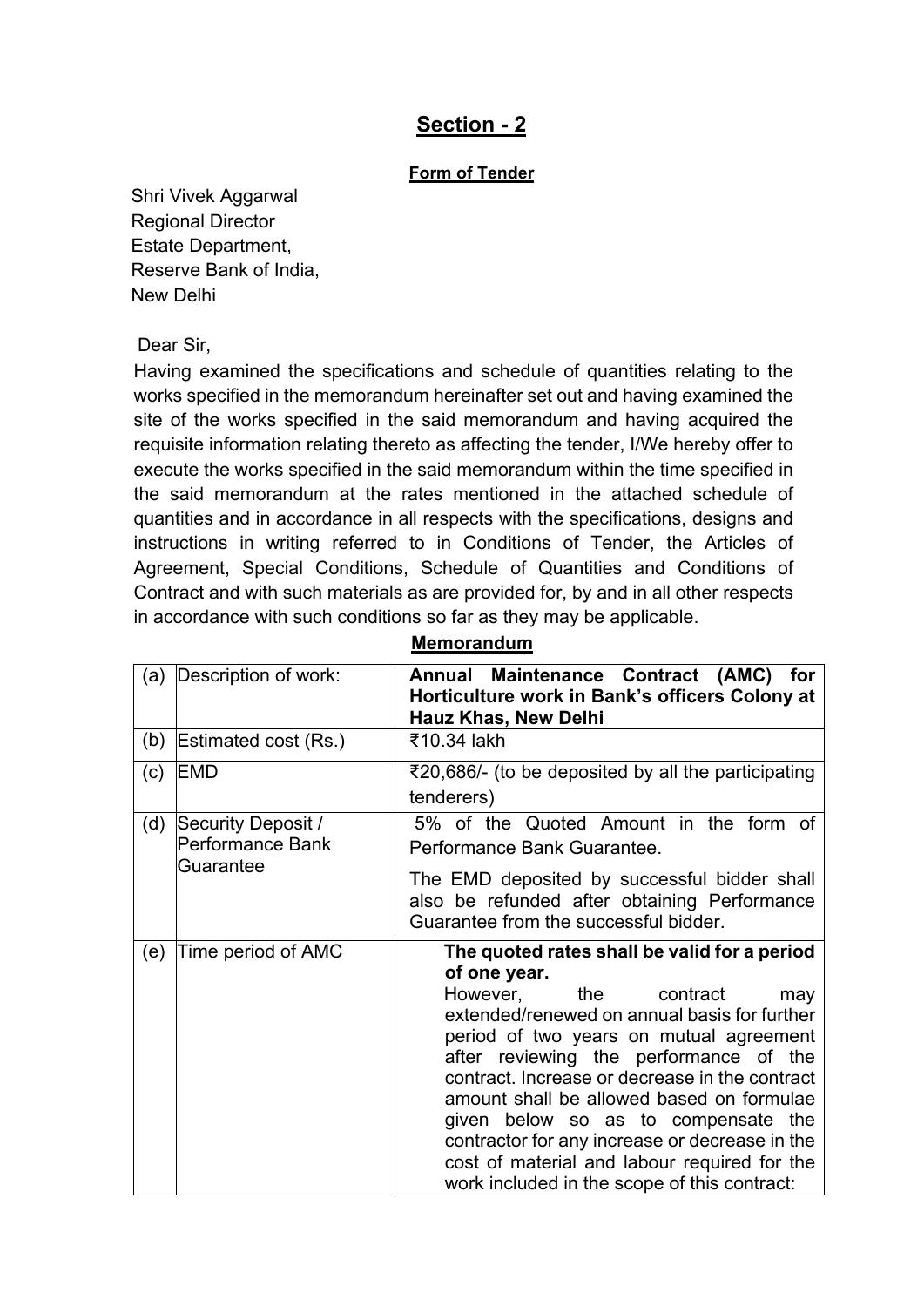| Increase in amount of contract while renewal<br>$=$ VM+VL,                                                                                                                                                                                                                                      |
|-------------------------------------------------------------------------------------------------------------------------------------------------------------------------------------------------------------------------------------------------------------------------------------------------|
| Thus, revised contract amount while renewal<br>$= \{V \text{ (without GST)} + VM+VL\} + \text{applicable}$<br><b>GST</b>                                                                                                                                                                        |
| (1) Materials:<br>VM = 10/100 {0.88V (WI-WIo)/WIo}<br>VM = Variation in material cost i.e., increase,                                                                                                                                                                                           |
| or decrease in the amount (in $\bar{\tau}$ )<br>$V =$ Contract amount                                                                                                                                                                                                                           |
| WI = Average of All India Wholesale Price<br>Index for all commodities for the period under<br>reckoning as published in RBI Bulletin<br>WIo = All India Wholesale Price Index for all<br>commodities during the month of due date of<br>receipt of the tender as published in RBI<br>Bulletin. |
| (2) Labour:                                                                                                                                                                                                                                                                                     |
| VL = 90/100 {0.88V (CI-Clo)/Clo}<br>$VL = Variation$ in labour cost i.e., increase or<br>decrease in the amount (in $\bar{\tau}$ )<br>$V =$ Contract amount                                                                                                                                     |
| CI = Average of All India Consumer Price<br>Index for industrial Workers declared by<br>Labour Bureau, Government of India as<br>published in RBI Bulletin during the period<br>under reckoning                                                                                                 |
| WIo = All India Consumer Price Index for industrial                                                                                                                                                                                                                                             |
| workers declared by Labour Bureau, Government<br>of India as published in RBI Bulletin during the<br>month of due date of receipt of the tender.                                                                                                                                                |

- 2. I/We also agree that our tender will remain valid for acceptance by the Bank for **90 days** from the date of opening of Part-I of the tender and this period of validity can be extended for such period as may be mutually agreed between the Bank and us in writing.
- 3. Should this Tender be accepted, I/we hereby agree to abide by and fulfil all the terms and provisions of the said conditions of the Contract annexed hereto so far as they may be applicable or in default thereof, to forfeit and pay to the Reserve Bank of India the amount mention in the said conditions.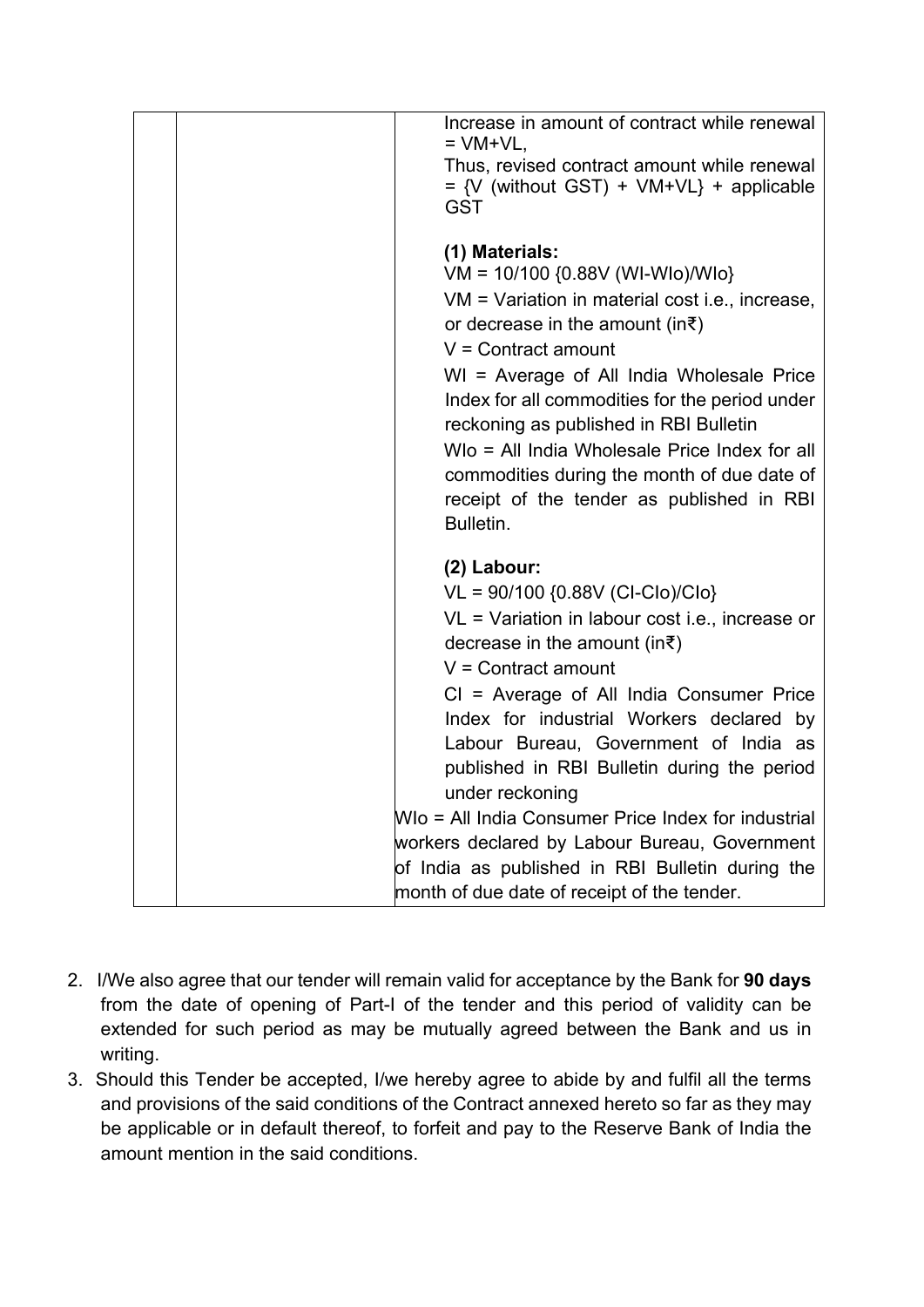- 4. I/We understand that you reserve the right to accept or reject any or all the tender either in full or in part without assigning any reason there for.
- 5. The Tender is in two parts, Part-I contains all commercial terms and conditions, and technical particulars and Part-II contains only the price bid in the Bank's proforma.
- 6**.** Our bankers are (full address):

| $\cdots$  |  |
|-----------|--|
| 1.11<br>. |  |

The names of partners of our firm are:

| Name of the partner of the firm<br>authorized to sign                                                                                   |  |
|-----------------------------------------------------------------------------------------------------------------------------------------|--|
| OR                                                                                                                                      |  |
| Name of person having power of<br>Attorney to sign the Contract (certified<br>true copy of the Power of Attorney<br>should be attached) |  |

Yours faithfully,

# **Signature of Contractor with seal:**

**Address:**

**Contact nos.**

#### **Signatures and addresses of witnesses:**

|      | <b>Signature</b> | <b>Address</b> |
|------|------------------|----------------|
|      |                  |                |
| (ii) |                  |                |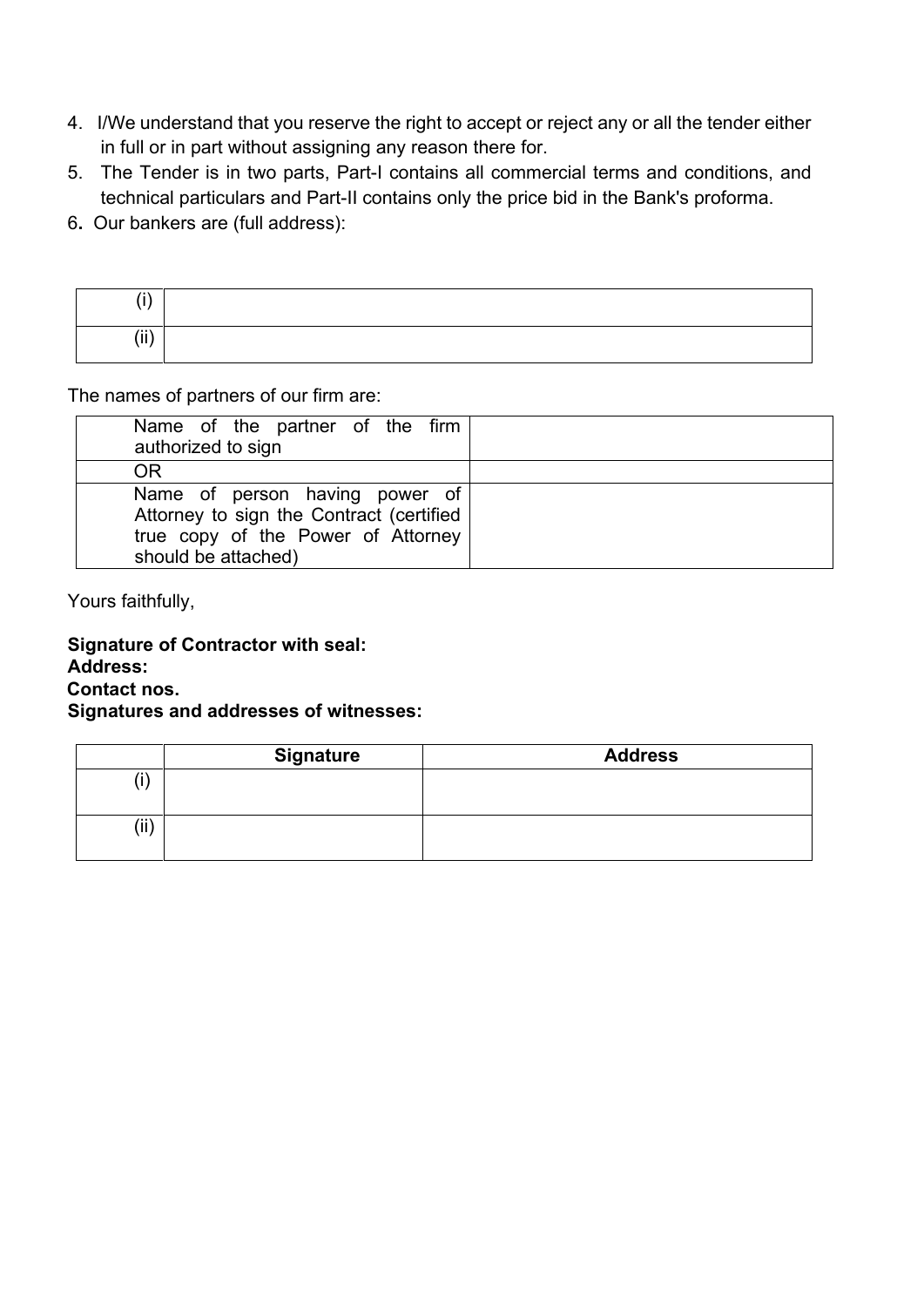# **Section: 3**

#### **Articles of Agreement**

The service contract is made the day of between the Reserve Bank of India, having its Office at 6, Sansad Marg, New Delhi-110001 (hereinafter called "the Employer") of the one part and Ms/

\_\_\_\_\_\_\_\_\_\_\_\_\_\_\_\_\_\_\_\_\_\_\_\_\_\_\_\_\_\_\_\_\_\_\_\_\_\_\_\_\_\_\_\_\_\_\_\_\_\_\_\_\_\_\_\_\_\_\_\_\_\_\_\_\_\_\_

(hereinafter called "the Contractor") of the other part.

WHEREAS the Employer is desirous of carrying out **Annual Maintenance Contract (AMC) for Horticulture work in Bank's officers Colony at Hauz Khas, New Delhi**  as indicated in the work order.

AND WHEREAS the parties are desirous of recording the terms and conditions or upon which said services are to be rendered by the contractor.

#### **A. NOW IT IS HEREBY AGREED AS FOLLOWS:**

a) This agreement will come into effect from ----------- and will remain in force upto -------- or unless it is terminated as per the terms herein after contained.

b) The charges of Rs.-------------------- (Rupees---------------------------------------------- ---------- --- only) covering the cost of manpower, tools, uniform, manure, fertilizer, seasonal plants, pvc pipes and small pumps for watering, portable water sprinklers, pesticide, etc. for efficient rendering the services shall be payable on monthly basis subject to submission of bill/ invoice. The payment thereon will be made after the same is duly certified by the Bank's officials to the effect that the services have been provided satisfactorily and after deducting all statutory dues/ taxes etc.,

c) The above charges are firm and not subject to labour conditions, exchange variations or any other condition whatsoever.

d) The above charges also include Insurance Charges and any other tax and duty or other levy, whether existing or levied in future by the Central Government or the State Government or any local authority.

e) The contractor shall be responsible for providing services on regular basis as per the scope of work and terms and conditions of the contract.

**2(a)** The Reserve Bank of India will administer and directly arrange for supervision of works/services, certification of bills, making payments and implementation of various terms, conditions and stipulations of the contract. (Except for the scope of work as defined under clause 3 above). For this purpose, the term Architect in the said condition regarding escalation of work, quality of construction, quality of materials, progress & completion of the project etc. shall mean the **Assistant General Manager (Estate Department)** or any other person designated for the purpose by the Competent Authority, Reserve Bank of India. As far as the operation of the provision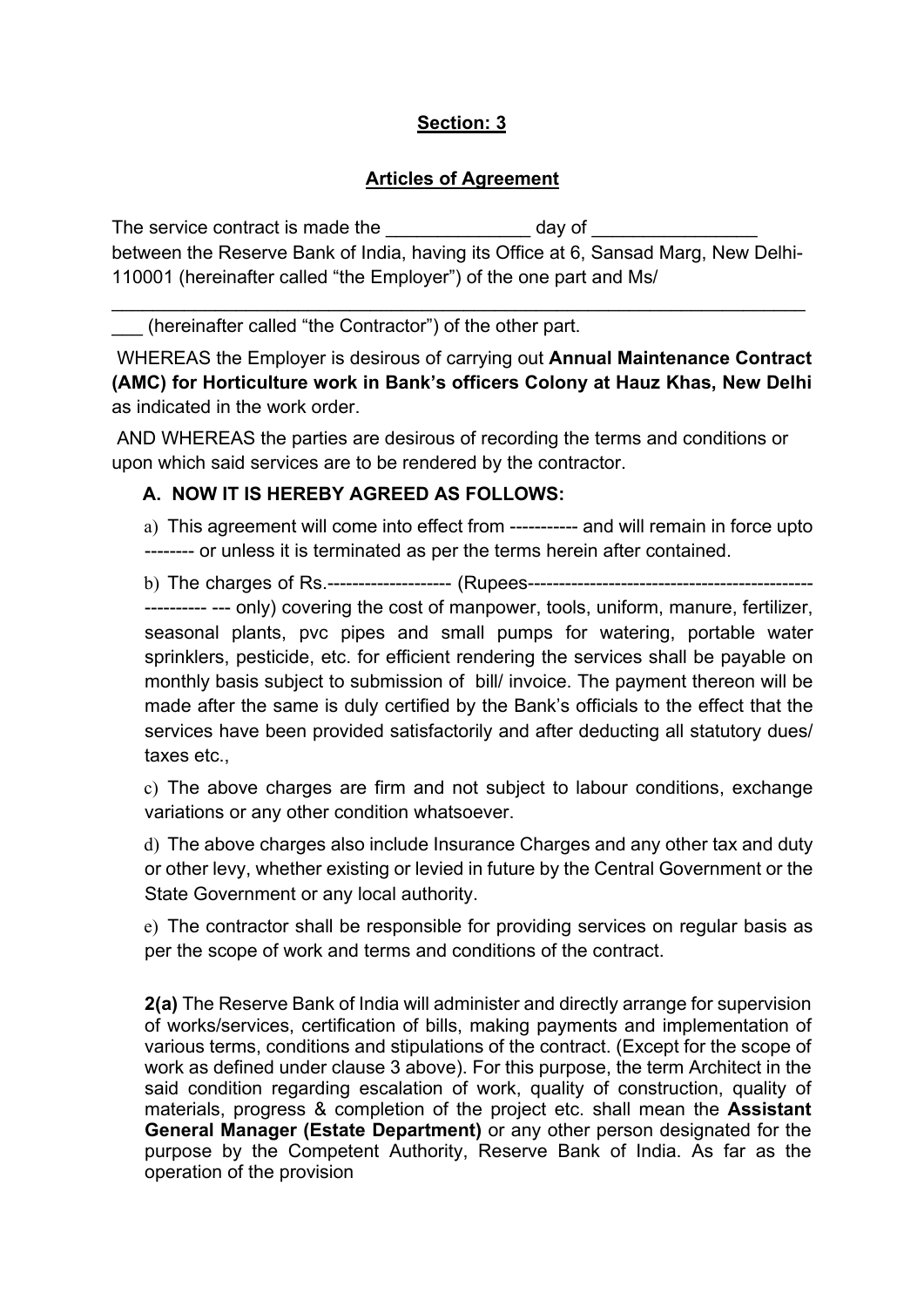under Clause 5.19 of the Contract Viz. Clause relating to settlement of disputes through try arbitration, the term 'Architect' shall be read as **General Manager, Estate Department, Reserve Bank of India New Delhi**.

The said conditions and Appendix thereto shall be read and construed as forming part of this agreement, and the parties hereto shall respectively abide by, submit themselves to the said Conditions and perform the agreements on their part respectively in the said Conditions contained.

The Contractor shall afford every reasonable facility for carrying out of the Services and all other service-related works under this contract in the manner laid down in the said conditions and shall make good any damages done to walls, floors etc. after the completion of such services/works.

The charges of ₹-------------------- (Rupees---------------------------------------------- -------------- only) covering the cost of supervision, manpower, consumable and minor materials (minor materials means all cleaning materials, fixtures, threads/safeda, washers, adhesive, T&P etc. however, new fittings & fixtures shall be arranged at Bank's SARs unless otherwise stated in detailed scope of work) for efficient rendering of the **Annual Maintenance Contract (AMC) for Horticulture work in Bank's officers Colony at Hauz Khas, New Delhi**. The payment to the Contractor under this contract shall be payable on Monthly basis subject to submission of bill/invoice, other relevant proof of the payments done to the workers by the Contractor as per the contractual conditions. The payment thereon will be made after the same is duly certified by the Bank's officials to the effect that the maintenance services have been provided satisfactorily and after deducting all statutory dues / taxes etc.

The above charges are firm and not subject to change on account of labour conditions, exchange variations or any other condition(s) whatsoever for entire contract period.

The above charges also include Insurance Charges and any other tax and duty or other levy, whether existing or levied in future by the Central Government or the State Government or any Local Authority **including GST** as applicable time to time.

The contractor shall be responsible for providing prompt services on regular basis as per the scope of work and terms and conditions of the contract. **The occupant complaints regarding day-to-day Maintenance work shall be attained within 24 hrs.** However, in case any deficiency in services such as non-attaining the complaints related to day-to-day maintenance work more than 24 hrs, less number of staff deployed and any other task/service related to the scope of work etc., is/are observed by this office or brought into the notice of this office, a proportionate /appropriate amount will be deducted from the monthly bill of the Contractor as penalty for such deficiency in services. The repeated occurrence of deficiency in services shall be treated as a Breach of Contract and the Contract shall be terminated under Clause 5.16 Termination of Contract by the Employer.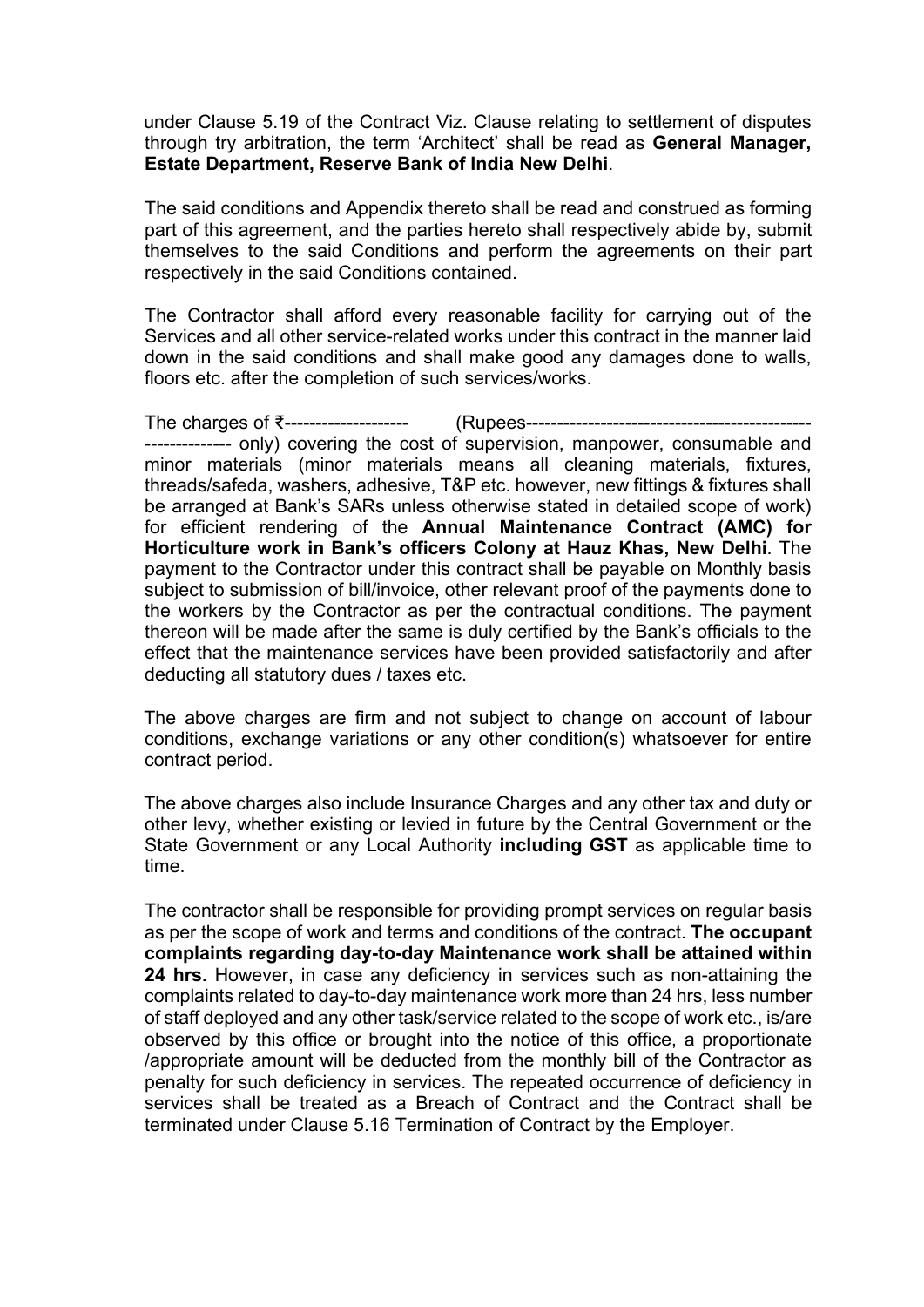**Penalty for less number of staff deployed at any one instance will be worked out on Pro rata basis i.e. as per minimum wages (current) at any point of time and same shall be deducted from their subsequent bill/s.** 

The contractor shall bear the stamp duty on the original of this agreement, which shall be executed in duplicate, and the Bank shall retain the original and the contractor shall retain the duplicate.

**The contractor shall ensure compulsory payments of Minimum Wages, Employee's State Insurance (ESI) & Employee Provident Fund (EPF) enforceable by law** to the workmen employed by him/ her/ them. The payment of Minimum Wages, ESI & EPF contribution are mandatory to all contractor(s) who are participating in this tender.

The contractor shall indemnify and keep indemnified the Reserve Bank of India against all losses and claims, damages, or compensation for breach of any provisions of the payment of wages Act, 1936, Minimum Wages Act, 1948, Contract Labour (Regulation and Abolition) Act, 1970 or any other labour law/ statute in force in this regard. The contractor only shall be responsible for liabilities, if any, in this regard.

The several parts of this contract have been read by the contractor and fully understood by the contractor.

The Contractor shall not disclose directly or indirectly any information, materials and details of the Bank's infrastructure / systems / equipment's etc., which may come to the possession or knowledge of the Contractor during the course of discharging its contractual obligations in connection with this agreement, to any third party and shall at all times hold the same in strictest confidence. The Contractor shall treat the details of the contract as private and confidential, except to the extent necessary to carry out the obligations under it or to comply with applicable laws. The Contractor shall not publish, permit to be published, or disclose any particulars of the works in any trade or technical paper or elsewhere without the previous written consent of the Employer. The Contractor shall indemnify the Employer for any loss suffered by the Employer because of disclosure of any confidential information. Failure to observe the above shall be treated as breach of contract on the part of the Contractor and the Employer shall be entitled to claim damages and pursue legal remedies.

The Contractor shall take all appropriate actions with respect to its employees to ensure that the obligations of non-disclosure of confidential information under this agreement are fully satisfied.

The Contractor's obligations with respect to non-disclosure and confidentiality will survive the expiry or termination of this agreement for whatever reason."

All payments by the Employer under this Contract will be made only at New Delhi.

This Contract is neither a fixed Lump Sum Contract nor a Piece Work Contract but a Contract to carry out the work in respect of the entire of the **"Annual Maintenance Contract (AMC) for Horticulture work in Bank's officers Colony at Hauz Khas, New Delhi"** to be paid for according to actual measured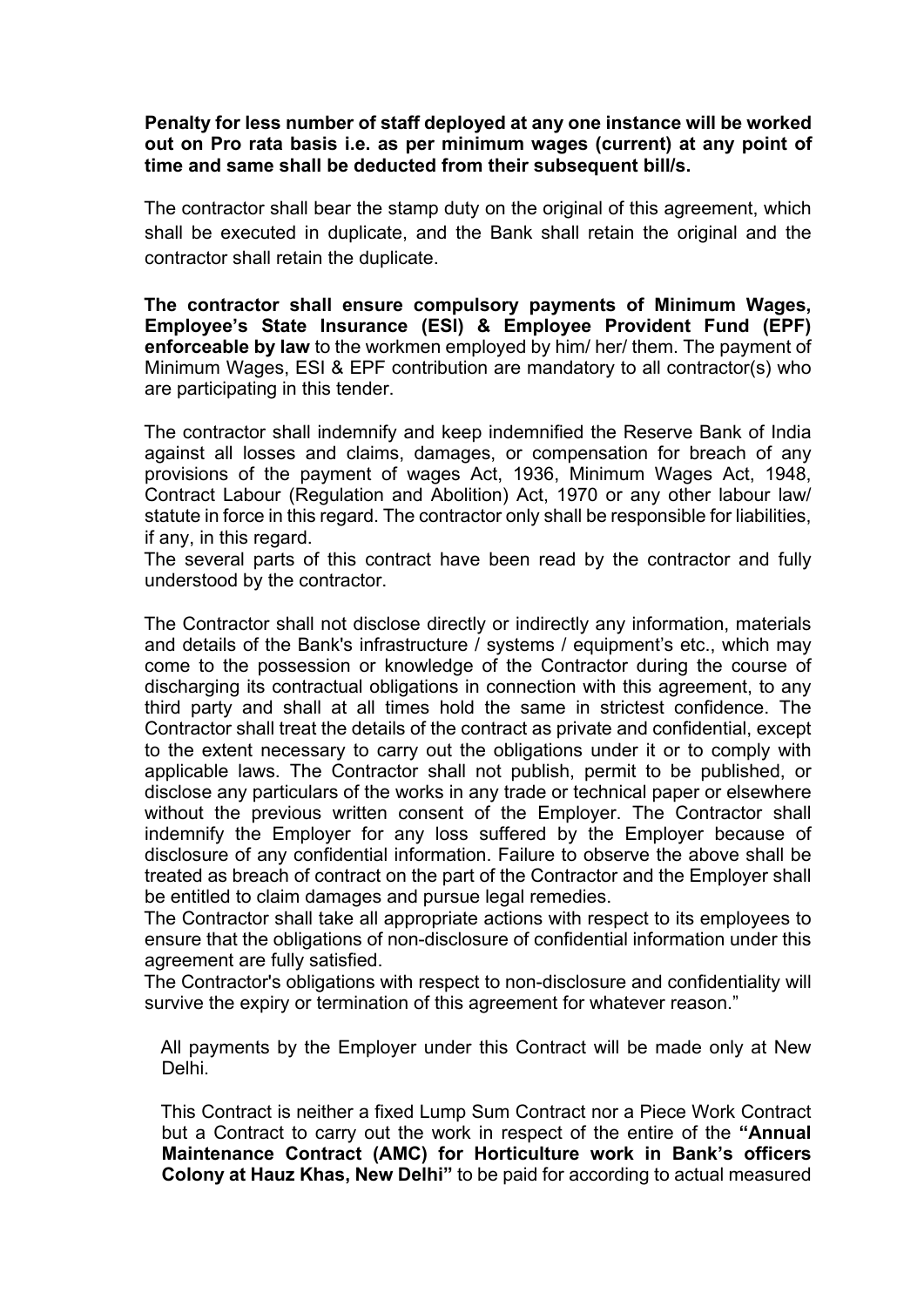quantities at the rate contained in the schedule of rates and probable quantities or as provided in the said Conditions.

The contractor shall:

- Ensure that he deploys trained and competent persons/workers (unskilled) who are physically fit and are not suffering from any chronic or contagious diseases for carrying out the works.
- Be responsible and liable for payment of salaries, statutory minimum wages and other legal dues to the persons who are employed by him for the purpose of rendering the services required by the Bank/Employer under the agreement.
- Ensure that all persons employed by him, for the purpose of rendering the services required by the Bank under this agreement, are insured with Government of India recognized insurance companies, for which no extra payment will be made by the Bank. The contractor shall be responsible for any injury or damages to any persons, animals or any other things.
- Ensure that his employees, while in the premises of the Bank or while carrying out their obligations under this agreement, observe the standards of cleanliness, decorum, safety, good behaviour and general discipline laid down by the Bank or its authorized agents and the Bank/ Employer shall be the sole judge as to whether or not the contractor and/ or his employees have observed the same.
- Personally, and exclusively supervise the work of his employees to ensure that the services rendered under this agreement are carried out to the satisfaction of the Bank.
- Ensure that no employees of the contractor will enter or remain on the Bank's premises beyond the specified time limits unless and necessary for fulfilling contractor's obligations.
- Be liable for any damage caused to the Bank's or its premises or any part thereof or to any fixtures or fittings thereof or any property of the Bank and therein by any act, omission, default or negligence of the contractor or his employees or agents.
- **Supply dress code & identity cards to his/ her employees or agents who shall be doing the subject job at the Bank's Premises. All the employees and agents should wear proper dress code & the identity card for all the times while they are working in the Bank's premises.**

# **B. Services To be Rendered by the Contractor:**

- a) Ensure proper upkeep and maintenance of lawns, gardens, potted plants, etc. in the colony as per contract.
- b) Ensure that all persons employed by him, for the purpose for rendering the services required by the Bank under this agreement, are insured with Government of India recognized insurance companies, for which no extra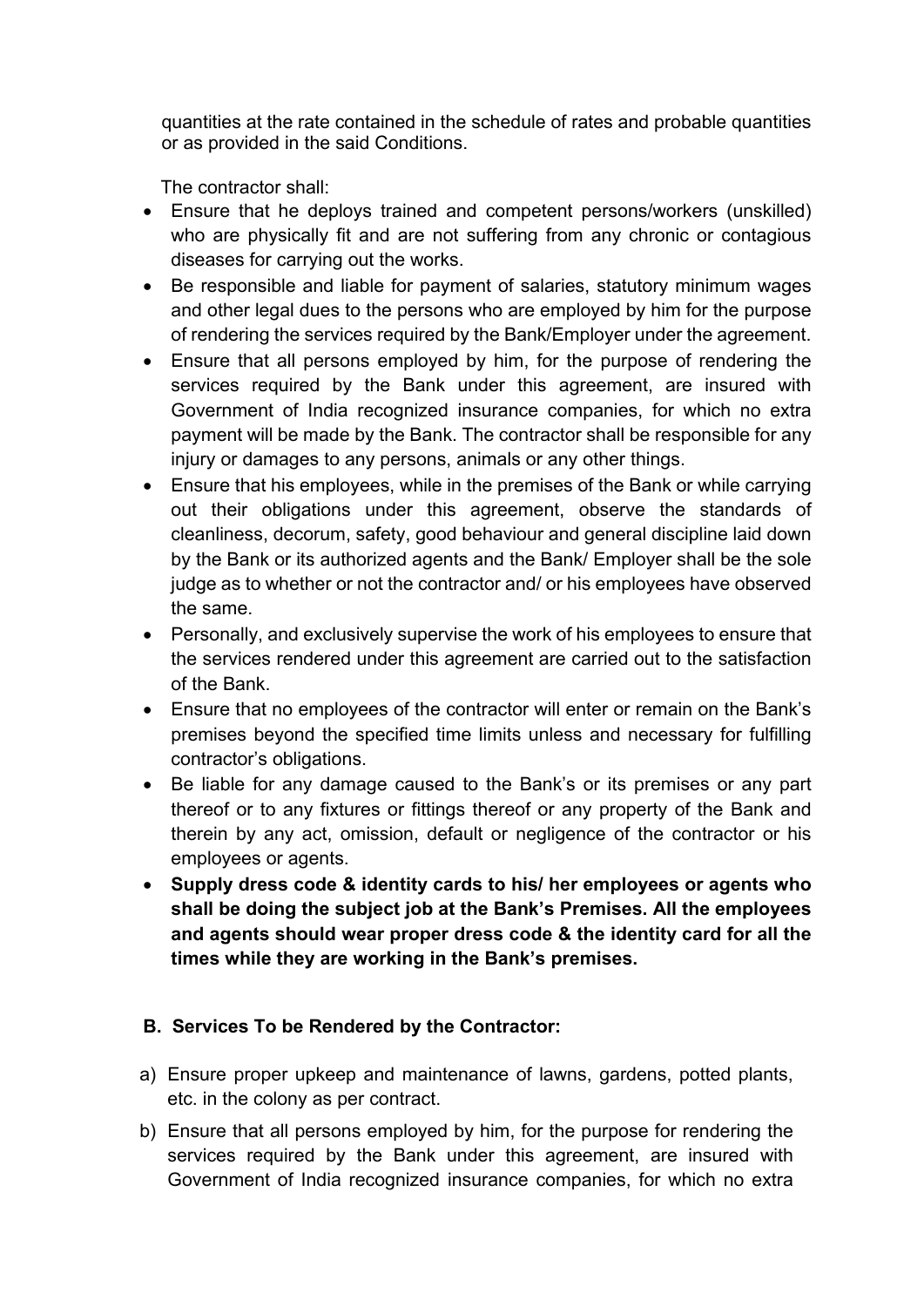payment will be made by the Bank. The contractor shall be responsible for any injury or damages to any persons, animals, or any other things.

- c) Ensure that his employees, while in the premises of the Bank or while carrying out their obligations under this agreement, observe the standards of cleanliness, decorum, safety, good behaviour and general discipline laid down by the Bank or its authorized agents and the Bank/ employer shall be the sole judge as to whether or not the contractor and/ or his employees have observed the same.
- d) Personally, and exclusively supervise the work of his employees so as to ensure that the services rendered under this agreement are carried out to the satisfaction of the Bank.
- e) Ensure that no employees of the contractor will enter or remain on the Bank's premises beyond the specified time limits unless and absolutely necessary for fulfilling contractors' obligations.
- f) Be liable for any damage caused to the Bank or its premises or any part thereof or to any fixtures or fittings thereof or any property of the Bank and therein by any act, omission, default or negligence of the contractor or his employees or agents.
- g) Supply identity cards to his/ her employees or agents who shall be doing the subject job at the Bank's premises. All the employees and agents should bear the identity card for all the times while they are working in the Bank's premises.

# **C**. **Termination of Agreement:**

1. Without prejudice to what is contained hereinabove, the Bank shall at its sole and absolute discretion, be entitled to terminate this agreement forthwith by written notice without assigning any reason and without payment of any compensation, if

- a) In the opinion of the Bank (which shall not call-in question by the contractor and shall be binding on the contractor), the contractor fails or refuses to implement this agreement to the Bank's satisfaction and/ or
- b) The contractor commits a breach of any terms and conditions of this agreement and/ or
- c) For any reason whatsoever, the contractor becomes disentitled in law to perform his obligations under this agreement and/ or
- d) There is any variation in the ownership/ partnership or management of the contractor or his business without the prior approval in writing of the Bank to such variation.

2. In the event of termination of this agreement for any reason whatsoever, the contractor/ or persons employed by him, or his/ her agents shall not be entitled for any sum or sums whatsoever from the Bank by way of compensation, damages or otherwise.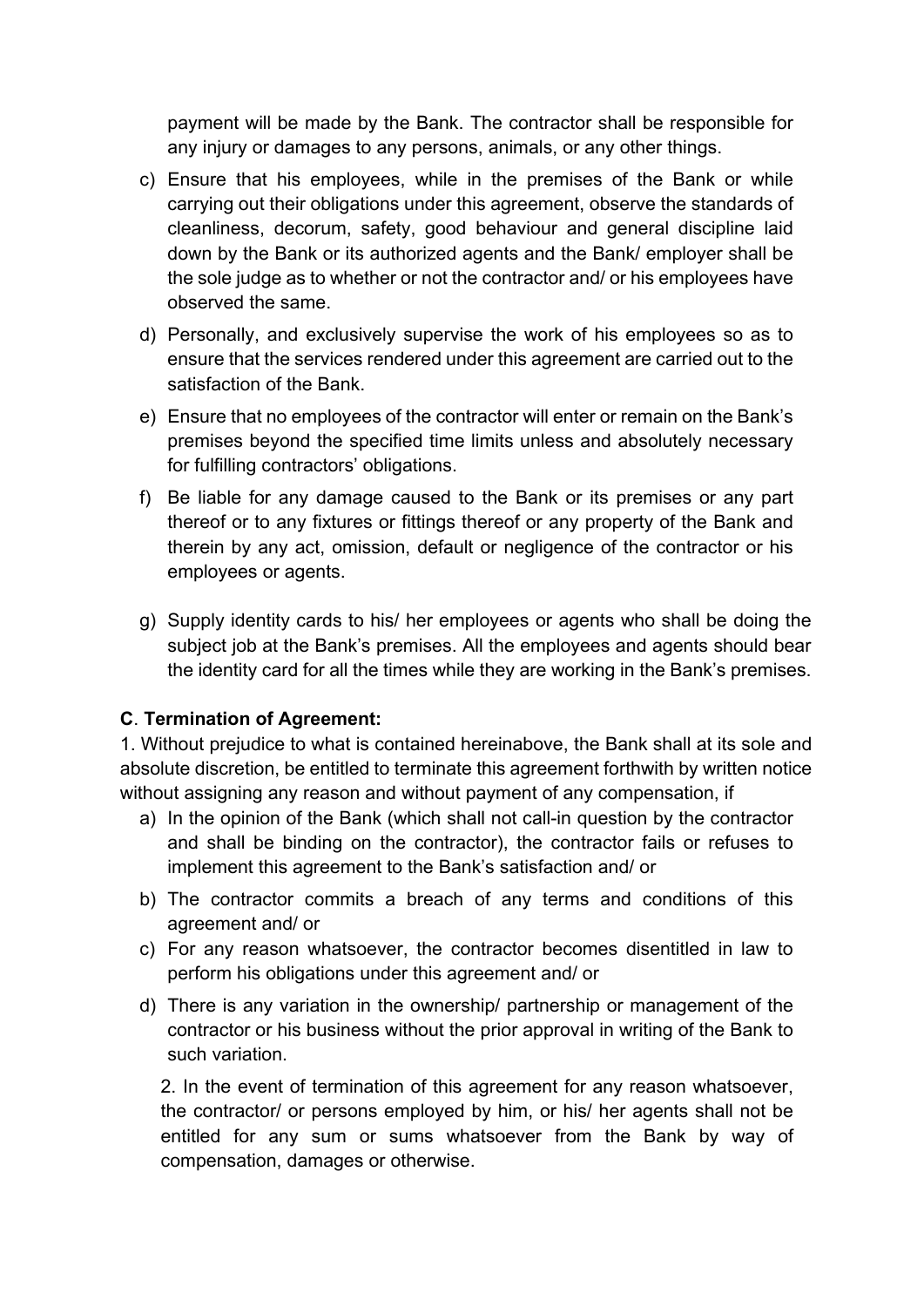- **D. Stamp Duty:** The contractor shall bear the stamp duty of this agreement, which shall be executed in duplicate, and the Bank shall retain the original and the contractor shall retain the duplicate.
- **E.** The contractor shall indemnify and keep indemnified the Bank against all losses and claims, damages, or compensation for breach of any provisions of the payment of wages Act, 1936, Minimum Wages Act, 1948, Contract Labour (Regulation and Abolition) Act, 1970 or any other labour law/ statute in force in this regard. The contractor only shall be responsible for liabilities, if any, in this regard.

**F.** The successful bidder is considered as a specialized agency who will use their own employees for providing services at the Bank. They are not expected to engage any employees exclusively for the Bank.

- **G.** The several parts of this contract have been read by the contractor and fully understood by the contractor.
- **H.** The Contractor shall not disclose directly or indirectly any information, materials and details of the Bank's infrastructure / systems / equipment etc., which may come to the possession or knowledge of the Contractor during the course of discharging its contractual obligations in connection with this agreement, to any third party and shall at all times hold the same in strictest confidence. The Contractor shall treat the details of the contract as private and confidential, except to the extent necessary to carry out the obligations under it or to comply with applicable laws. The Contractor shall not publish, permit to be published, or disclose any particulars of the works in any trade or technical paper or elsewhere without the previous written consent of the Employer. The Contractor shall indemnify the Employer for any loss suffered by the Employer as a result of disclosure of any confidential information. Failure to observe the above shall be treated as breach of contract on the part of the Contractor and the Employer shall be entitled to claim damages and pursue legal remedies.

The Contractor shall take all appropriate actions with respect to its employees to ensure that the obligations of non-disclosure of confidential information under this agreement are fully satisfied.

The Contractor's obligations with respect to non-disclosure and confidentiality will survive the expiry or termination of this agreement for whatever reason."

**I.** All payments by the Employer under this Contract will be made only at New Delhi.

|  |  |  |  |  |  |                                                                                   | If the contractor is a IN WITNESS WHEREOF the Employer and the |  |  |  |  |
|--|--|--|--|--|--|-----------------------------------------------------------------------------------|----------------------------------------------------------------|--|--|--|--|
|  |  |  |  |  |  | partnership or an individual. Contractor have set their respective hands to these |                                                                |  |  |  |  |
|  |  |  |  |  |  |                                                                                   | presents and two duplicates hereof the day and year            |  |  |  |  |
|  |  |  |  |  |  | first hereinabove written.                                                        |                                                                |  |  |  |  |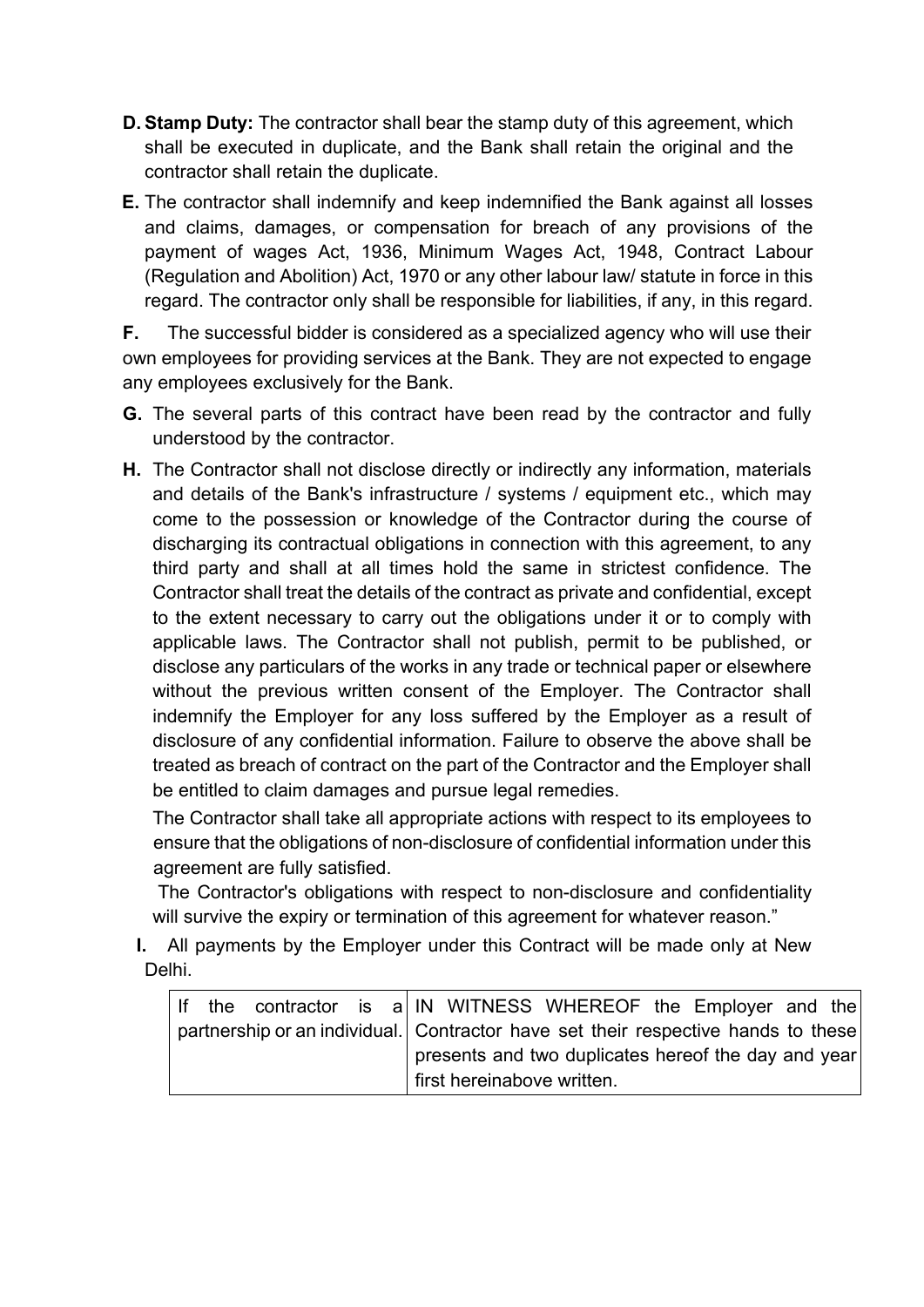|  |          |  |  | If the contractor is a IN WITNESS WHEREOF the Employer has set its                |  |  |  |  |  |
|--|----------|--|--|-----------------------------------------------------------------------------------|--|--|--|--|--|
|  |          |  |  | partnership or an individual. hands to these presents through its duly authorized |  |  |  |  |  |
|  |          |  |  | If the contractor is a official and the Contractor has caused its common          |  |  |  |  |  |
|  | company. |  |  | seal to be affixed hereunto and the said duplicate/ has                           |  |  |  |  |  |
|  |          |  |  | caused these presents and the said two duplicates                                 |  |  |  |  |  |
|  |          |  |  | hereof to be executed on its behalf, the day and year                             |  |  |  |  |  |
|  |          |  |  | first hereinabove written.                                                        |  |  |  |  |  |

#### **J. Prevention of Sexual Harassment of women at workplace:**

The Contractor / Agency shall be solely responsible for full compliance with the provision of "the Sexual Harassment of women at workplace (Prevention, Prohibition and Redressal) Act, 2013.

a. In case of any complaint of sexual harassment against its employee within the premises of the Bank, the complaint will be filed before the Internal Complaints Committee constituted by the Contractor / Agency and the Contractor / Agency shall ensure appropriate action under the-said Act in respect to the complaint.

b. Any complaint of sexual harassment from any aggrieved employee of the contractor against any employee of the Bank shall be taken cognizance of by the Regional Complaints Committee constituted by the Bank.

c. The contractor shall be responsible for any monetary Compensation that may need to be paid in case the incident involves the employees of the contractor, for instance any monetary relief to Bank's employee, if sexual violence by the employee of the contractor is proved.

d. The contractor shall be responsible for educating its employees about prevention of sexual harassment at workplace and related issues.

#### **K. Non-Disclosure:**

The contractor shall not disclose directly or indirectly any information, materials and details of the Bank's infrastructure/ system / equipment's etc. which may come to the profession or knowledge of the contractor during the course of discharging its contractual obligations in connection with the agreement, to any third party and shall at all times hold the same in strictest confidence. The contractor shall treat the details of the contract as private and confidential, except to the extent necessary to carry out the obligations under it or to comply with applicable laws. The contractor shall not publish, permit to be publish, or disclose ant particulars of the works in any trade or technical paper or elsewhere without the previous written consent of the Employer. The contractor shall indemnify the Employer for any loss suffered by the Employer as a result of disclosure of any confidential information. Failure to observe the above shall be treated as breach of contract on the part of the contractor and the Employer shall be entitled to claim damages and pursue legal remedies. The contractor shall take all appropriate actions with respect to its employees to ensure that the obligations of nondisclosure of confidential information under this agreement are fully satisfied. The contractor's obligations with respect to non-disclosure and confidentiality will survive the expiry or termination of this agreement for whatever reason.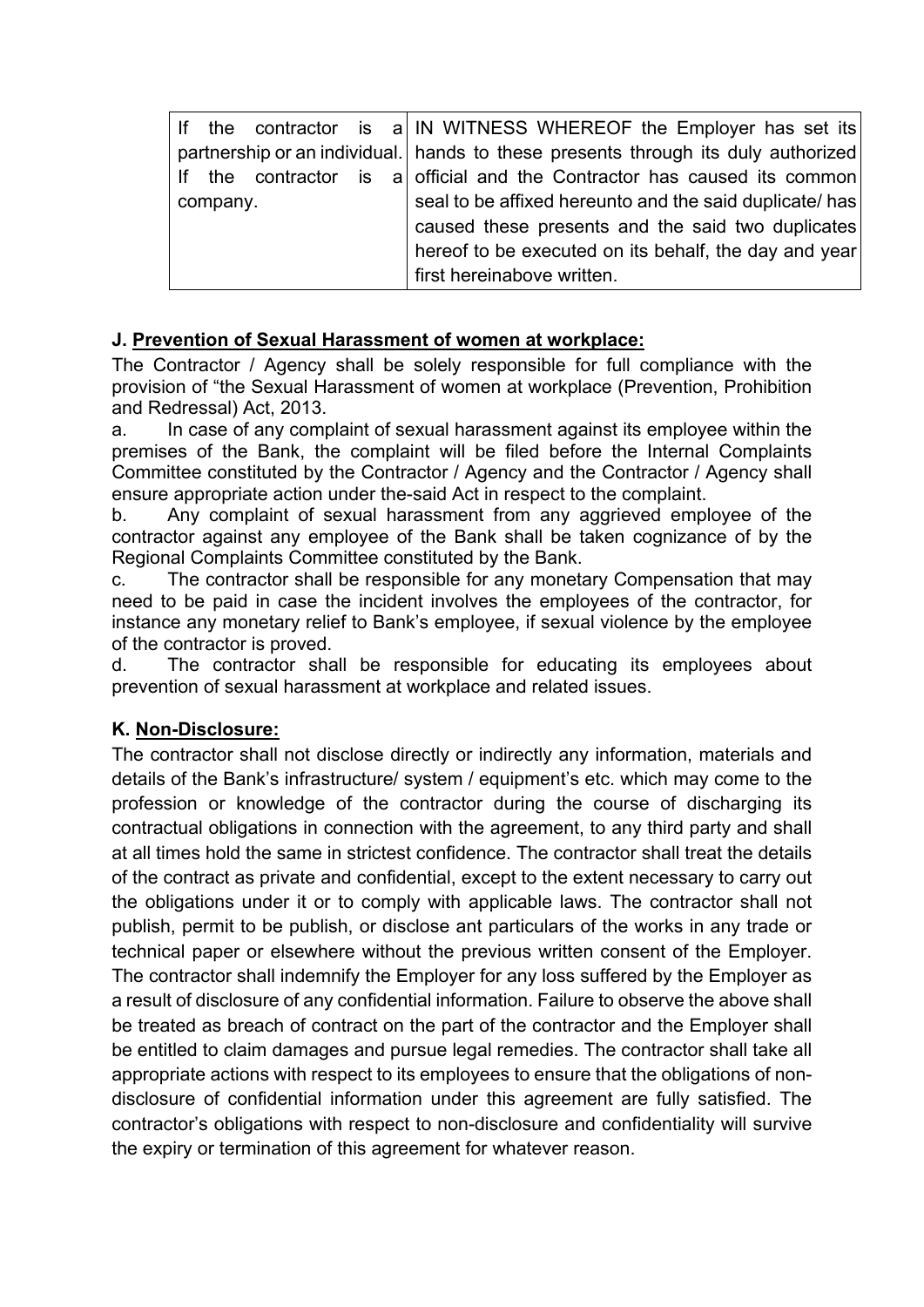#### **Signature Clause:**

**Signed and delivered by Reserve Bank of India, New Delhi**

**\_\_\_\_\_\_\_\_\_\_\_\_\_\_\_\_\_\_\_\_\_\_\_\_\_\_\_\_\_\_\_\_\_\_\_\_\_\_\_\_\_\_\_\_\_\_\_\_\_\_\_\_\_\_\_\_\_\_\_\_\_\_\_**

**(Name and Designation) In the presence of:** 

**Witnesses:** 

**1.\_\_\_\_\_\_\_\_\_\_\_\_\_\_\_\_\_\_\_\_\_\_\_\_\_\_\_\_\_\_\_\_\_\_\_\_\_\_\_\_\_\_\_\_\_\_\_\_\_\_\_\_\_\_\_\_\_\_\_\_\_\_**

**\_\_\_\_\_\_\_Address:** 

**2.** 

**Address:** 

**\_\_\_\_\_\_**

 **If the party is a Partnership firm or individual:**

**(Name and Designation)** 

**In the presence of:** 

**Witnesses:** 

**1.\_\_\_\_\_\_\_\_\_\_\_\_\_\_\_\_\_\_\_\_\_\_\_\_\_\_\_\_\_\_\_\_\_\_\_\_\_\_\_\_\_\_\_\_\_\_\_\_\_\_\_\_\_\_\_\_\_\_\_\_\_\_**

**\_\_\_\_\_\_\_\_\_Address:** 

**2.\_\_\_\_\_\_\_\_\_\_\_\_\_\_\_\_\_\_\_\_\_\_\_\_\_\_\_\_\_\_\_\_\_\_\_\_\_\_\_\_\_\_\_\_\_\_\_\_\_\_\_\_\_\_\_\_\_\_\_\_\_\_**

**Address:**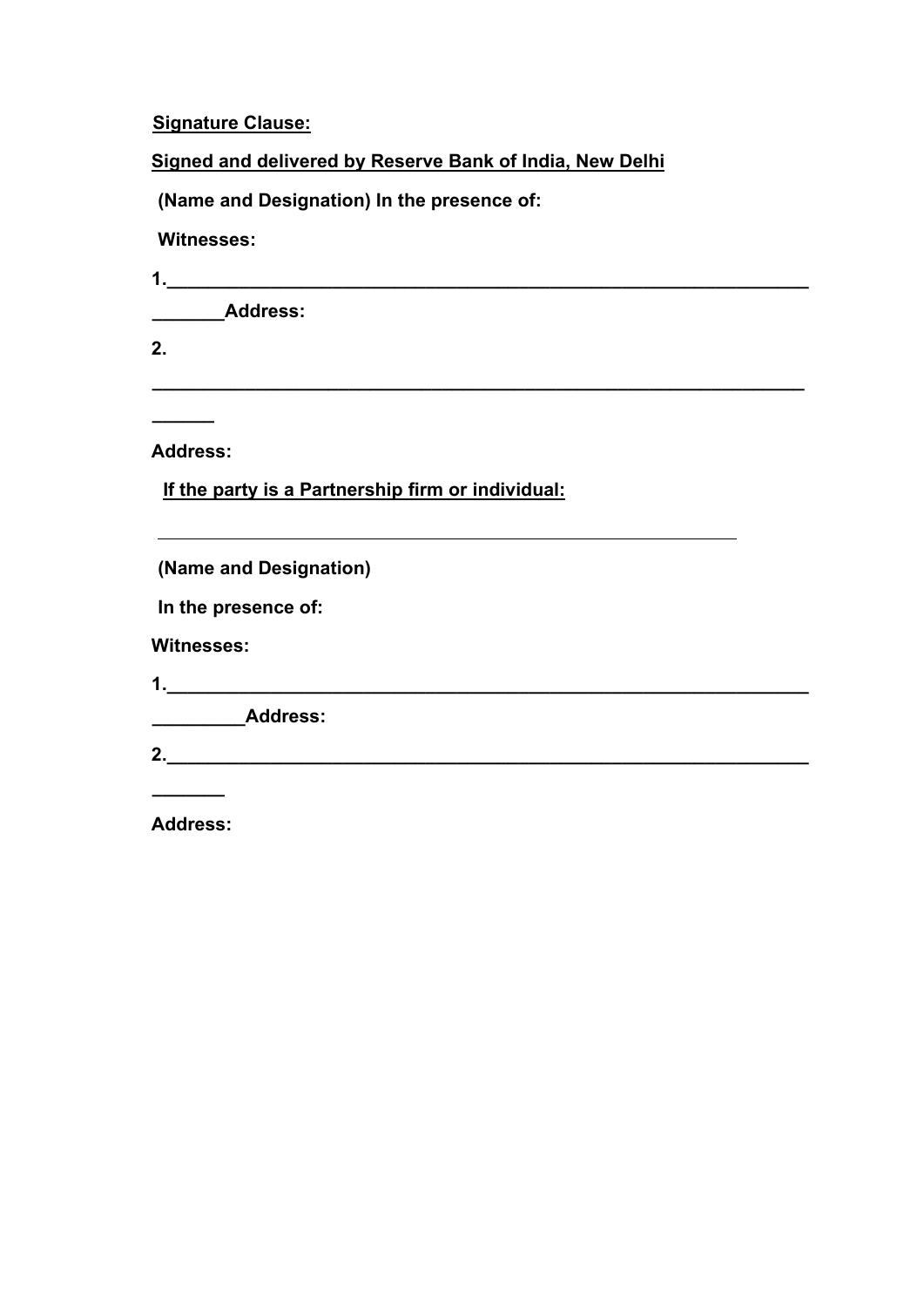# **Section: 4**

#### **GENERAL CONDITIONS**

- 1. Quotations shall remain open to acceptance by the Bank for a period of 90 days from the date of opening of the Quotation, which period may be extended by mutual agreement and the Tenderer shall not cancel alter or withdraw the Quotation during this period.
- 2. Reserve Bank of India does not bind itself to accept the lowest or any Quotation and reserves to itself the right to accept or reject any or all the Quotations either in whole or in part, without assigning any reasons for doing so.
- 3. The contractor shall clearly understand the scope of work and items to be carried out before quoting. The tenderers shall see the site before quoting for the work.
- 4. The contractor must obtain for himself, on his own responsibility and at his own Expenses, all the information which may be necessary for the purpose for making a tender and for entering a contract and must inspect the site of the work and acquaint himself with all local conditions, means of access to work, nature of work and all matters appertaining thereto.
- 5. The rates quoted in the Quotation shall be for completing the work according to the detailed specifications including supplying material, labour, etc. at site. The rate shall also include all taxes and duty, or other levy levied by Central Government or State Government or any local authorities except service tax. The rates shall also include transportation, loading and unloading, freight charges, transit, insurance etc. The rate shall also include handling, transportation from store to place of work of the materials to be supplied by the Bank.
- 6. On receipt of intimation from the Bank of the acceptance of his / their tender, the successful tenderer shall be bound to implement the contract and within fourteen days thereof. The successful tenderer shall sign an agreement in accordance with the draft agreement and the Schedule of Conditions but the written acceptance by the Reserve Bank of India of a tender will constitute a binding contract between the Reserve Bank of India and the person so tendering whether such formal agreement is or is not subsequently executed.
- 7. Each of the tender documents should be deemed to be signed by the person or persons submitting the tender and is taken at his/their having acquainted himself/themselves with the General Conditions of Contract, Specifications, Special Conditions, etc. as laid down.

9. The contractor shall arrange to get all the samples of materials to be used in the work approved from the employer.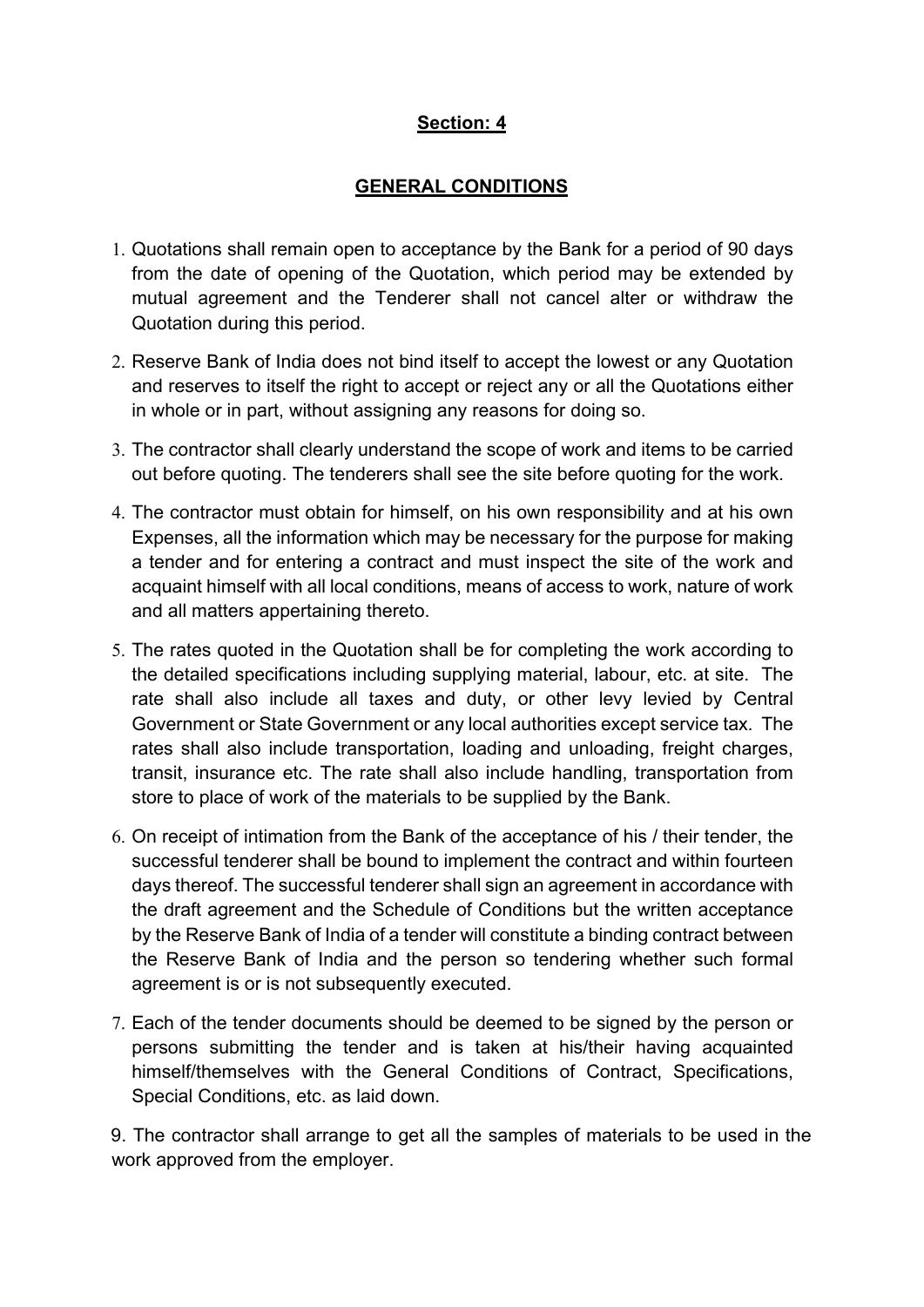10. Time shall be considered as the essence of the contract. The Bank reserves the right to terminate the contract if the contractor fails to execute the job within the specified period of fail to keep the programmed of work as per the programmed given by the contractor and approved by the Bank.

11. The contractor shall quote rates in the schedule of quantities considering all the conditions mentioned above and elsewhere in the quotation.

12. The quantities mentioned in the tender are approximate and may vary on either side. Any surplus item left will not be paid and shall be returned to the contractors without any payment. Contractors are advised to measure the quantities before procuring the same.

#### **13. Insurance Clause**

#### **Insurance in respect of damages to persons and property**

The Contractor shall take insurance at his cost to cover following risk in the joint names of the Bank –

The Contractor shall be responsible for all injury or damage to persons, animals or things and for all damage to property which may arise from any factor omission on the part of the Contractor or any Sub-Contractor or any nominated Sub-Contractor or any of their employees. The liability under this clause shall cover also inter-alia any damage to structures, whether immediately adjacent to the works or otherwise, any damage to roads, streets, footpaths, bridges as well as damage caused to the building and other structures and works forming the subject matter of this contract. The contractor shall also be reasonable for any damage caused to the buildings and other structures and works forming the subject matter of this contract due to rain, wind, frost or other inclemency of weather. The Contractor shall indemnify and keep indemnified the Employer and hold him harmless in respect of all and any loss and expenses arising from any such injury or damage to persons or property as aforesaid and also against any claim made in respect of injury or damage, whether under any statute or otherwise and also in respect of any award or compensation or damage consequent upon such claims. The Contractor shall, at his own expense, effect and maintain till issue of the virtual completion certificate under this contract, with an insurance company approved by the Employer, an All Risks Policy for Insurance for the full amount of the contract including earth quake risk in the joint names of the Employer and the Contractor (the name of the former being placed first in the policy) against all risks as per the standard all risk policy for Contractors and deposit such policy or policies with the Employer before commencing the works.

The Contractor shall reinstate all damage of every sort mentioned in this clause so as to do delivery of the whole of the works complete and perfect in every respect and so as to make good or otherwise satisfy all claims for damage to property or third parties.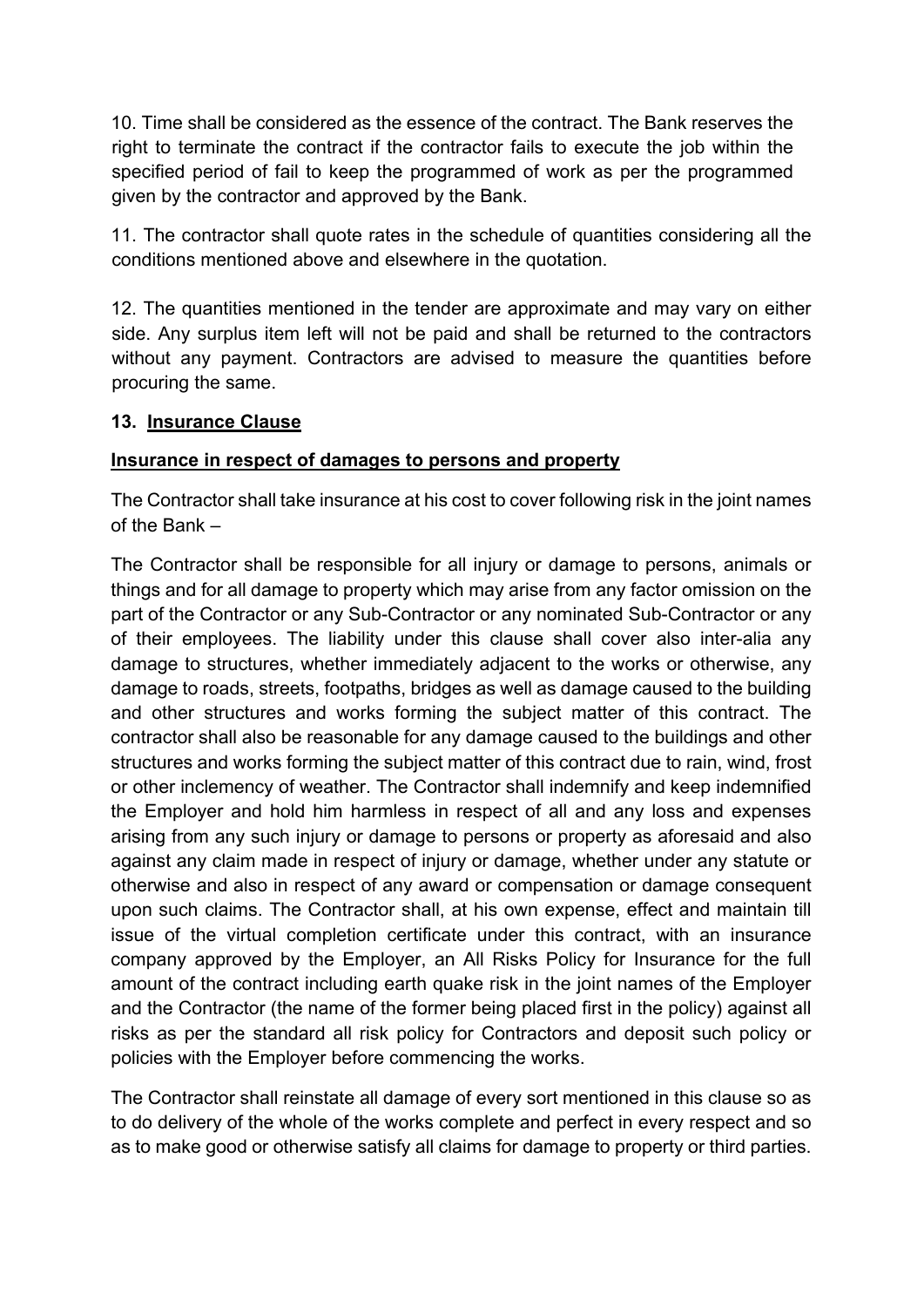The Contractor shall also indemnity and keep indemnified the Employer against all claims which may be made against the Employer by any person in respect of anything which may arise in respect of the works or in consequence thereof and shall at his own expense, effect and maintain until the virtual completion of the contract, with an Insurance Company approved by the Employer a policy of Insurance in the joint names of the Employer and the Contractor (name of the former being placed first in the policy) against such risks and deposit such policy or policies before commencement of the works.

The minimum limit of the coverage under the policy shall be **₹2 lakhs** per person for any one accident or occurrence and **₹5 lakhs** in respect of damage to property for any one accident or occurrence. The Contractor shall also indemnify the Employer against all claims which may be made upon the Employer, whether under the Workmen's Compensation Act or any other statute in force, during the currency of this contract or at Common Law in respect of any employee of the Contractor or Sub-Contractor and shall be at his own expense effect and maintain until the Virtual Completion or the Contract with an Insurance Company approved by the Employer a policy of Insurance against such risks and deposit such policy or policies with the Employer from time to time during the currency of this contract.

In default of the Contractor insuring as provided above, the Employer may so insure and may deduct the premiums paid from any money due or which may become due to the Contractor.

The Contractor shall be responsible for any liability which may not be covered by the insurance policies referred to above and also for all other damages to any person, animal or defective carrying out of this contract, whatever, may be the reasons due to which the damage shall have been caused.

The Contractor shall also indemnify and keep indemnified the Employer against all and any costs, charges or expenses arising out of any claim or proceedings relating to the works and also in respect of any award of damage or compensation arising there from.

Without prejudice to the other rights of the Employer against Contractors in respect of such default, the Employer shall be entitled to deduct from any sums payable to the Contractor the amount of any damages, compensation costs, charges and other expenses paid by the Employer, and which are payable by the Contractor under this clause.

The Contractor shall upon settlement by the insurer of any claim made against the insurer pursuant to a policy taken under this clause, proceed with due diligence to rebuild or repair the works destroyed or damaged. In this event all the money received from the insurer in respect of such damage shall be paid to the Contractor and the Contractor shall not be entitled to any further payment in respect of the expenditure incurred for rebuilding or repairing of the materials or gods destroyed or damaged.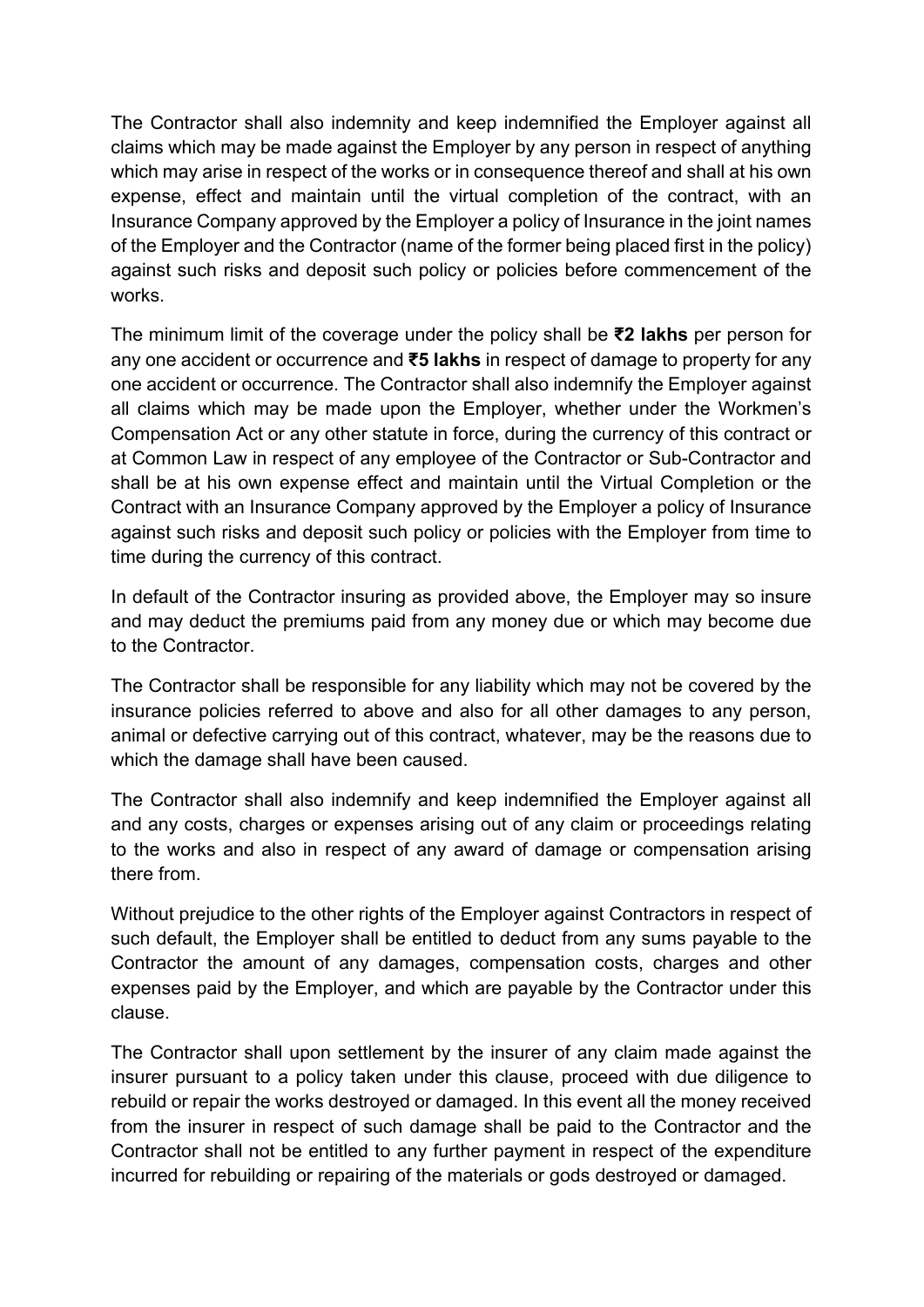The Contractor, in case of re-building or reinstatement after damage shall be entitled to such extension of time for completion as the Bank's Engineer/Architect may deem fit, but shall, however, not be entitled to reimbursement by the Employer of any shortfall or deficiency in the amount finally paid by the insurer in settlement of any claim arising as set out herein.

Without prejudice to his liability under this clause, the Contractor shall also because all nominated sub-Contractors to effect, for their respective portions of the works similar policies of insurance in accordance with the provisions of this clause and shall produce or cause to produce to the Employer such policies. The Contractor shall not permit a nominated Sub-Contractor to commence work at the site unless said insurance policies are submitted. In the event of failure, of the Sub-Contractor to take out such policy or policies of insurance before commencing the works at the site, the Contractor shall be responsible for any claim or damage attributable to the said Sub-**Contractor** 

14. The successful bidder is considered as a specialized agency who will use their own employees for providing services at the Bank. They are not expected to engage any employees exclusively for the Bank. To certify this the successful bidder will be required to submit an affidavit.

15. In case any deficiency in services such as non-maintenance of gardens, not growing seasonal flower beds etc., is observed or brought to notice of the office, a proportionate/appropriate amount from the monthly bill will be deducted as penalty for deficiency in services and in any case, it will not be refunded to the contractor, in future. The quantum of penalty decided by RBI will be final.

#### **16. Police Verification:**

The AMC contractor should deploy only police verified persons for this work. The persons without a valid Police verification certificate will not be allowed to work in this **Premises** 

**17.** The Contractor shall not disclose directly or indirectly any information, material and details of the Bank's infrastructure / systems / equipment etc. which may come to his possession or knowledge during the course of discharging the contractual obligations in connection with this agreement, to any third party and will at all times hold the same in strictest confidence. The Contractor will indemnify the Bank for any loss suffered by the Bank as a result of disclosure of any confidential information. Failure to observe the above shall be treated as breach of contract on the part of the Contractor and the Bank will be entitled to claim damages and pursue legal remedies.

# **18. Prevention of Sexual Harassment of women at workplace:**

The Contractor / Agency shall be solely responsible for full compliance with the provision of "the Sexual Harassment of women at workplace (Prevention, Prohibition and Redressal) Act, 2013.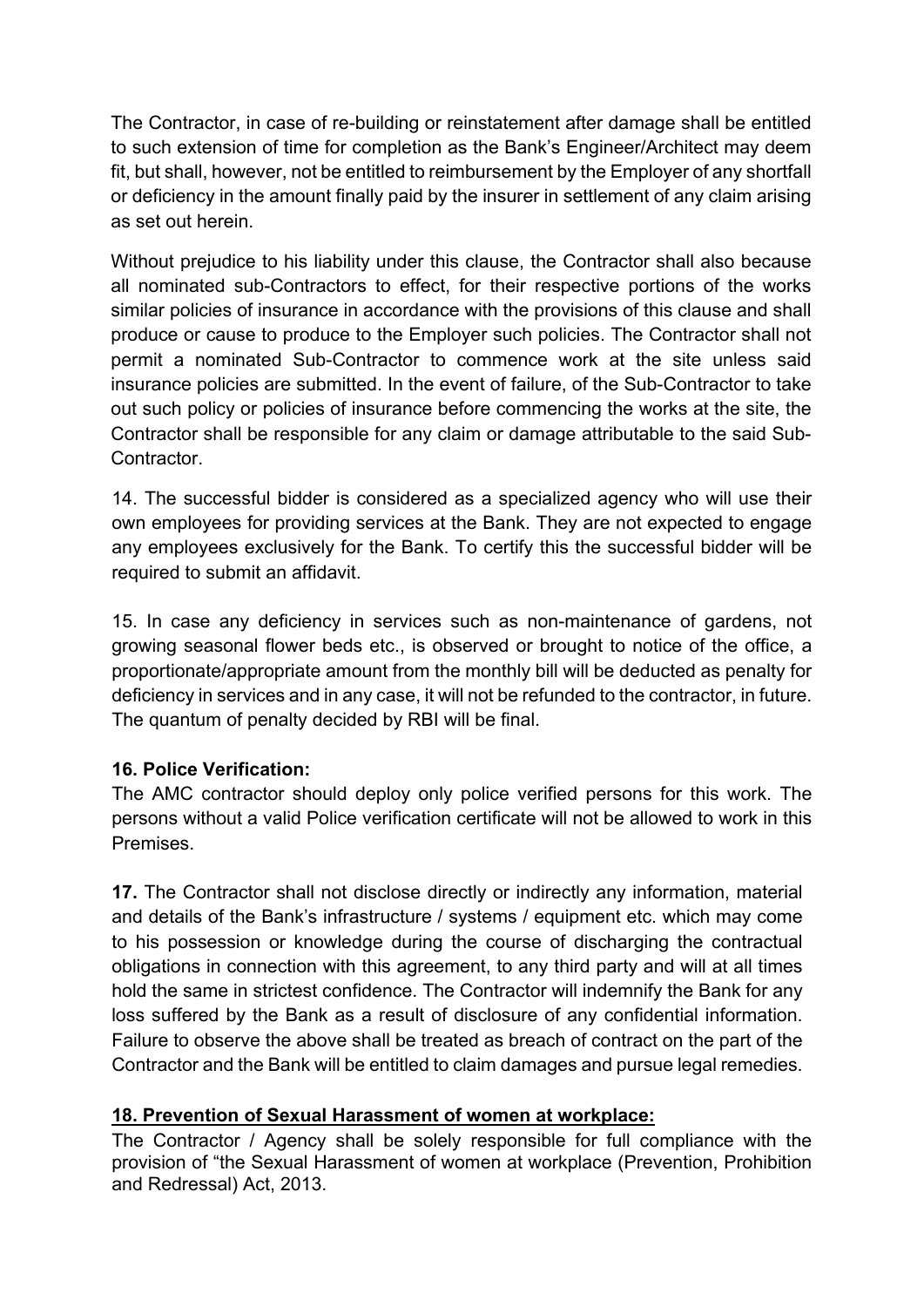a. In case of any complaint of sexual harassment against its employee within the premises of the Bank, the complaint will be filed before the Internal Complaints Committee constituted by the Contractor / Agency and the Contractor / Agency shall ensure appropriate action under the-said Act in respect to the complaint.

b. Any complaint of sexual harassment from any aggrieved employee of the contractor against any employee of the Bank shall be taken cognizance of by the Regional Complaints Committee constituted by the Bank.

c. The contractor shall be responsible for any monetary Compensation that may need to be paid in case the incident involves the employees of the contractor, for instance any monetary relief to Bank's employee, if sexual violence by the employee of the contractor is proved.

d. The contractor shall be responsible for educating its employees about prevention of sexual harassment at workplace and related issues.

#### **19. Labour License from CLC:** -

The contractor shall abide by and fulfil all requirements laid down under the contract labour (Regulation and Abolition) Act and the rules framed in the act.

#### **20. Non-Disclosure:**

The contractor shall not disclose directly or indirectly any information, materials and details of the Bank's infrastructure/ system / equipment's etc. which may come to the profession or knowledge of the contractor during the course of discharging its contractual obligations in connection with the agreement, to any third party and shall at all times hold the same in strictest confidence. The contractor shall treat the details of the contract as private and confidential, except to the extent necessary to carry out the obligations under it or to comply with applicable laws. The contractor shall not publish, permit to be publish, or disclose ant particulars of the works in any trade or technical paper or elsewhere without the previous written consent of the Employer. The contractor shall indemnify the Employer for any loss suffered by the Employer as a result of disclosure of any confidential information. Failure to observe the above shall be treated as breach of contract on the part of the contractor and the Employer shall be entitled to claim damages and pursue legal remedies. The contractor shall take all appropriate actions with respect to its employees to ensure that the obligations of nondisclosure of confidential information under this agreement are fully satisfied. The contractor's obligations with respect to non-disclosure and confidentiality will survive the expiry or termination of this agreement for whatever reason.

**21.** Contractors are advised to understand the scope of work and make availability of sufficient materials in advance to achieve the target within stipulated/scheduled time. **22.** The contractors shall follow security rules and regulations of the Employer, including work permissions/ gate passes etc. The contractor shall arrange to get **police verification** done for all the staff deployed at Employer's premises while engaging them for the work.

**23.** The successful tenderer shall ensure to make Payment of Bonus to all the staff employed for this contract as per the Bonus Act.

**24**. The Bank shall not be responsible for payment of any compensation for death of or injury or accident to any of the staff which may arise out of and in the course of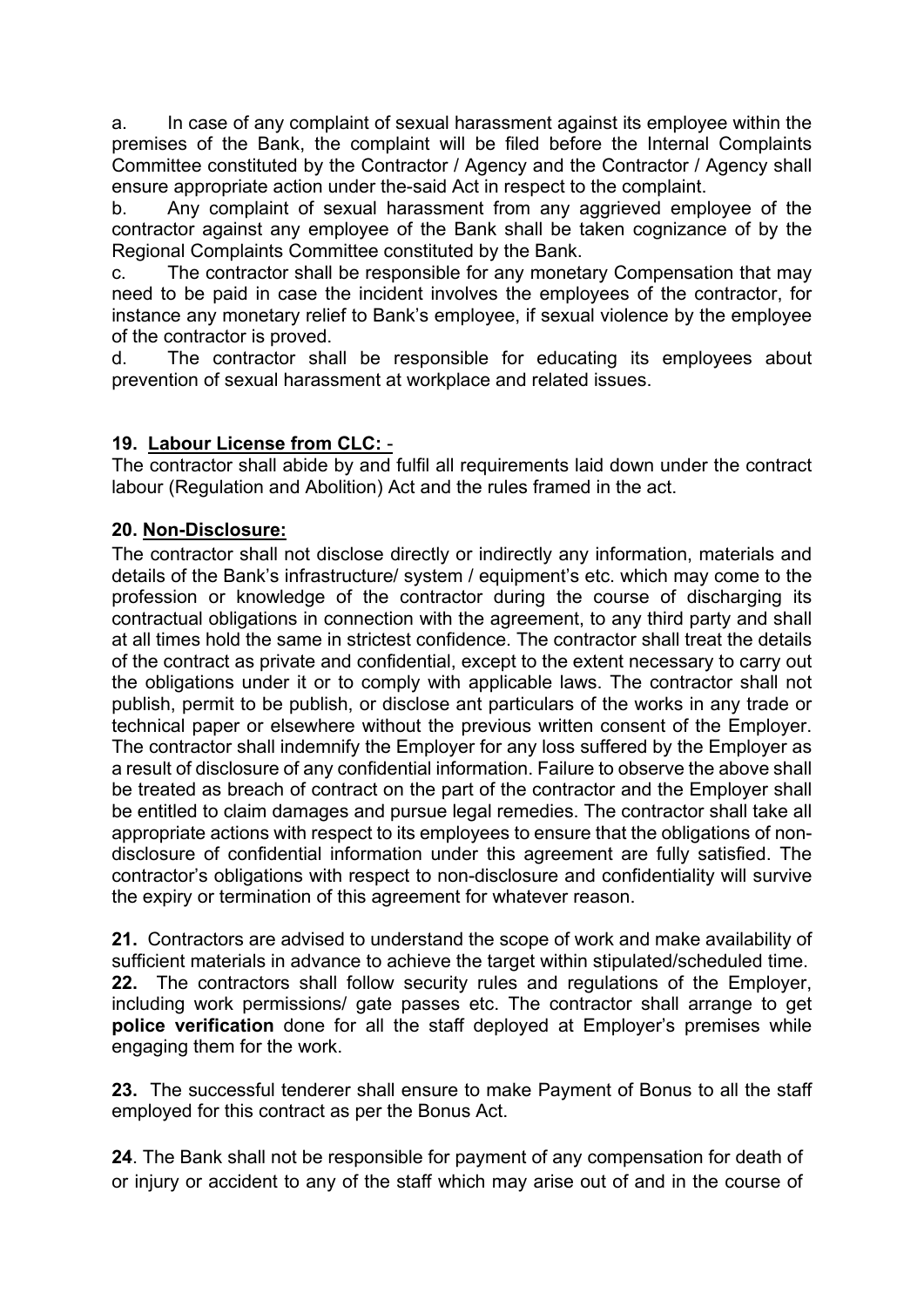their duties and employment. It is agreed and understood that the Contractor shall alone be liable to pay such damages or compensation to such staff.

**25**. The contractor will raise monthly invoice on Reserve bank of India, New Delhi latest by  $10<sup>th</sup>$  of the succeeding month. The Reserve Bank of India, New Delhi will deduct Tax at source and all other taxes, duties as applicable from time to time from the amount payable to the contractor.

**26.** The agency should provide detailed break up of Price bid on demand.

**27. Duty and Discipline:** The Agency shall be obliged to comply with the following:

- a) Not to permit or carry on any unlawful activity or create indiscipline in the premises of the Reserve Bank of India.
- b) To be solely responsible for employment, dismissal, termination and re-employment of its employees and shall keep the Reserve Bank of India informed of all development in this regard.
- c) To pay all dues of its employees and keep the Reserve Bank of India absolved and indemnified from any liability in this respect.
- d) To be responsible for behaviour of its employees, their turnout and uniform, I card and ensure good conduct, cooperation and discipline towards employees/officers of Reserve Bank of India, and its representatives.
- e) To appropriate corrective and disciplinary action against its employees against whom the Reserve Bank of India, notifies.
- f) On expiry of the agreement the agency shall be liable and responsible to make all statutory payments to its employees and make all other statutory obligation and liability and obtain suitable discharge in favour of the Reserve Bank of India, so that no liability or obligation devolve on the Reserve Bank of India.

# **28. Part II - Price**

- (a) This part shall contain prices in Indian Rupees only and shall be opened through online after due fulfilment of condition as per Part-I tender. Change of terms and conditions and technical deviations, if any, found in Part II of the tender will not be taken into account and will be treated as null and void.
- (b) Rates should be quoted in Indian Rupees only. No request for any change in rate or conditions after the opening of the part II tender will be entertained.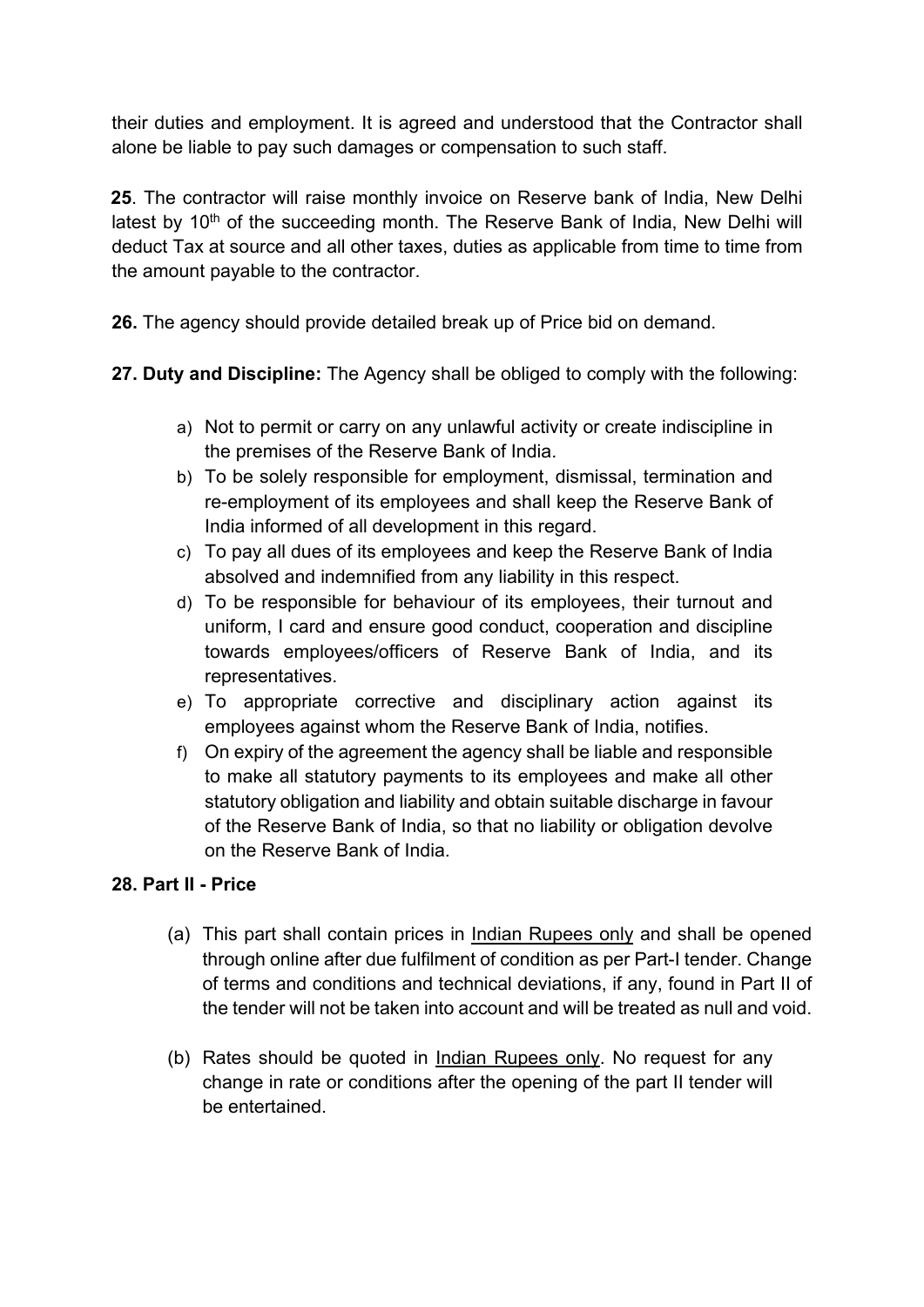(c) The rates quoted shall be based on the Part-II of tender and shall be firm and binding without any **Escalation** whatsoever till the entire Contract period of **one year**.

#### **29. Penalty:**

In case any deficiency in services such as non-maintenance of flower beds, cleaning of indoor plants / planters, less number of staff deployed etc., is observed or brought to notice of the Bank, an inspection may be carried out in the presence of the contractor or his representative. In case any deficiency is found in the work, a proportionate/appropriate amount will be deducted from the monthly bill/s for deficiency in the service/s and the same will not be refunded to the contractor. The quantum of penalty decided by RBI will be final.

# **General Note for the Contractor Purpose-**

- a) Contractor shall ensure the continuous work including Saturdays/ Sundays / all holidays.
- b) Contractor shall deploy only reliable workers and furnish their complete details with their two photographs to RBI, New Delhi office on the Contractor letter head. In case of any dispute, default like theft or burglary on the part of worker, the contractor will be totally responsible and initiate to set it right.
- c) The minimum wages for labour should be paid as per Government rules.
- d) The contractor should issue the uniform (summer and winter) & I-card for the labours to identify the work group.
- e) The contractor should supply / use separate nylon brush and required machinery for cleaning the toilets of each and every flat to the satisfaction of the Bank's Engineer.
- f) The contractor should submit the necessary acknowledgement only in the printed format.
- g) The rates shall include all type of materials such as broom, duster, approved quality cleaning liquid etc. Including hand gloves, safety shoes, tools & plants or any other materials which is necessary for satisfactory completion of work.
- h) The submission of the bill as per the schedule of quantity of the periodical cleaning and maintenance of flats and premises of Part-II tender and as per the formats approved by the Bank.

I/We hereby declare that I/we have read and understood the above instructions and the same will remain binding upon me/us in case the work is entrusted to me/us.

**Place:** Signature of Tenderer **Date: with the seal of their Company**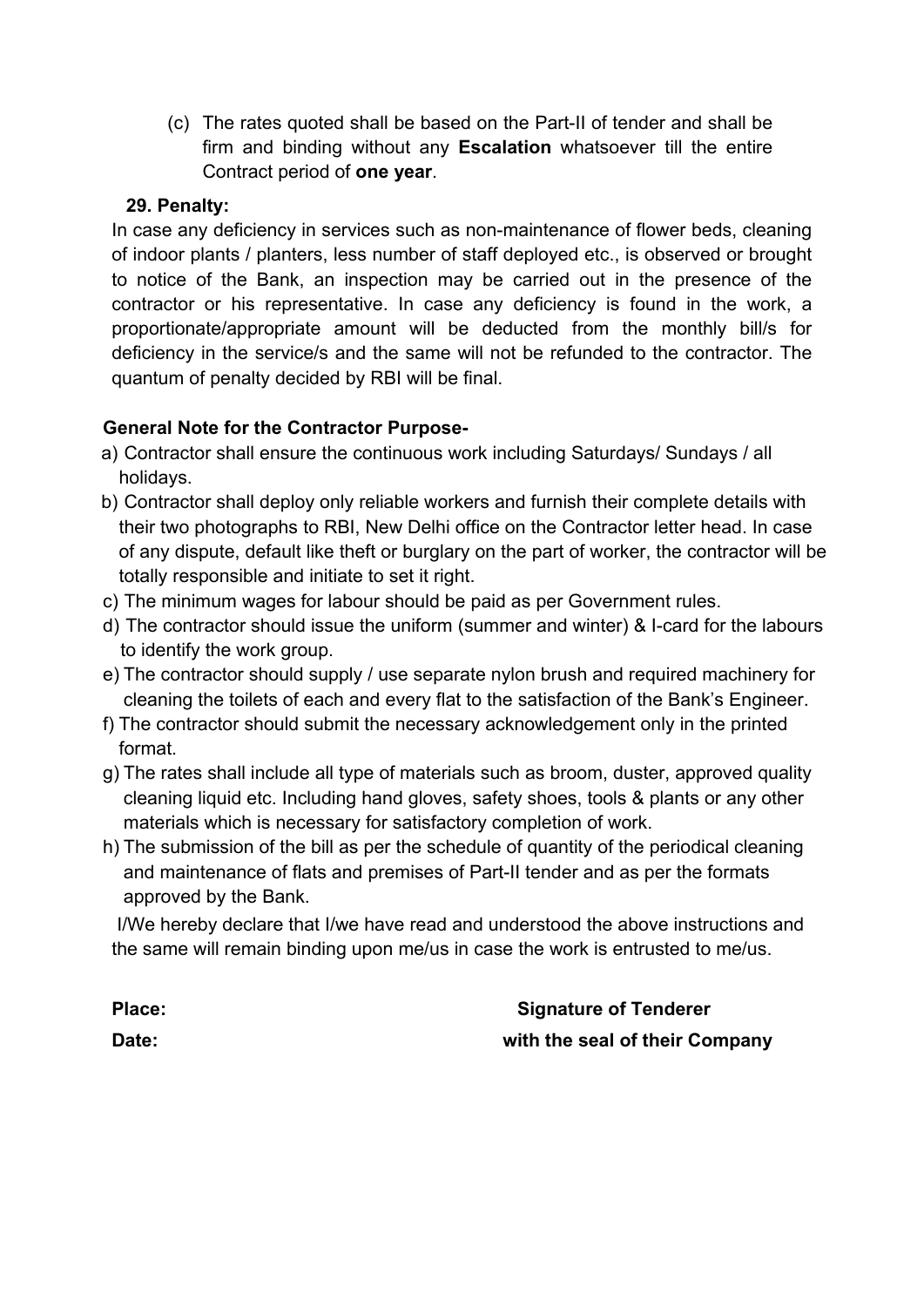# **Section: 5**

# **Safety Code**

- 1. The contractor shall provide necessary face masks, globes and other necessary protective coverings to his workers as advised by the government to contain spread of COVID-19 during pandemic.
- 2. First-aid appliances, including adequate supply of sterilized dressings and cotton wool, shall be maintained in a readily accessible place by the Contractors.
- 3. An injured person shall be taken to a public hospital without loss of time by the Contractor, in cases where the injury necessitates hospitalisation.
- 4. Suitable and strong scaffolds should be provided for workmen for all works that cannot safely be done from ground.
- 5. No portable single ladder shall be over 8 meters in length, the width between the side rails not less than 30 cm (clear) and the distance between two adjacent rungs shall not be more than 30 cm. When a ladder is used, an extra mazdoor shall be engaged for holding the ladder.
- 6. The excavated material shall not be placed within 1.5 meters of the edge of the trench or half of the depth of the trench, whichever is more. All trenches and excavations shall be provided with necessary minimum height shall be one metre.
- 7. Every opening in the floor of a building or a working platform shall be provided with suitable means to prevent the fall of persons or materials by providing suitable fencing or railing whose minimum height shall be one metre.
- 8. No floor, roof or other part of the structure shall be as over-loaded with debris or materials as to render it unsafe.
- 9. Workers employed on mixing and handling materials (such as asphalt, cement, mortar or concrete, lime mortar, cleaning materials, paints & primer etc.) shall be provided with protective footwear, rubber hand-gloves, etc.
- 10.Those engaged in welding works shall be provided with welder's protective eyeshields and gloves.
- 11. No paint containing lead or lead products shall be used except in the form of paste or readymade paint.
- 12.Suitable face masks should be supplied for use by the workers when the paint is applied in the form of spray or surface having lead paint dry rubbed and scrapped.
- 13.All the workers shall wear helmet & safety belts while working at site.
- 14.Hoisting machines and tackles used in the work, including their attachments, anchorage and supports shall be in perfect condition. The ropes used in hoisting or lowering material or as a means of suspension shall be of durable quality and adequate strength and free from defects.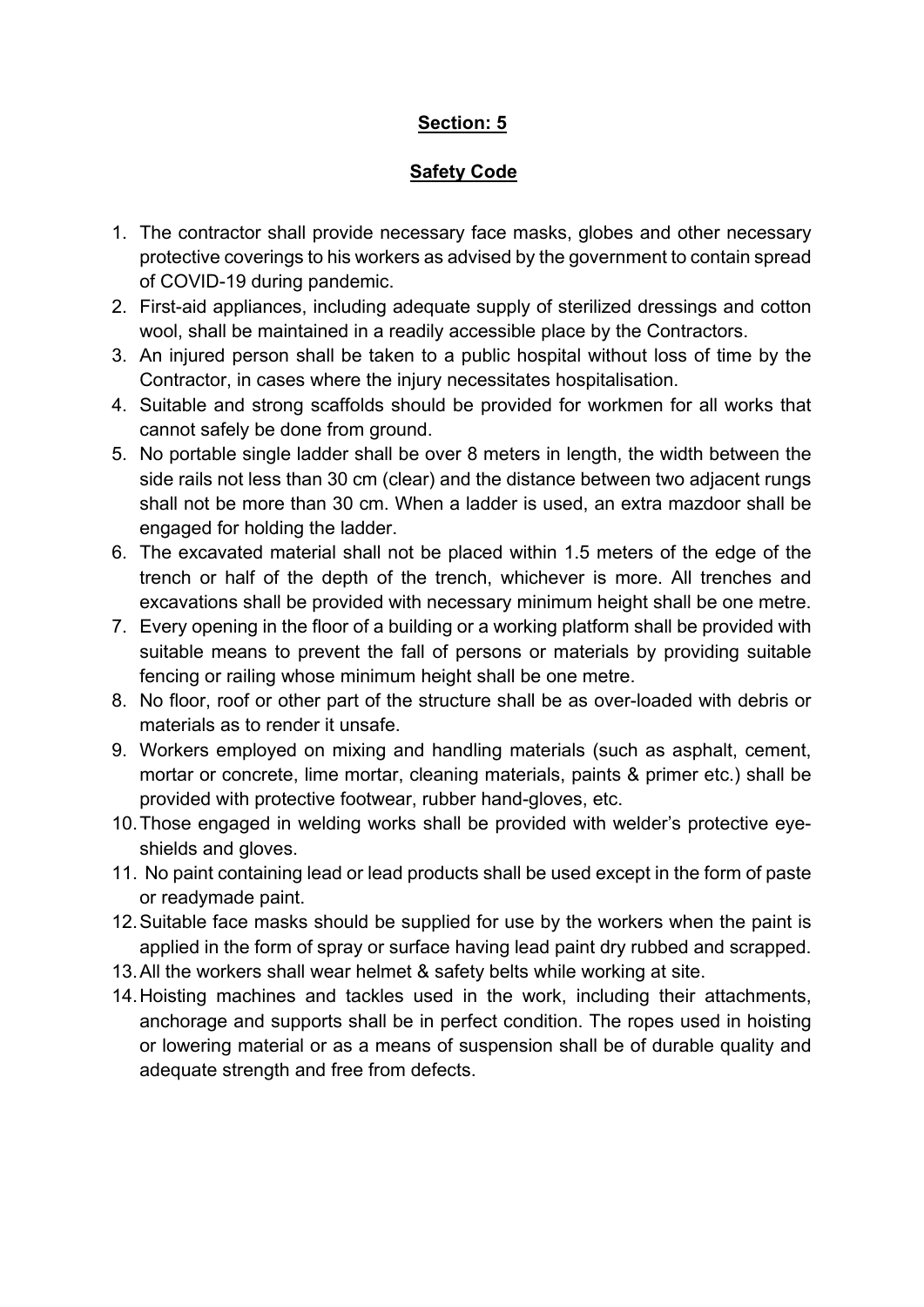# **Documents to be submitted by successful contractor/s**

|    | Copy of PAN Card                                                                                                               |
|----|--------------------------------------------------------------------------------------------------------------------------------|
| 2. | Copy of TIN Registration, If applicable                                                                                        |
| 3. | Copy of EPF Registration Number                                                                                                |
| 4. | Copy of ESI Registration Number                                                                                                |
| 5. | Details of authorized representative of the firm along with Photograph and<br>contact details along with authorization letter. |
| 6. | Copy of Service Tax Registration Number, other documents, if any                                                               |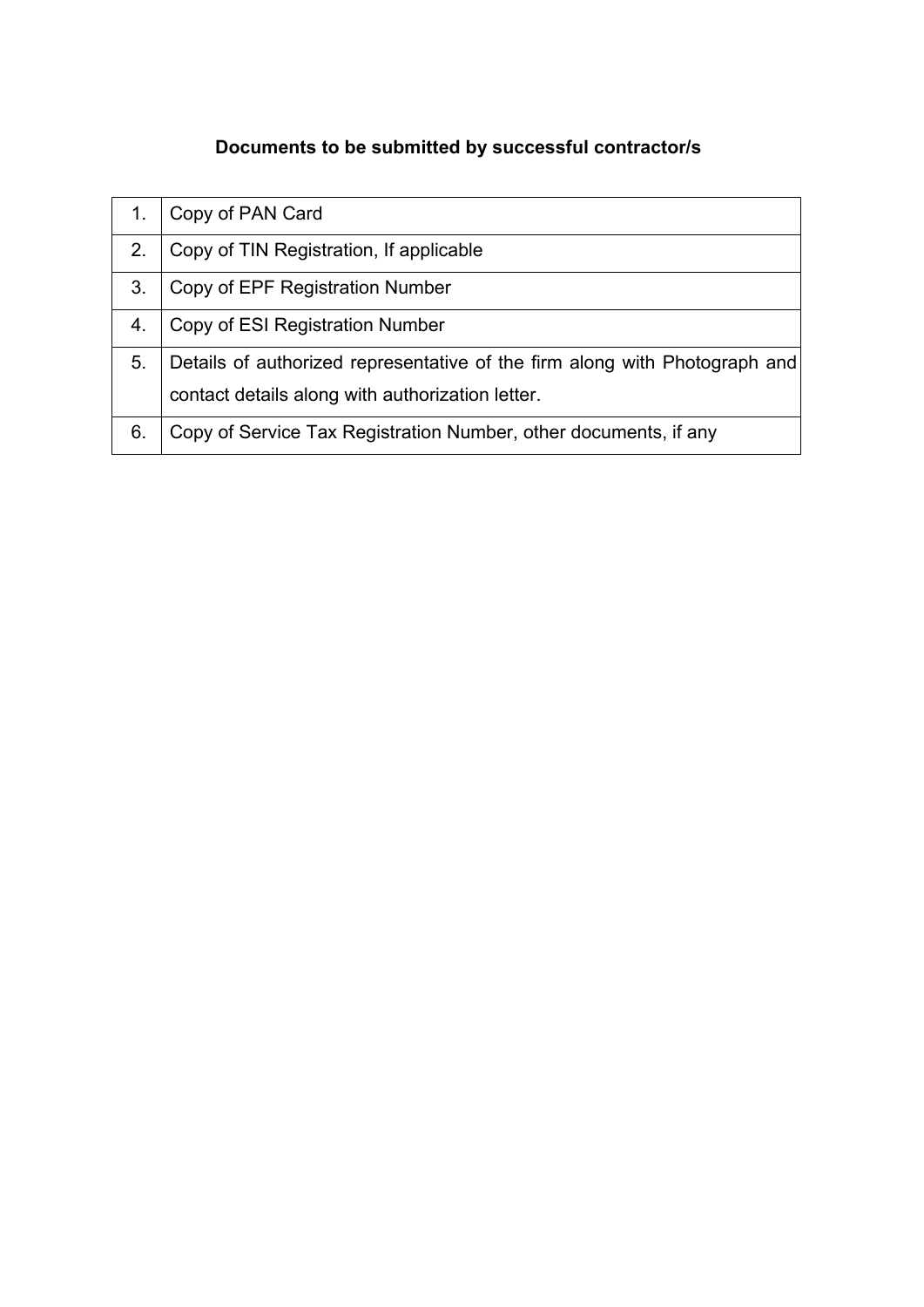#### **Section: 6**

#### **Detailed Scope of Works.**

- a) Trees will be trimmed and sized up once in quarter depending on the season, nature and variety of the trees.
- b) The contractor will have to maintain existing lawn area, hedges, plants, shrubs, flower beds etc., provided in the said colonies/premises and the addition if any. No claim, whatsoever it may be due to variation will be entertained by the Bank.
- c) The contractor/s shall engage **Three number** of experienced gardeners for Hauz Khas Colony with provision of one weekly off to each Gardner.
- d) The work shall be carried out on all 7 days of the week except national holidays. Their working hours will be 9:00 AM to 5:30 PM. **Weekly offs will be given to each gardener on rotation basis as directed by the Bank.**
- e) Water and electricity for the work shall be made available free of cost at fixed points and the contractors shall make own arrangement of hose pipes, booster pumps, wires etc. for watering the plants from available points.
- f) Providing all garden equipment like lawn movers, grass cutters, tools, hose pipes for watering, supports for plants etc.,
- g) Supplying 1200 No. decorative flower plants during a year.
- h) Additional decorative flower plants may be supplied on the basis of SARs/market rate/tender rate.
- i) Watering at desired intervals to avoid drying up of the plants (indoor and outdoor).
- j) Supplying and Spreading manure as per requirements at desired intervals **at least four times** in a year, the cost of manure shall be paid as per Bank's SARs/Market rate/tender rate.
- k) Supplying and Spreading Desired quantities of earth and river sand in the lawns as per site requirements and as per the instructions of the Bank's engineer. Only cost of earth / garden soil shall be paid as per Bank's SARs/Market rate/tender rate.
- l) Cleaning of flowerpots and other plants pots, gardens and keeping out dry leaves from the premises shall be done by the contractor's labour on daily basis without charging any extra amount for payment.
- m) Re-plantations of grass and other plants wherever required, making lawn thick and green, keeping the shrubs, hedges etc., in growing and green condition all the times and trimming the branches of shrubs, hedges, trees as and when necessary. Cost of Grass and plants shall be paid as per the Bank's SARs/Market rate/tender rate.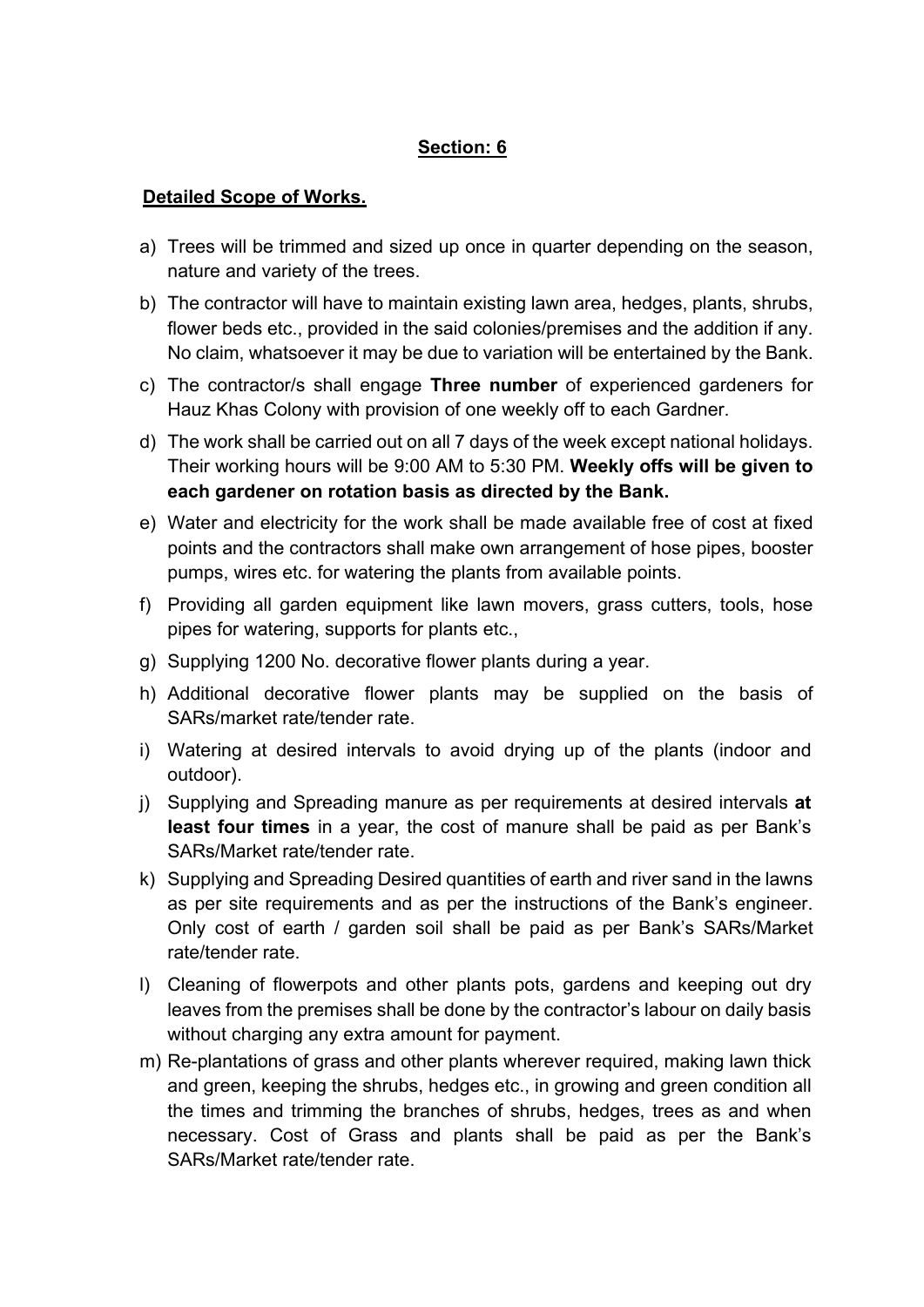n) Planting and maintaining flower beds with seasonal flowers in all seasons mentioned below:

|        | For winter season -                                                                                                                                                                                                                                                                                                                                                                                                                                                                                                                              |
|--------|--------------------------------------------------------------------------------------------------------------------------------------------------------------------------------------------------------------------------------------------------------------------------------------------------------------------------------------------------------------------------------------------------------------------------------------------------------------------------------------------------------------------------------------------------|
|        | Supply and planting of required number (Minimum 600 Nos.) of seasonal                                                                                                                                                                                                                                                                                                                                                                                                                                                                            |
|        | flower plants for winter which shall be planted and taken care of by the                                                                                                                                                                                                                                                                                                                                                                                                                                                                         |
|        | AMC gardener. The rates shall include the cost of tools, transportation,                                                                                                                                                                                                                                                                                                                                                                                                                                                                         |
|        | providing the necessary manure for growth of the plants like Di ammonium                                                                                                                                                                                                                                                                                                                                                                                                                                                                         |
|        | phosphate (DAP), Farmyard Manure (FYM), earthworm/Vermi Compost,                                                                                                                                                                                                                                                                                                                                                                                                                                                                                 |
|        | insecticide's etc., at contractor's own cost. The plantation, growth and care                                                                                                                                                                                                                                                                                                                                                                                                                                                                    |
|        | of the plants shall be the sole responsibility of the contractor and necessary                                                                                                                                                                                                                                                                                                                                                                                                                                                                   |
|        | suitable deductions i.e., equivalent to the cost of plants shall be made from                                                                                                                                                                                                                                                                                                                                                                                                                                                                    |
|        | their bill in case of unsatisfactory maintenance of flowers.                                                                                                                                                                                                                                                                                                                                                                                                                                                                                     |
| (i)    | Marigold (Hybrid)                                                                                                                                                                                                                                                                                                                                                                                                                                                                                                                                |
| (ii)   | Marigold (Gutti)                                                                                                                                                                                                                                                                                                                                                                                                                                                                                                                                 |
| (iii)  | Salvia                                                                                                                                                                                                                                                                                                                                                                                                                                                                                                                                           |
| (iv)   | Chrysanthemum (Guldaudi)                                                                                                                                                                                                                                                                                                                                                                                                                                                                                                                         |
| (v)    | Dog-flower                                                                                                                                                                                                                                                                                                                                                                                                                                                                                                                                       |
| (vi)   | Calendula                                                                                                                                                                                                                                                                                                                                                                                                                                                                                                                                        |
| (vii)  | Cabbage                                                                                                                                                                                                                                                                                                                                                                                                                                                                                                                                          |
| (viii) | Petunia                                                                                                                                                                                                                                                                                                                                                                                                                                                                                                                                          |
| (ix)   | Dahlia tall                                                                                                                                                                                                                                                                                                                                                                                                                                                                                                                                      |
| (x)    | Kashmiri Dahlia                                                                                                                                                                                                                                                                                                                                                                                                                                                                                                                                  |
| (xi)   | Pansy                                                                                                                                                                                                                                                                                                                                                                                                                                                                                                                                            |
| (xii)  | Gazania                                                                                                                                                                                                                                                                                                                                                                                                                                                                                                                                          |
| (xiii) | <b>Dianthus</b>                                                                                                                                                                                                                                                                                                                                                                                                                                                                                                                                  |
| (xiv)  | Verbena                                                                                                                                                                                                                                                                                                                                                                                                                                                                                                                                          |
| (xv)   | <b>Stock</b>                                                                                                                                                                                                                                                                                                                                                                                                                                                                                                                                     |
| (xvi)  | Cineraria                                                                                                                                                                                                                                                                                                                                                                                                                                                                                                                                        |
| (xvii) | Phlox                                                                                                                                                                                                                                                                                                                                                                                                                                                                                                                                            |
|        | (xviii)   Aster                                                                                                                                                                                                                                                                                                                                                                                                                                                                                                                                  |
| (xix)  | Geranium                                                                                                                                                                                                                                                                                                                                                                                                                                                                                                                                         |
| (xx)   | Ranunculus                                                                                                                                                                                                                                                                                                                                                                                                                                                                                                                                       |
| (xxi)  | Any other available suitable plants.                                                                                                                                                                                                                                                                                                                                                                                                                                                                                                             |
|        |                                                                                                                                                                                                                                                                                                                                                                                                                                                                                                                                                  |
|        |                                                                                                                                                                                                                                                                                                                                                                                                                                                                                                                                                  |
|        |                                                                                                                                                                                                                                                                                                                                                                                                                                                                                                                                                  |
|        |                                                                                                                                                                                                                                                                                                                                                                                                                                                                                                                                                  |
|        |                                                                                                                                                                                                                                                                                                                                                                                                                                                                                                                                                  |
|        |                                                                                                                                                                                                                                                                                                                                                                                                                                                                                                                                                  |
|        |                                                                                                                                                                                                                                                                                                                                                                                                                                                                                                                                                  |
|        |                                                                                                                                                                                                                                                                                                                                                                                                                                                                                                                                                  |
|        | For summer season<br>Supply of summer seasonal required number (Minimum 600 Nos.) of<br>flower plants which shall be planted and taken care of by the AMC<br>gardener. The rates shall include the cost of tools, transportation, providing<br>the necessary manure for growth of the plants like Mustard Cake,<br>Earthworm/vermi compost, neem cake, zinc, DAP, methyl parathion etc.,<br>at contractor's own cost. The plantation, growth and care of the plants shall<br>be the sole responsibility of the contractor and necessary suitable |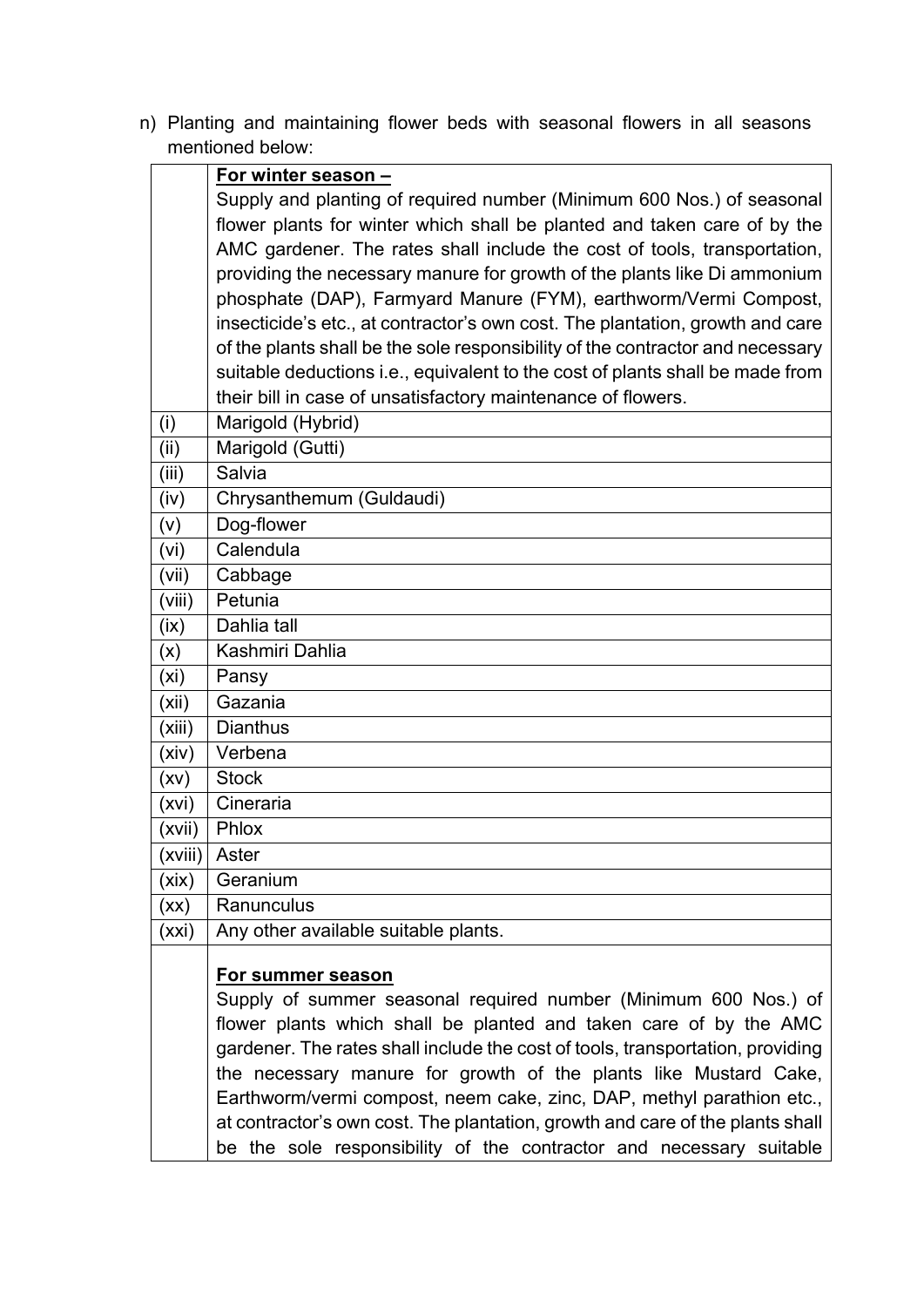|        | deductions i.e., equivalent to the cost of plants shall be made from their bill |
|--------|---------------------------------------------------------------------------------|
|        | in case of unsatisfactory maintenance of flowers.                               |
| (i)    | Zinnia                                                                          |
| (ii)   | <b>Balsam</b>                                                                   |
| (iii)  | Gomphrena                                                                       |
| (iv)   | Gul dopahri                                                                     |
| (v)    | Kulfa                                                                           |
| (vi)   | Sunflower                                                                       |
| (vii)  | <b>Red Lilies</b>                                                               |
| (viii) | Galadia                                                                         |
| (ix)   | Vinca                                                                           |
| (x)    | Any other available suitable plants.                                            |

- o) Supplying and application of pesticides and chemicals at desired interval without charging any extra amount for payment.
- p) Removal of all debris, leaves, branches falling or cut from trees etc. out of the Bank's Premises without charging any extra amount for payment.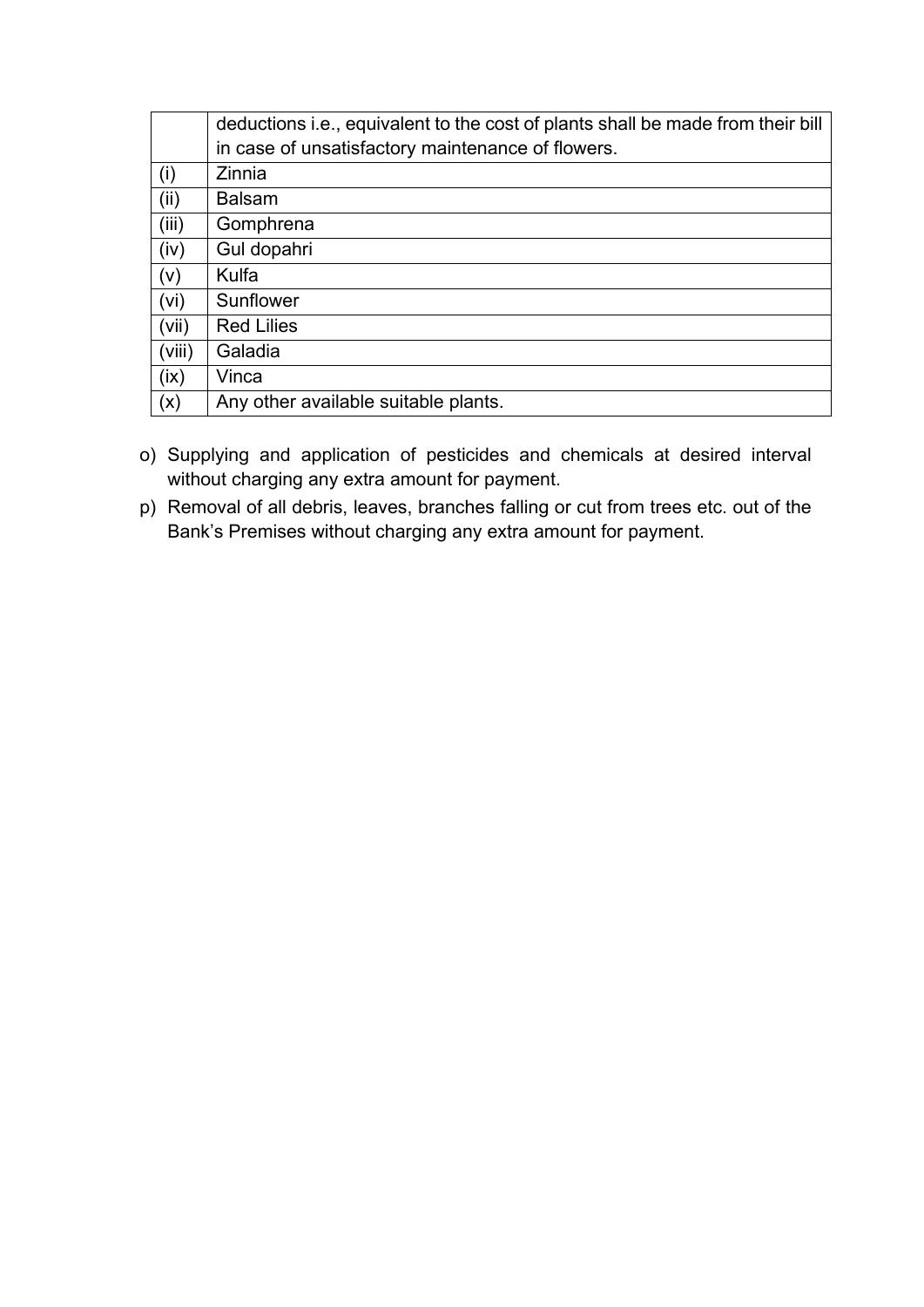#### **Section: 7**

#### **Bank Guarantee Proforma:**

(To be submitted on non-judicial stamp paper of appropriate value purchased in the name of the issuing bank): No. No. Date  $\qquad \qquad \qquad \qquad$ 

To: The Regional Director / O-i-C Estate Department Reserve Bank of India New Delhi

Dear Sir,

In consideration of your agreeing to accept the security deposit of INR  $\qquad$  (INR) only) furnish able to you by Messrs (hereinafter referred to as "the Contractor") in terms of their contract with you for "**Annual Maintenance Contract (AMC) for Horticulture work in Bank's officers Colony at Hauz Khas, New Delhii "** as per their Tender dated \_\_\_\_ and your Special Conditions of Contract and other tender documents relating thereto subject to the conditions and alterations mutually agreed upon the set forth or referred to in your Contract dated in the form of guarantee from us in the manner hereinafter contained, we \_\_\_\_ (Name of the Bank) do hereby covenant and agree with you as follows :

1. We undertake to indemnify you and keep you indemnified from time to time to the extent of INR INR( only) against any loss or damage caused to or suffered by or that may be caused to or suffered by you by reason of any breach or breaches on the part of the Contractor of any of the terms and conditions contained in the said Contract and in the event of the Contractor making any default or default in carrying out any of the work under the said Contract or otherwise in the observance and performance of any of the terms and conditions relating thereto in accordance with the true intent and meaning thereof, we shall forthwith on demand pay to you such sum or sums not exceeding in total the said sum of INR \_\_\_\_\_\_ (INR\_\_\_\_\_\_\_ only) as may be claimed by you as your losses and/or damages, costs, charges or expenses by reason of such default on the part of the Contractor.

2. Notwithstanding anything to the contrary, your decision as to whether the Contractor has made any such default or defaults and the amount or amounts to which you are entitled by reasons thereof will be binding on us and we shall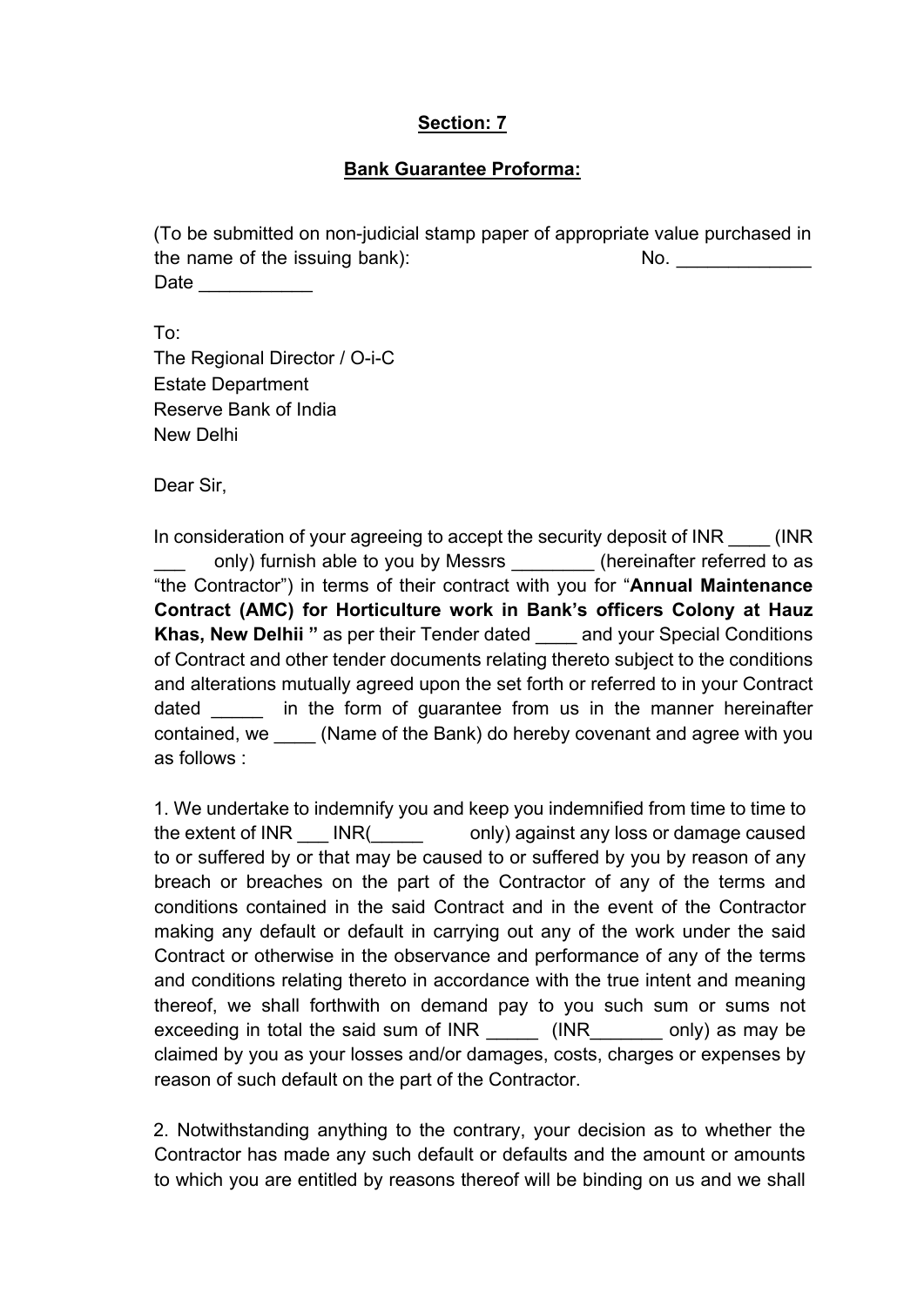not be entitled to ask you to establish your claim or claims under this Guarantee but will pay the same forthwith on your demand without any protest or demur.

3. This guarantee shall continue and hold good until it is released by you on the application by the Contractor after expiry of the relative guarantee period of the said Contract and after the contractor had discharged all his obligations under the said Contract and produced a certificate of due completion of the work under the said contract and submitted a "No Demand Certificate", provided always that this guarantee shall in no event remain in force after the day of \_\_\_\_\_\_\_\_ without prejudice to your claim or claims arisen and demanded from or otherwise notified to us in writing before the expiry of six months from the said date which will be enforceable against us notwithstanding that the same is or are enforced after the said date.

4. Should it be necessary to extend this guarantee on account of any reason whatsoever, we undertake to extend the period of this Guarantee on your request till such time as may be required by you. Your decision in this respect shall be final and binding on us.

5. You will have the fullest liberty without effecting this guarantee from time to time to vary any of the terms and conditions of the said contract or extend the time of performance of the Contractor or to postpone for any time or from time to time any of your rights or powers against the Contractor and either to enforce or forbear to enforce any of the terms and conditions of the said Contract and we shall not be released from our liability under this guarantee by the exercise of your liberty with reference to matters aforesaid or by reason of any time being given to the Contractor or any other forbearance, act or omission on your part or any indulgence by you to the Contractor or by any variation or modification of the said contract or any other act, matter or things whatsoever, which under the law relating to sureties would but for the provisions hereof have the effect of so releasing us from our liability hereunder provided always that nothing herein contained will enlarge our liability hereunder beyond the limit of INR (INR \_\_\_\_\_\_\_ only) as aforesaid.

6. This guarantee shall not in any way be affected by your taking or varying or giving up any securities from the Contractor or any other person, firm or company on its behalf or by the winding up, dissolution, insolvency or death as the case may be, of the Contractor.

7. In order to give full effect to the guarantee herein contained you shall be entitled to act as if we were your principal debtors in respect of all your claims against the Contractor hereby guaranteed by us as aforesaid and we hereby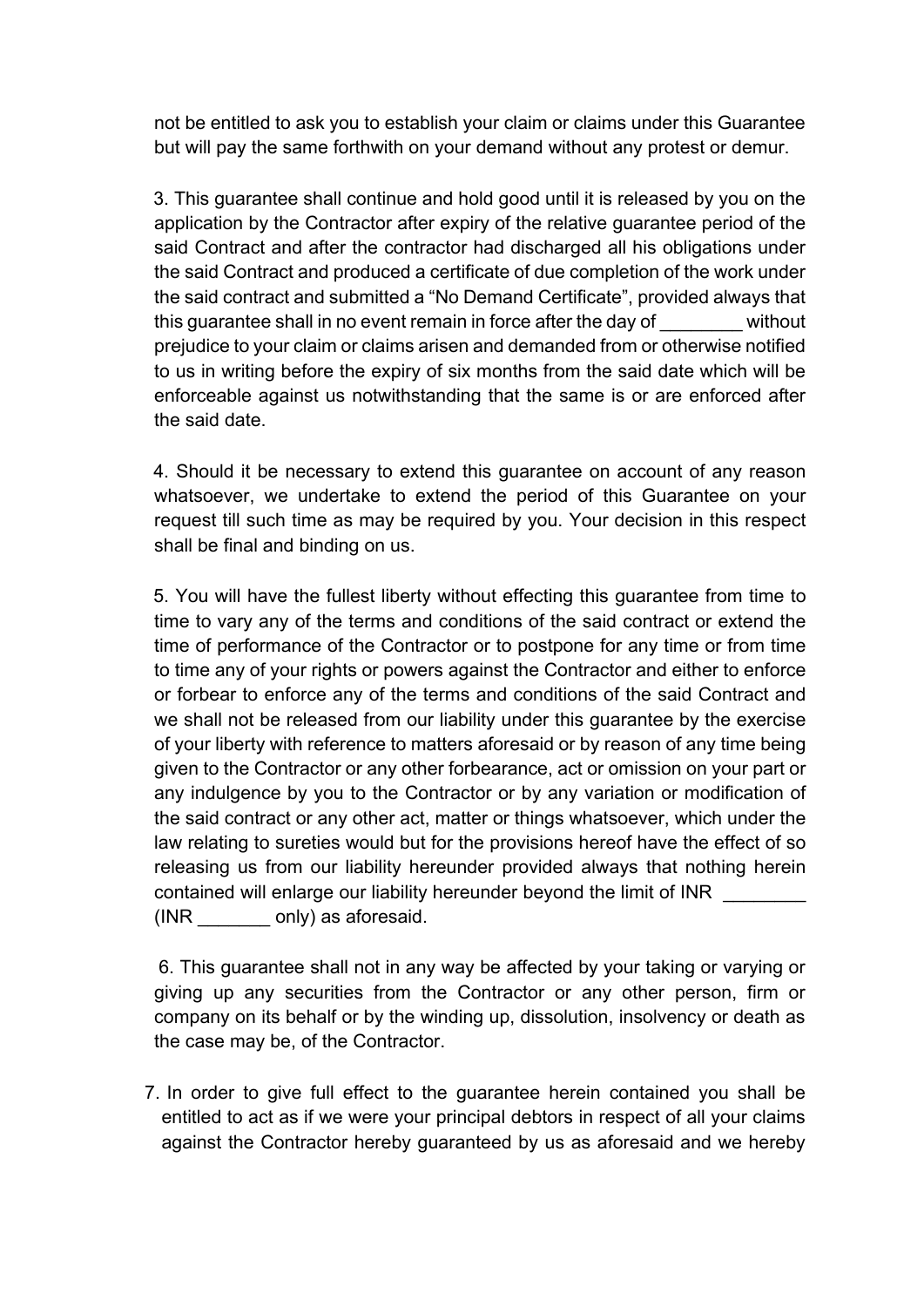expressly waive all our rights of surety-ship and other rights, if any, which are in any way inconsistent with any of the provisions of this guarantee.

- 8. Subject to the maximum limit of our liability as aforesaid, this guarantee will cover all your claim or claims against the contractor from time to time arising out of or in relation to the said contract and in respect of which your claim in writing is lodged on us before expiry of six months from the date of expiry of this guarantee.
- 9. Any notice by way of demand or otherwise hereunder may be sent by special courier, telex, fax or registered post to our local address as aforesaid and if sent by post, it shall be deemed to have been given when the same has been posted.
- 10.This guarantee and the powers and provisions herein contained are in addition to and not by way of limitation of or substitution for any other guarantee or guarantees heretofore given to you by us (whether jointly with others or alone) and now existing unconcealed and that this guarantee is not intended to and shall not revoke or limit such guarantee or guarantees.
- 11.This guarantee shall not be affected by any change in the constitution of the contractor or us nor shall it be affected by any change in your constitution or by any amalgamation or absorption thereof or therewith but will ensure to the benefit of and be available to and enforceable by the absorbing or amalgamated company or concern.
- 12.Any forbearance, act or omission on the part of the Bank in enforcing any of the conditions of the said tender or showing of any indulgence by the Bank to the Tenderer shall not discharge the Surety in any way and the obligations of the Surety under this guarantee shall be discharged only on the intimation thereof being given to the Surety by the Bank.
- 13.This guarantee is irrevocable during the period of its currency and shall not be revoked without your previous consent in writing.
- 14.We further agree and undertake to pay you without demur the amount demanded by you in writing notwithstanding any difference or dispute or controversy that may exist or arise between you and contractor or any other person.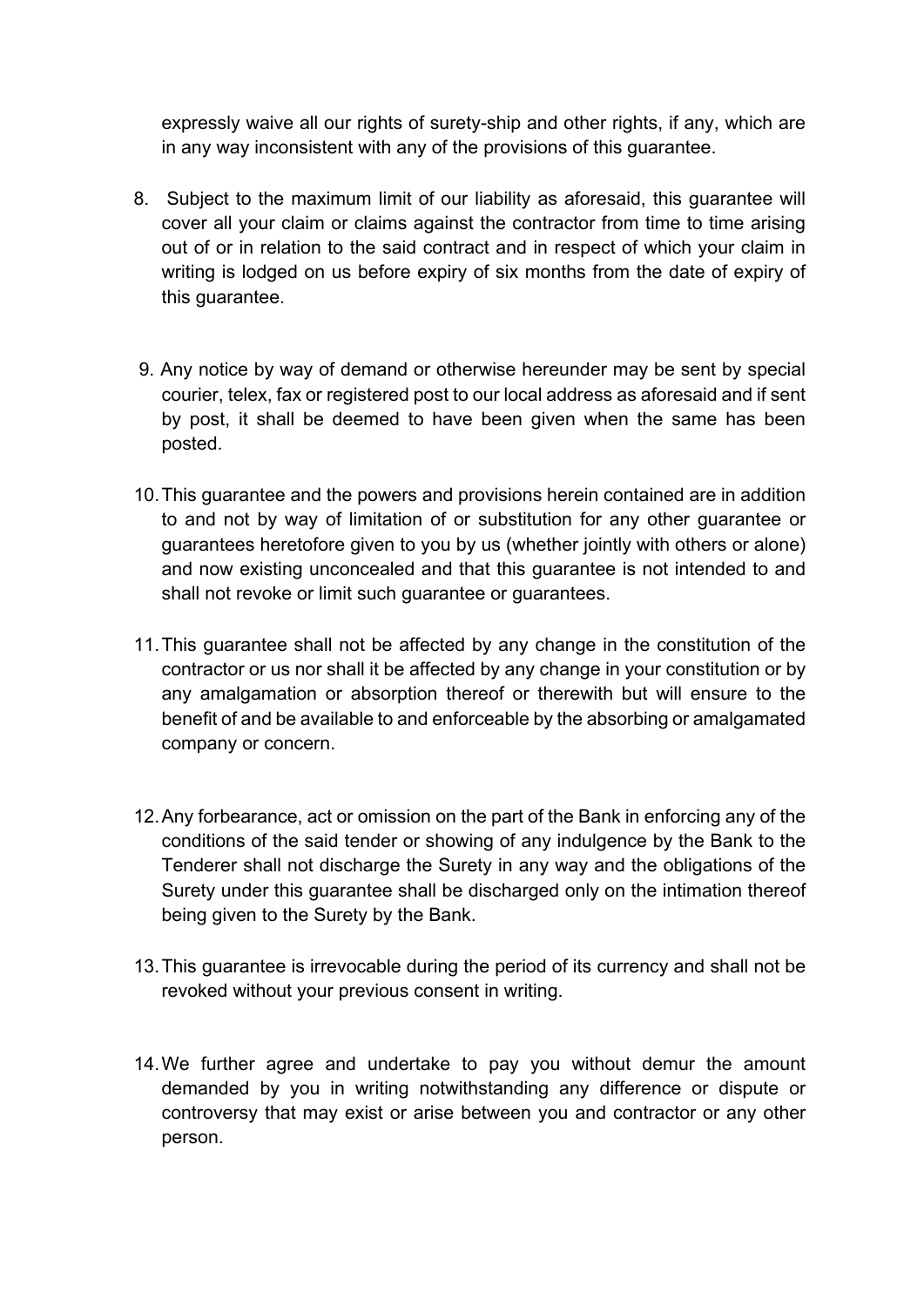- 15.Notwithstanding anything contained herein above our liability under this guarantee is restricted to INR (INR conly). Unless a written claim is lodged on us for payment under this guarantee within six months from the date of expiry, including extensions if any, of this guarantee all your rights under the guarantee shall be forfeited and we shall be deemed to have been released and discharged from all liabilities there under, irrespective of whether or not the original guarantee is returned to us.
- 16.We have power to issue this guarantee in your favour under the Memorandum and Articles of Association of our Bank and the undersigned has full power to execute this Guarantee under the Power of Attorney granted to him by the Bank.

SIGNED AND DELIVERED (For & on behalf of the above-named Bank)

For & on behalf of (Banker's Name &Seal)

BRANCH MANAGER (Banker's Seal)

| <b>Address</b> |  |  |  |  |  |
|----------------|--|--|--|--|--|
|                |  |  |  |  |  |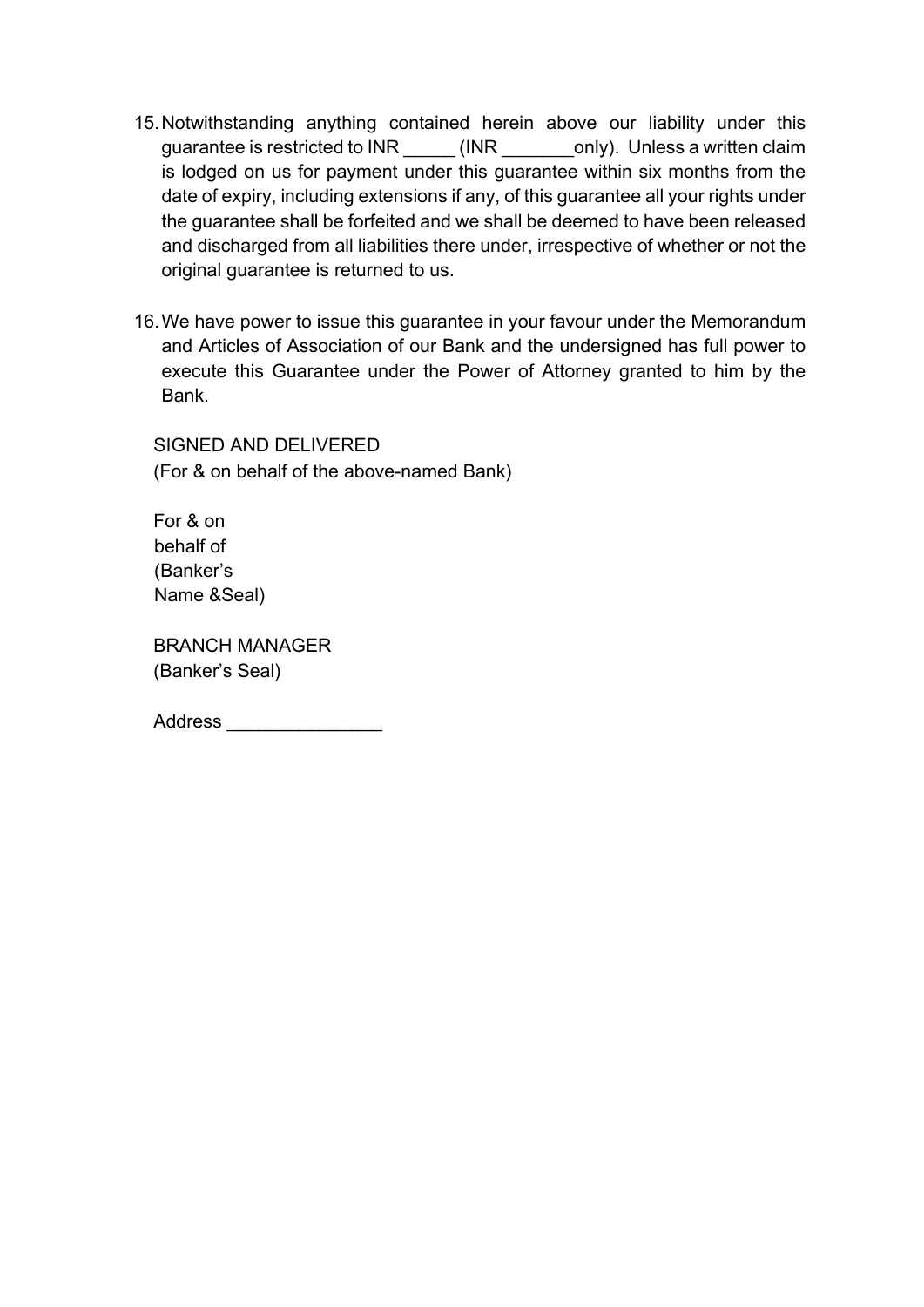# **Section: 8**

#### **Preamble to PART – II**

# **Annual Maintenance Contract (AMC) for Horticulture work in Bank's officers Colony at Hauz Khas, New Delhi**

The Contractor shall take into account the following while quoting rates:

i) Visiting the site, gathering information about work and understanding the scope of work well before quoting the tender.

ii) The Bank shall consider allowing the contractor to take the water and electricity from the premises at free of cost. However, all hoses and wire etc. shall be arranged by the contractors at their own cost.

iii) Providing for all costs and charges incurred by the contractor complying with safety health and welfare regulations, appertaining to staff and work people employed on the site. The rates include all taxes as applicable.

iv) Contractors shall be fully responsible for all the staff/ workmen deployed by them. Minimum wages should be paid and certificate confirming the same should be enclosed along with bill.

v) The workers engaged at site for the work shall wear uniform and ID Card.

vi) Supply of 1200 seasonal decorative flower plants in a year.

vii) Supply of additional decorative flower plants shall be done on the basis of SARs / Market rate / previously paid rate etc. whichever is lowest.

viii) Watering at desired intervals to avoid drying up of the plants (indoor and outdoor). The water will be provided by the Bank at existing fixed points.

ix) The manure to be spread as per requirements at desired intervals.

x) Re-plantations of grass and other plants wherever required, making lawn thick and green, keeping the shrubs, hedges etc. in growing and green condition all the times and trimming the branches of shrubs, hedges, trees as and when necessary.

xi) Desired quantities of earth as per site requirements and as per the instructions of the Bank's engineer shall be spread, the cost of earth shall be paid as per Bank's SARs/market rate/tender rate.

xii) Cleaning of flowerpots and other plants pots, gardens and keeping out dry leaves from the premises shall be done by the contractor's labour on regular basis without charging any extra amount for payment.

xiii) Planting and maintaining flower beds with season flowers at all seasons.

xiv) Providing all garden equipment like lawn movers, grass cutters, tools, hose pipes etc., for watering, supports for plants.

xv) The rates quoted shall include wages, transportation charges, providing and maintaining of kit containing all tools and equipment required for the work including rubber / plastic pipes for watering purpose, incidental charges and contractor's profit and overheads and all taxes as may be levied by statutory authorities from time to time.

xvi) Cost of pesticides and chemicals, pruning, etc.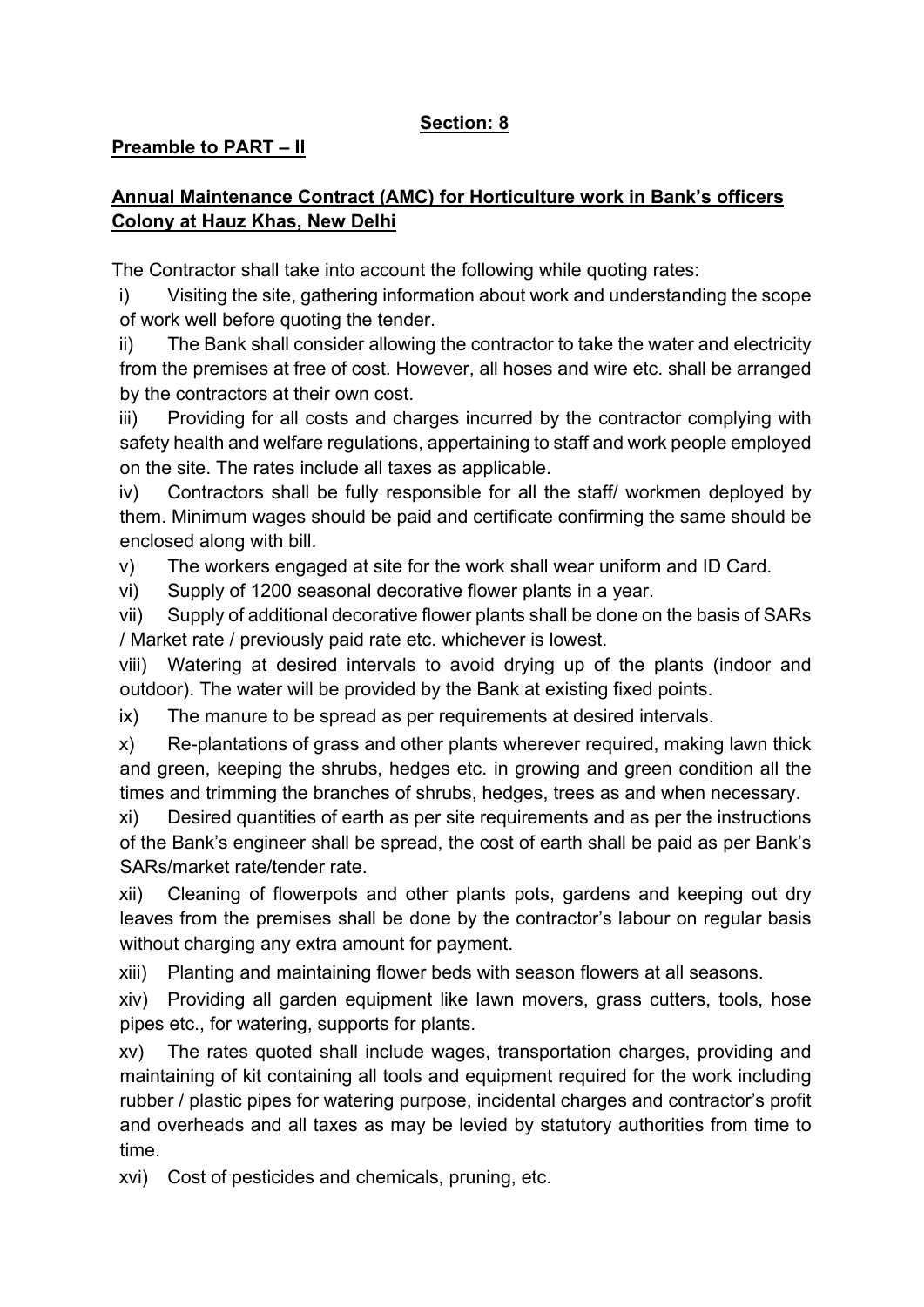xvii) Removal of all debris, leaves, branches falling or cut from trees etc. out of the Bank's Premises

xviii) The firm need to submit the cost break-ups on demand.

xix) All the debris arising out of the work shall be stacked neatly in the garbage trolley in a proper manner and taken out from the premises without any extra charges and the site shall be left thoroughly clean to the satisfaction of the Bank.

xx) Whenever required, in case of emergency, the service shall also be rendered after Office hours/Saturday and Sunday without any extra claim

**Date:** 

**Place: Place: Place: Place: Signature of the contractors With seal & contact nos.:**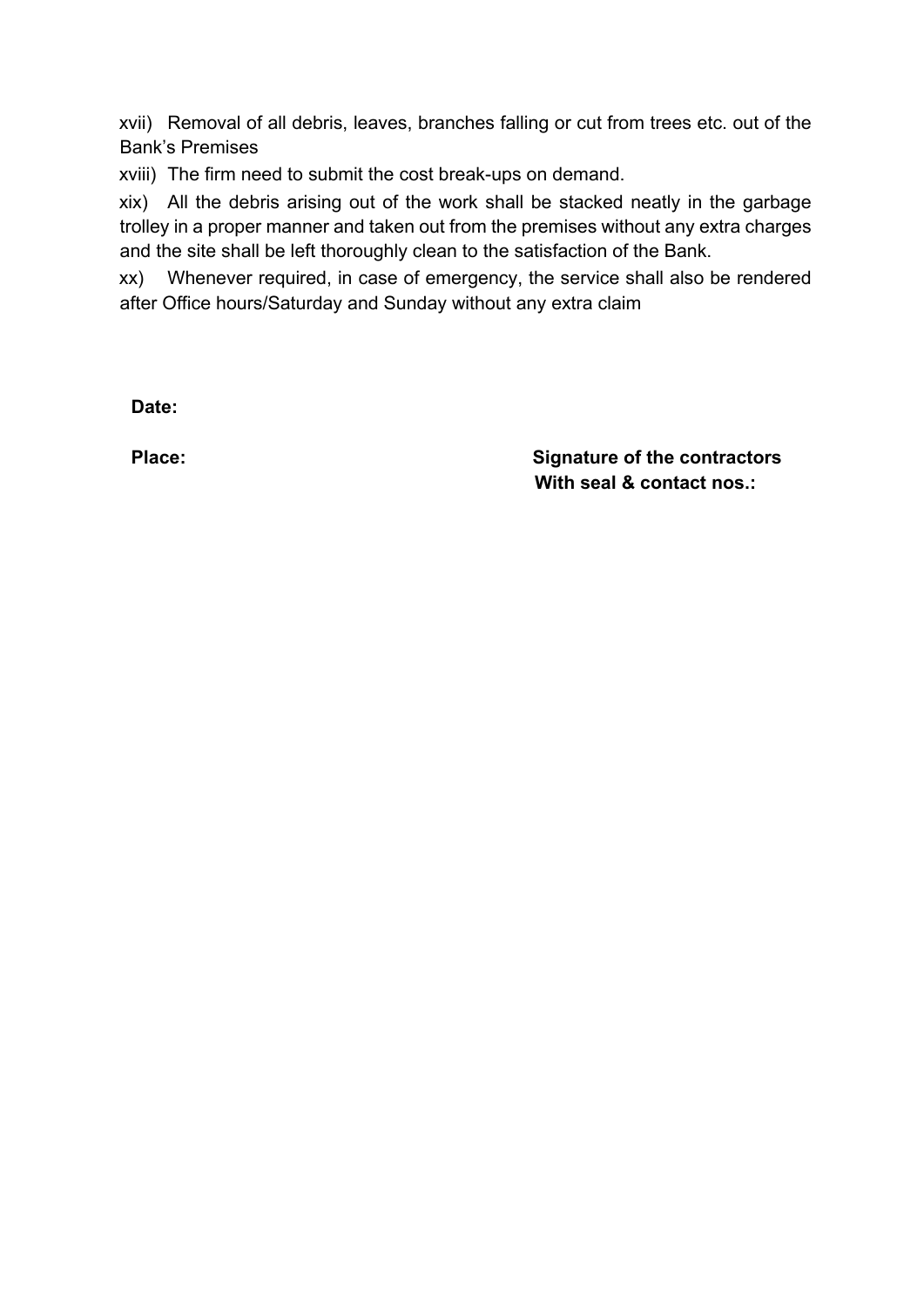# **Bill of Quantities (BOQ) for detailed specification of items of work Annual Maintenance Contract (AMC) for Horticulture Work in Bank's Officer's Colony, Hauz Khas New Delhi**

| <b>Item</b> | <b>Description of work</b>                                                                                                                                                                                                                                                                                                                                                                                                                                                                                            | Qty.                | <b>Unit</b>  | Rate $(₹)$ | <b>Amount</b> |
|-------------|-----------------------------------------------------------------------------------------------------------------------------------------------------------------------------------------------------------------------------------------------------------------------------------------------------------------------------------------------------------------------------------------------------------------------------------------------------------------------------------------------------------------------|---------------------|--------------|------------|---------------|
| no.         |                                                                                                                                                                                                                                                                                                                                                                                                                                                                                                                       | (a)                 | (b)          | (c)        | $(d = a * c)$ |
| 1.          | Providing 3 (Three) experienced<br>gardeners at Officer's Colony, Hauz Khas<br>with the required tools & plants as per<br>detailed scope of work below:                                                                                                                                                                                                                                                                                                                                                               | 12<br><b>Months</b> | Per<br>Month |            |               |
|             | a) Providing services of attending day-<br>to-day maintenance of horticulture<br>work like watering and mowing of<br>lawns, gardens, potted plants,<br>cutting of hedges, trimming of<br>plants and branches of trees,<br>disposal of branches etc., cleaning<br>of lawns, removal of wild growth<br>from the lawns / gardens / open<br>area and buildings; watering of<br>lawns and plants; collecting and<br>carrying of leaves to organic waste<br>convertor (OWC) or municipal<br>garbage bin, etc., as directed. |                     |              |            |               |
|             | b) Supplying and planting 1200 winter<br>& summer seasonal decorative<br>flower plants as directed.                                                                                                                                                                                                                                                                                                                                                                                                                   |                     |              |            |               |
|             | c) Supply and planting of additional<br>approved quality decorative or<br>permanent plants as and when<br>required. (Actual cost of the<br>additional<br>plants<br>including<br>transportation charges will<br>be<br>reimbursed).                                                                                                                                                                                                                                                                                     |                     |              |            |               |
|             | <b>d)</b> Providing<br>spreading<br>and<br>of<br>fertilizers,<br>pesticides,<br>organic<br>manure (only in lawns), etc., in the<br>lawns / gardens atleast 4 times in a<br>year & as and when required.                                                                                                                                                                                                                                                                                                               |                     |              |            |               |
|             | e) Providing supplying and spreading<br>of river sand in the lawns / gardens<br>in a year.                                                                                                                                                                                                                                                                                                                                                                                                                            |                     |              |            |               |